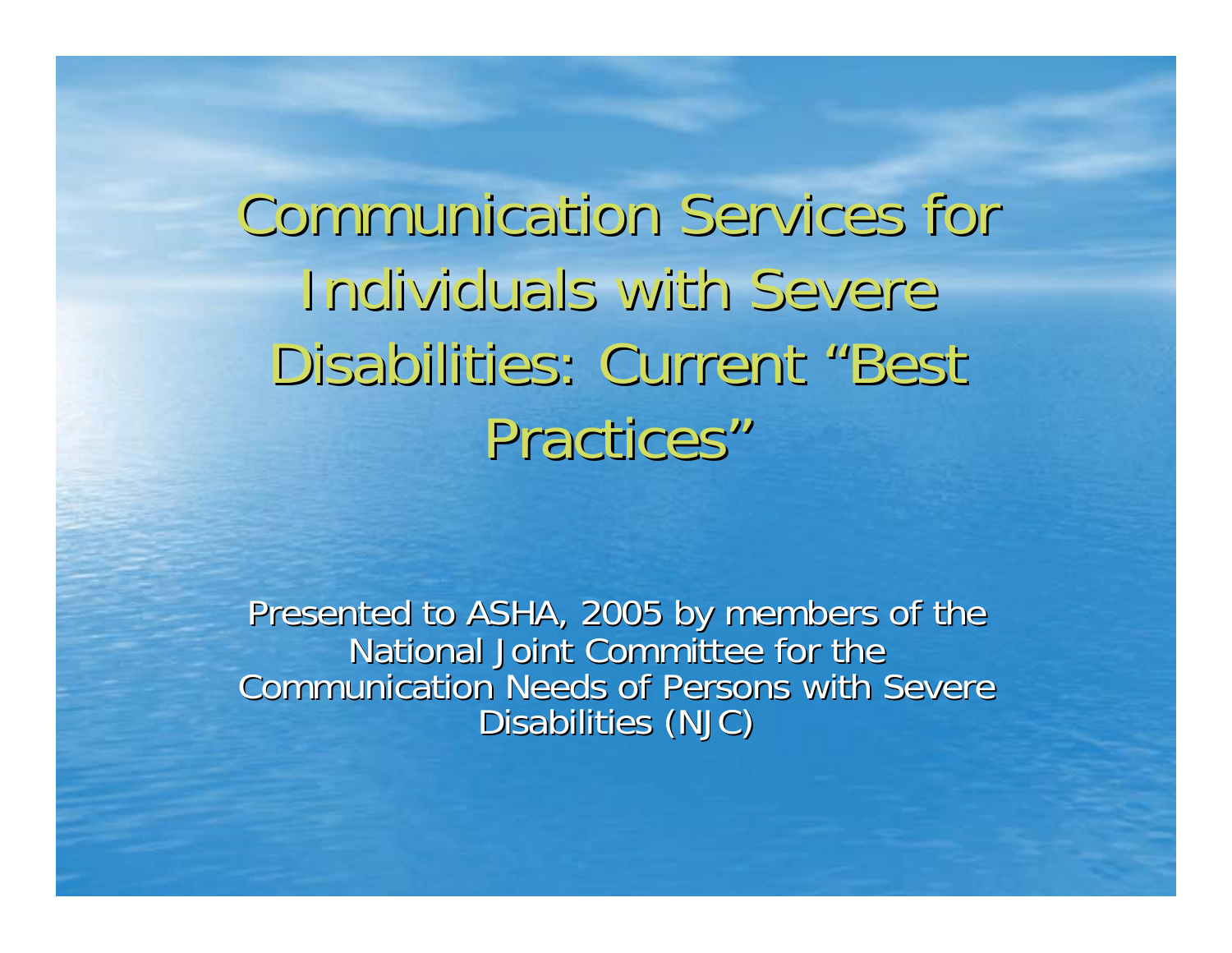## Overview of NJC and current Projects

Lee K. McLean University of North Carolina at Chapel Hill Lee\_McLean@med.unc.edu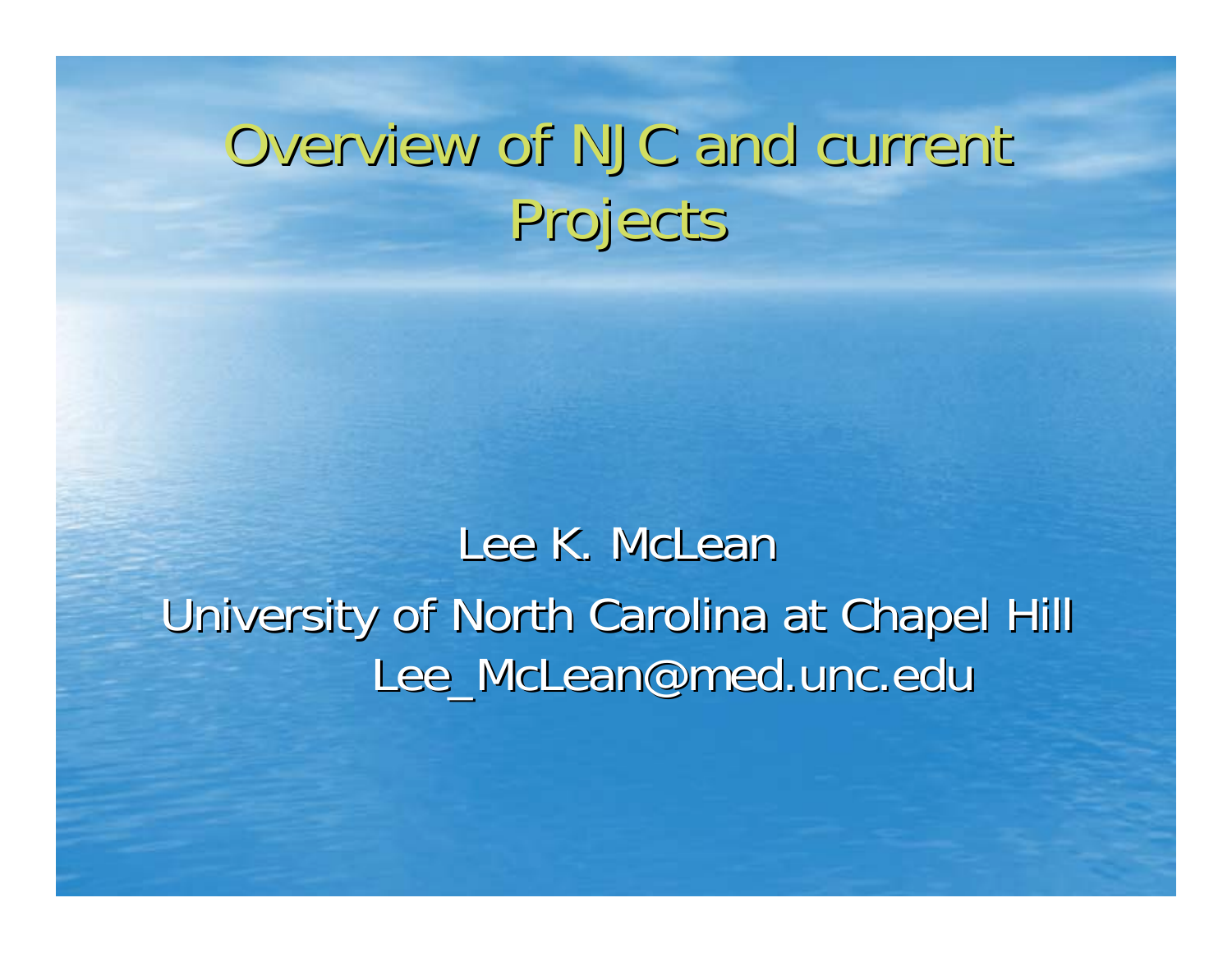What is the National Joint Committee for the **Communication Needs of Persons with** Severe Disabilities (NJC)?

### $>$  Formed in 1986 by ASHA and TASH

### $>$  Mission and Purpose

- To provide information and advocate for the communication needs of persons with severe disabilities, including persons with severe to profound mental retardation, autism, and other disorders that result in severe socio-communication and cognitive communication impairments.
- . To promote research, demonstration, and educational efforts, including both inservice and pre-service education, directed to helping persons with severe disabilities communicate effectively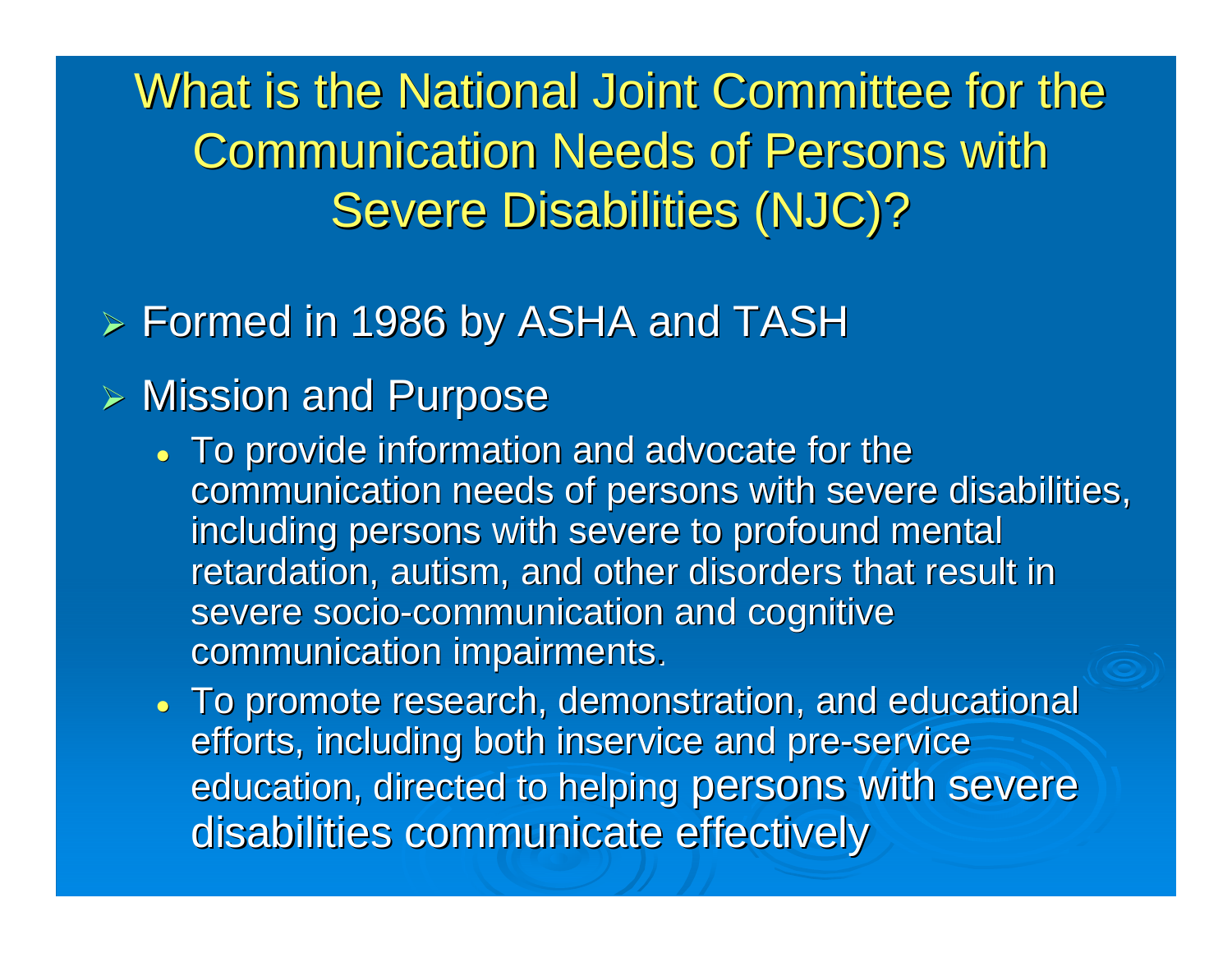# **Current Member Organizations**

- •• American Association on Mental Retardation (**AAMR**)
- $\bullet$ • American Occupational Therapy Association (AOTA)
- $\bullet$ • American Physical Therapy Association (APTA)
- $\bullet$ • American Speech-Language-Hearing Association (**ASHA** )
- •• Council for Exceptional Children (CEC), Division for Communicative Disabilities and Deafness (**DCDD**)
- $\bullet$ **RESNA**
- •**TASH**
- $\bullet$ United States Society for Augmentative and Alternative Communication (USSAAC)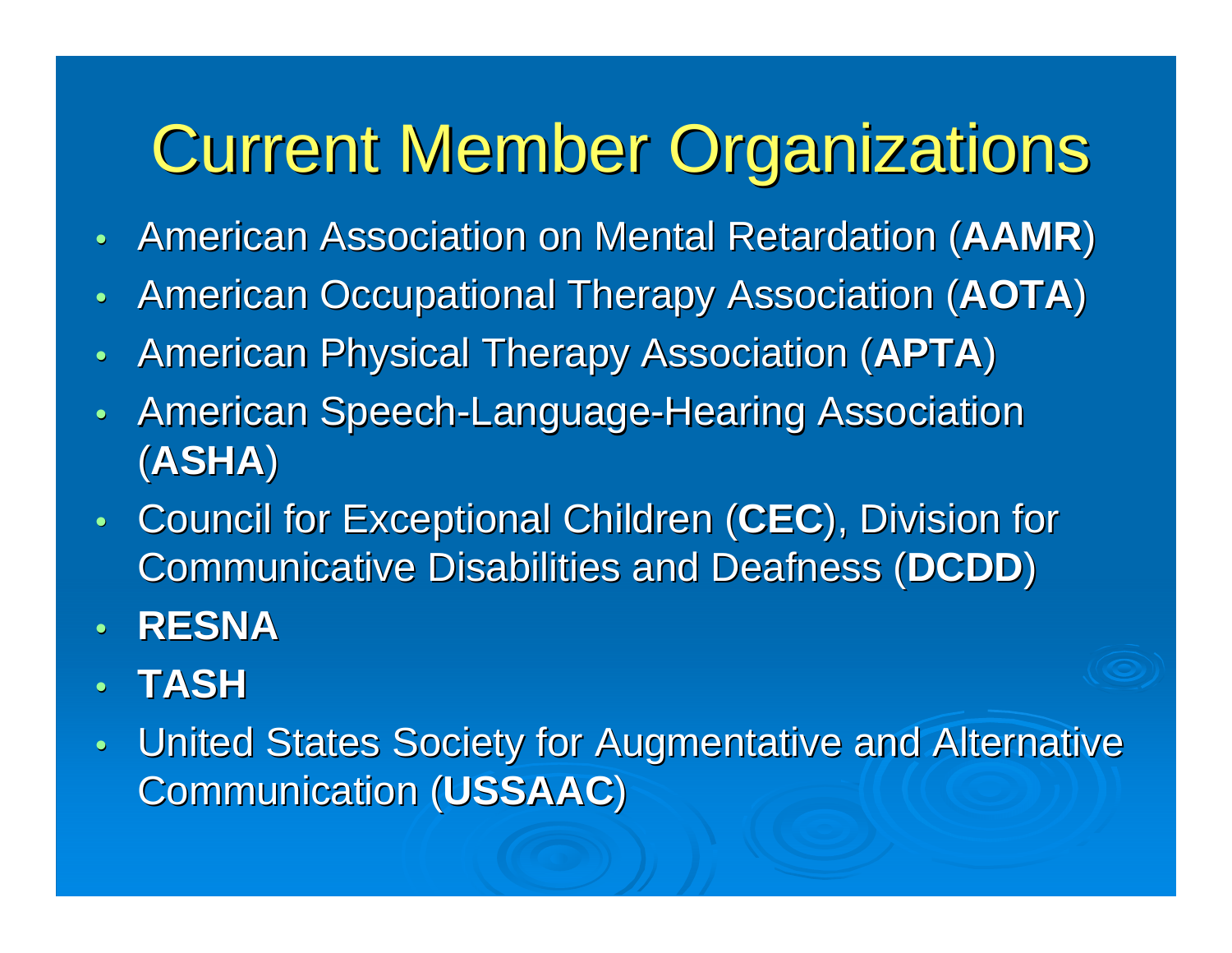## **NJC Papers and Resources**

 $\bullet$ • Guidelines for Service Delivery · **However the Common** 1992

 $\bullet$  $\bullet$  Communication Bill of Rights  $\cdot$  $\mathcal{L}_{\mathcal{A}}$ 1992

 $\bullet$ • Communication Supports Checklist  $\mathcal{L}_{\mathcal{A}}$ - 1998 *(*Baltimore: Brookes)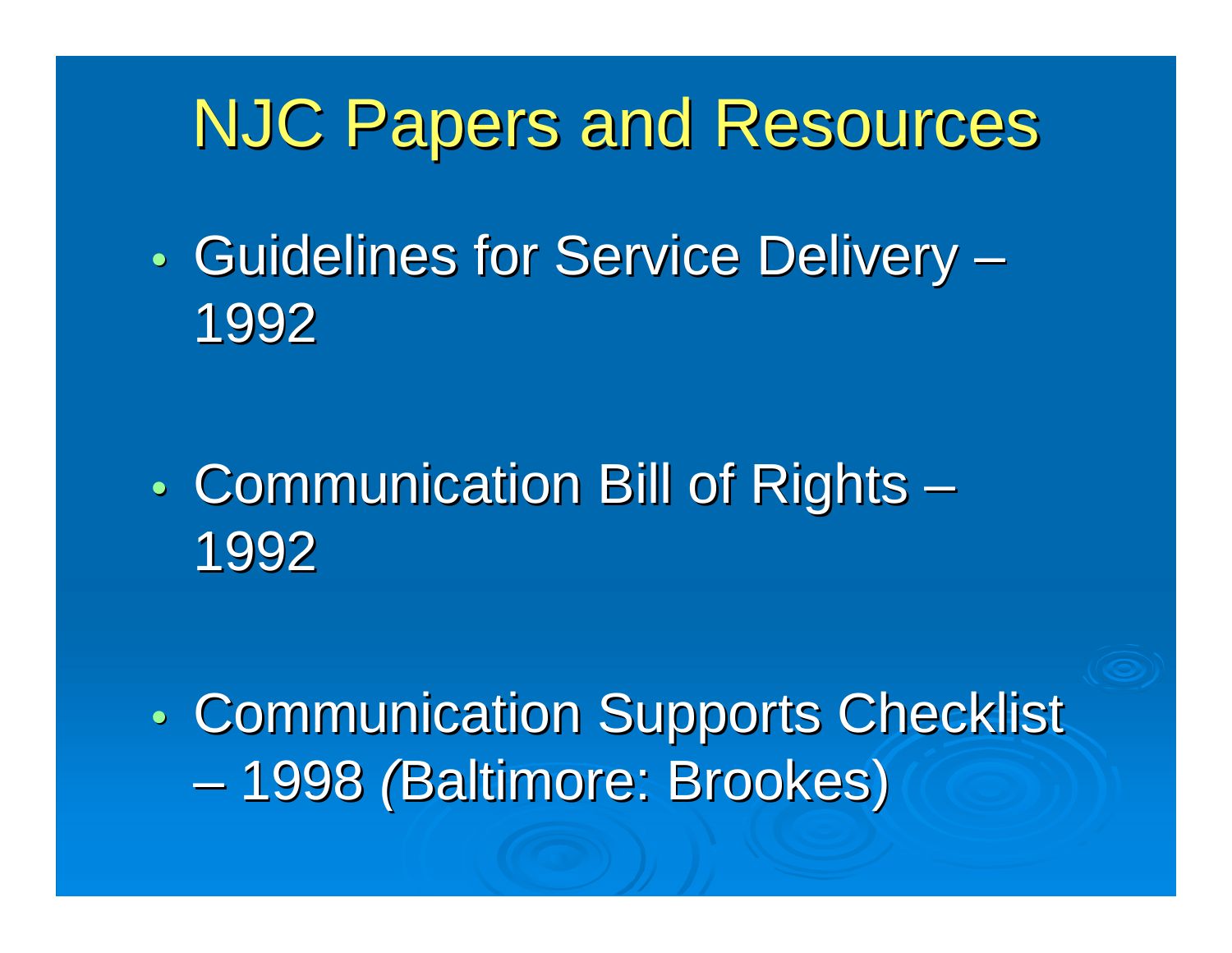! *Access to Communication Services and Supports: Access to Communication Services and Supports:*  **Refuting Restrictive Eligibility Policies and** *Practices* – Position statement and Technical report, 2002.

 $\triangleright$  ASHA videoconference on *Quality Indicators:* **Programs Serving People with Severe** *Communication Impairments Communication Impairments* (2000) and ASHA (2000) and ASHA Telephone Seminar (2003), Service eligibility of *children and adults with severe disabilities children and adults with severe disabilities*

! *Frequently Asked Questions Frequently Asked Questions*: An interactive web : An interactive web link for information about communication services and supports for individuals with severe disabilities **http://www.asha.org/NJC/faqs http://www.asha.org/NJC/faqs-njc.htm njc.htm**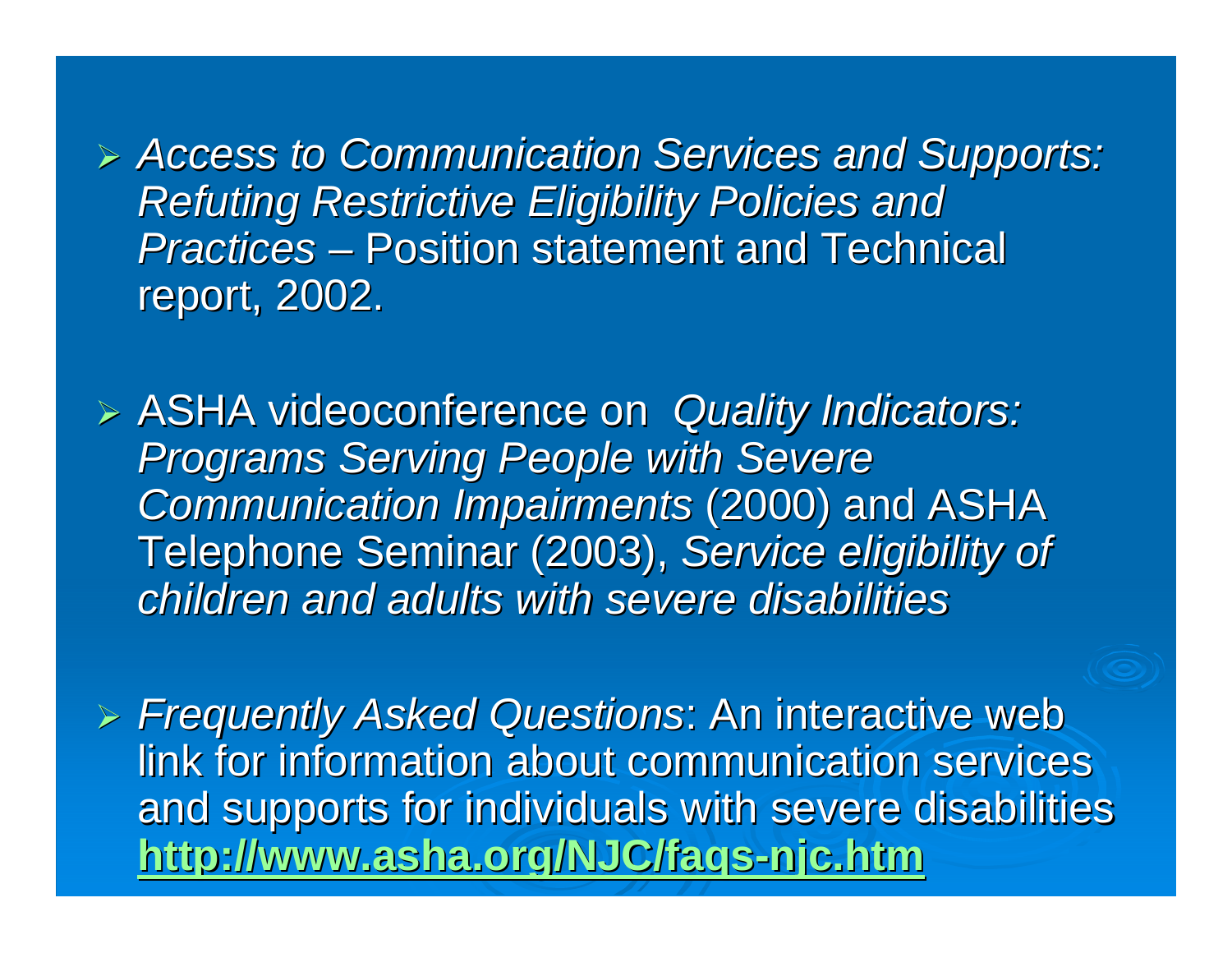| Edit<br>View<br>t₫o                       | <u>B</u> ookmarks<br><u>T</u> ools <u>W</u> indow<br><u>Help</u>                                                                                                                                                          |                                                                         |  |  |
|-------------------------------------------|---------------------------------------------------------------------------------------------------------------------------------------------------------------------------------------------------------------------------|-------------------------------------------------------------------------|--|--|
| Back<br>Forward                           | Search<br>http://www.asha.org/NJC/faqs-njc.htm                                                                                                                                                                            | Print                                                                   |  |  |
| $ $ Home                                  | Bookmarks A RealPlayer A AT&T Business Intern A Help Center A Microsoft Outlook We A Blackboard Learning  A The Breast Cancer Si                                                                                          |                                                                         |  |  |
|                                           | Find a Professional   Shop \ My Account   Guest Login   Search for:                                                                                                                                                       | <b>go</b><br>m                                                          |  |  |
|                                           |                                                                                                                                                                                                                           | <b>Advanced Search</b><br>Home                                          |  |  |
| merican)<br>Speech-Language-              | Licensed in <b>FLORIDA</b> ?<br>Click here to have ASHA report your ASHA CEUs                                                                                                                                             |                                                                         |  |  |
| learing<br>\ssociation                    | For ASHA Members Only   About ASHA   For Students<br>For the Public $\blacktriangledown$                                                                                                                                  |                                                                         |  |  |
|                                           | Site Location: Home $>$ NJC $>$                                                                                                                                                                                           |                                                                         |  |  |
| munication Services &<br>orts FAQs        | <b>Communication Services and Supports for</b><br><b>Individuals With Severe Disabilities: FAQs</b>                                                                                                                       | Text Size:<br>M L<br>s<br><b>且 Print Friendly</b><br>E Send to a Friend |  |  |
| <b>AQ Feedback &amp;</b><br>estion Form   | These frequently asked questions (FAQs) are for consumers and professionals. The<br>FAQs have information about communication services and supports for individuals                                                       | Related Resources:<br>Access to                                         |  |  |
| munication Supports<br>klist for Programs | with severe disabilities related to communication development, funding for service<br>delivery, eligibility policies, AAC, IDEA services, interdisciplinary teams, literacy, and<br>specific disabilities and approaches. | Communication<br>Services and<br>Supports: Concerns                     |  |  |
| act Information                           |                                                                                                                                                                                                                           | Regarding the<br>Application of                                         |  |  |
| elines                                    | Follow links below to browse either the general category or specific questions and<br>responses, which include a brief answer to the question, more detailed information for                                              | Restrictive "Eligibility"<br>Policies                                   |  |  |
| ry of the NJC                             | those wanting a more in depth response, references, and additional resources.                                                                                                                                             |                                                                         |  |  |
| <b>Bill of Rights</b>                     | Use this form to share feedback and suggestions for additional questions.                                                                                                                                                 | American Speech-<br>Language-Hearing<br><b>FOUNDATION</b>               |  |  |
| ROFESSIONAL<br>00000<br><u>aana</u>       | <b>Communication Development and Concerns</b><br>. Can all children learn to communicate?<br>. What should we do if an individual does not communicate with signs or pictures?                                            |                                                                         |  |  |
| ■ ※ 国                                     |                                                                                                                                                                                                                           | $\mathbf{L}$ $\mathbf{R}$ $\mathbf{R}$                                  |  |  |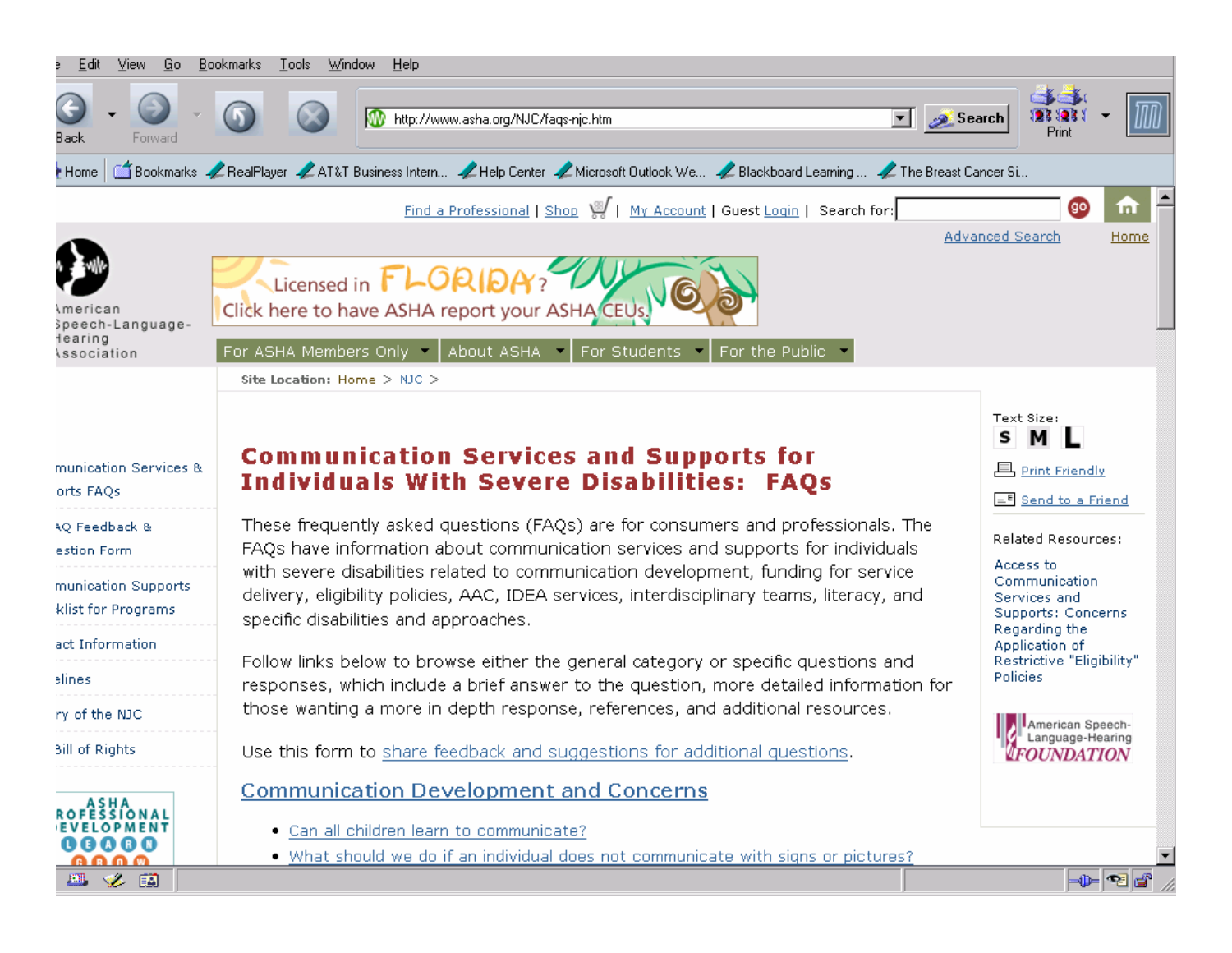| <u>⊧d</u> ıt | View Lio                                                                                                                         | Bookmarks Lools Window Help |                                                                                                                                                           |  |                                      |  |  |  |  |  |  |        |  |                             |  |
|--------------|----------------------------------------------------------------------------------------------------------------------------------|-----------------------------|-----------------------------------------------------------------------------------------------------------------------------------------------------------|--|--------------------------------------|--|--|--|--|--|--|--------|--|-----------------------------|--|
| <b>Back</b>  | Forward                                                                                                                          |                             |                                                                                                                                                           |  | http://www.asha.org/NJC/faqs-njc.htm |  |  |  |  |  |  | Search |  |                             |  |
| Home         | Bookmarks A RealPlayer A AT&T Business Intern A Help Center A Microsoft Outlook We A Blackboard Learning  A The Breast Cancer Si |                             |                                                                                                                                                           |  |                                      |  |  |  |  |  |  |        |  |                             |  |
|              |                                                                                                                                  |                             | . Do Medicaid or Medicare programs provide reimbursement for AAC services?<br>• If my child needs communication services, including AAC, who pays for it? |  |                                      |  |  |  |  |  |  |        |  |                             |  |
|              |                                                                                                                                  |                             | • Are communication services, including AAC, covered for children age birth to 3 years?                                                                   |  |                                      |  |  |  |  |  |  |        |  |                             |  |
|              |                                                                                                                                  |                             |                                                                                                                                                           |  |                                      |  |  |  |  |  |  |        |  |                             |  |
|              |                                                                                                                                  |                             | • Are communication services, including AAC, covered by adult services programs?                                                                          |  |                                      |  |  |  |  |  |  |        |  |                             |  |
|              |                                                                                                                                  |                             | • Does private insurance provide reimbursement for communication services, including AAC<br>devices and services?                                         |  |                                      |  |  |  |  |  |  |        |  |                             |  |
|              |                                                                                                                                  |                             | • Are services free for children age birth to 3 years?                                                                                                    |  |                                      |  |  |  |  |  |  |        |  |                             |  |
|              |                                                                                                                                  |                             | • Can a healthcare provider be reimbursed for indirect services? Do Medicare, Medicaid, or                                                                |  |                                      |  |  |  |  |  |  |        |  |                             |  |
|              |                                                                                                                                  |                             | private insurance pay for indirect services?                                                                                                              |  |                                      |  |  |  |  |  |  |        |  |                             |  |
|              |                                                                                                                                  |                             | • Are "maintenance" services eligible for coverage under insurance, special education, or                                                                 |  |                                      |  |  |  |  |  |  |        |  |                             |  |
|              |                                                                                                                                  |                             | other payment/reimbursement systems?                                                                                                                      |  |                                      |  |  |  |  |  |  |        |  |                             |  |
|              |                                                                                                                                  |                             | Appropriate Communication Services: General 'Eligibility' Policies<br>. How does my child's cognitive age relate to his/her learning to communicate?      |  |                                      |  |  |  |  |  |  |        |  |                             |  |
|              |                                                                                                                                  |                             | . Does my child have to have certain cognitive or thinking skills to be ready to learn to                                                                 |  |                                      |  |  |  |  |  |  |        |  |                             |  |
|              |                                                                                                                                  |                             | communicate?                                                                                                                                              |  |                                      |  |  |  |  |  |  |        |  |                             |  |
|              |                                                                                                                                  |                             | • Aren't there cognitive prerequisites for language?                                                                                                      |  |                                      |  |  |  |  |  |  |        |  |                             |  |
|              |                                                                                                                                  |                             | . How do IQ tests take into account speech delays?                                                                                                        |  |                                      |  |  |  |  |  |  |        |  |                             |  |
|              |                                                                                                                                  |                             | . If an individual's language age is the same as his/her mental age, is it appropriate to                                                                 |  |                                      |  |  |  |  |  |  |        |  |                             |  |
|              |                                                                                                                                  |                             | provide communication services?                                                                                                                           |  |                                      |  |  |  |  |  |  |        |  |                             |  |
|              |                                                                                                                                  |                             | • Isn't it too late to do communication training after age 22?                                                                                            |  |                                      |  |  |  |  |  |  |        |  |                             |  |
|              |                                                                                                                                  |                             | . When should a person be discharged from speech-language pathology treatment?                                                                            |  |                                      |  |  |  |  |  |  |        |  |                             |  |
|              |                                                                                                                                  |                             | • How long should a speech-language pathologist continue providing communication services                                                                 |  |                                      |  |  |  |  |  |  |        |  |                             |  |
|              |                                                                                                                                  |                             | and supports to an individual with severe disabilities when she or he is not able to                                                                      |  |                                      |  |  |  |  |  |  |        |  |                             |  |
|              |                                                                                                                                  |                             | document progress on treatment goals?                                                                                                                     |  |                                      |  |  |  |  |  |  |        |  |                             |  |
|              |                                                                                                                                  |                             | • Should I terminate services if the individual has made no progress in the past?                                                                         |  |                                      |  |  |  |  |  |  |        |  |                             |  |
|              |                                                                                                                                  |                             | <b>AAC-Basic Information</b>                                                                                                                              |  |                                      |  |  |  |  |  |  |        |  |                             |  |
| 璺            | <b>12 EA</b>                                                                                                                     |                             |                                                                                                                                                           |  |                                      |  |  |  |  |  |  |        |  | $\Rightarrow$ $\Rightarrow$ |  |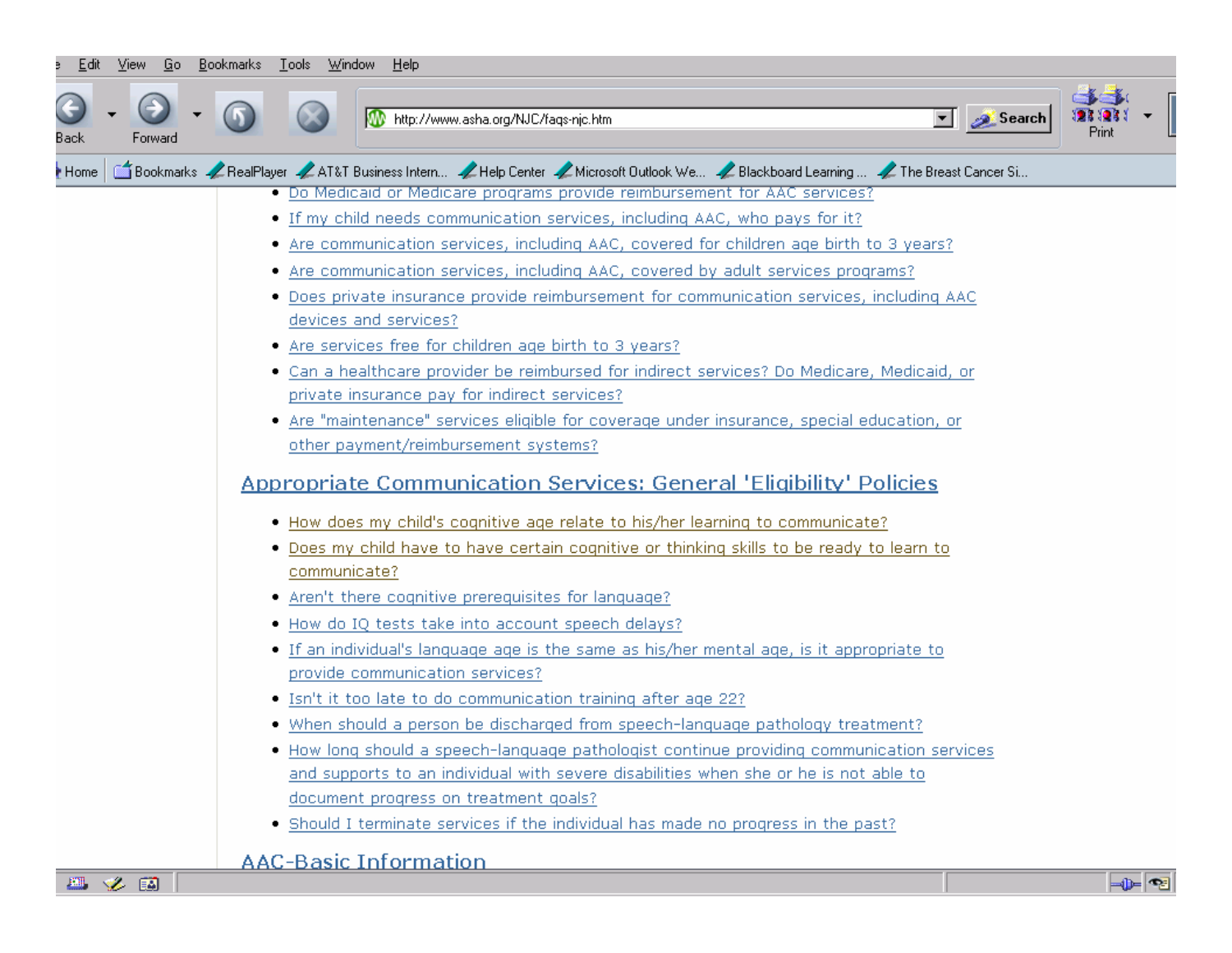







■ ※ 國 Done

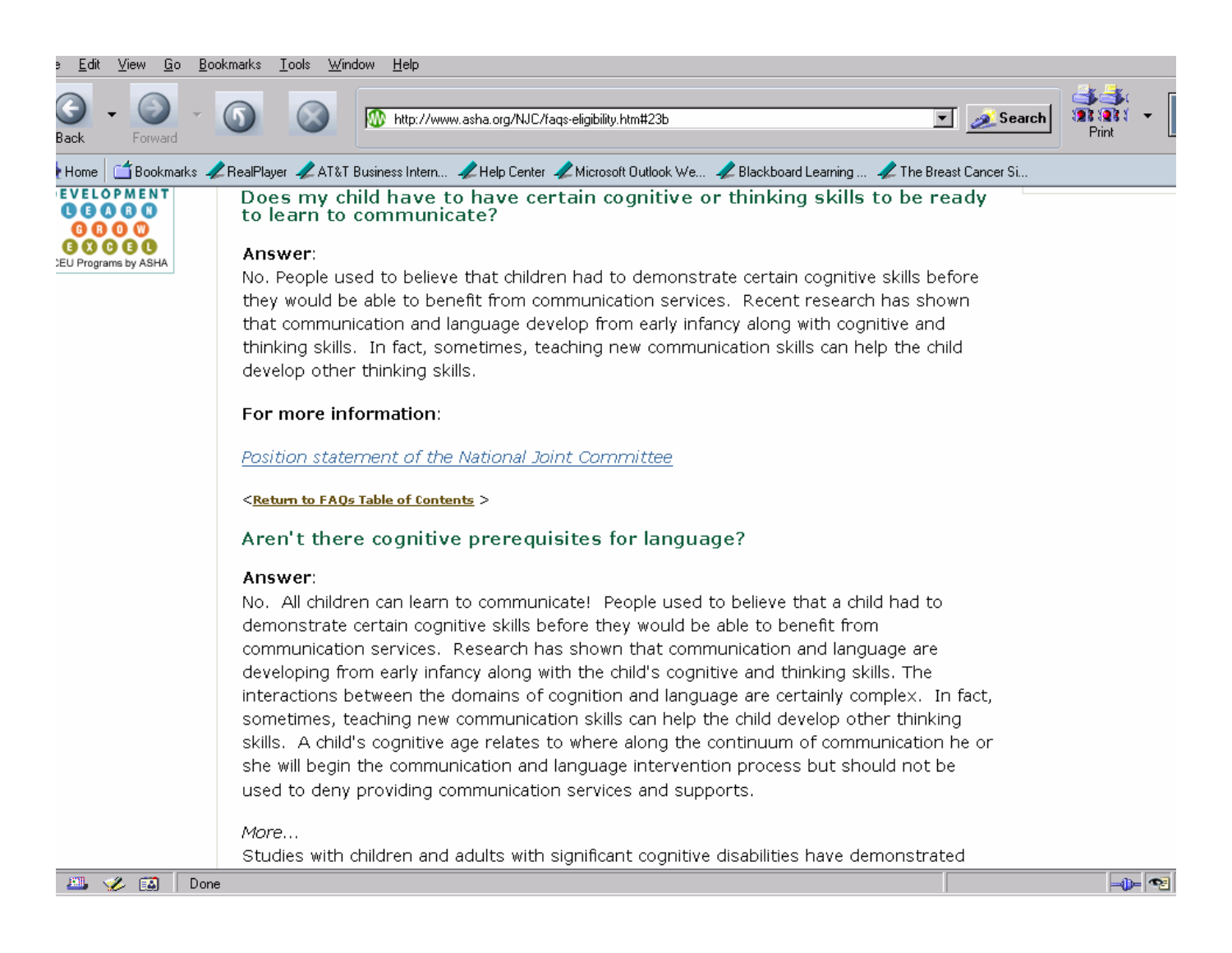# NJC's Current Focus:

**Communication Services and Supports** for Individuals with Severe Disabilities:

!*What is the current What is the current evidence base evidence base?*

!*What research is needed? What research is needed?*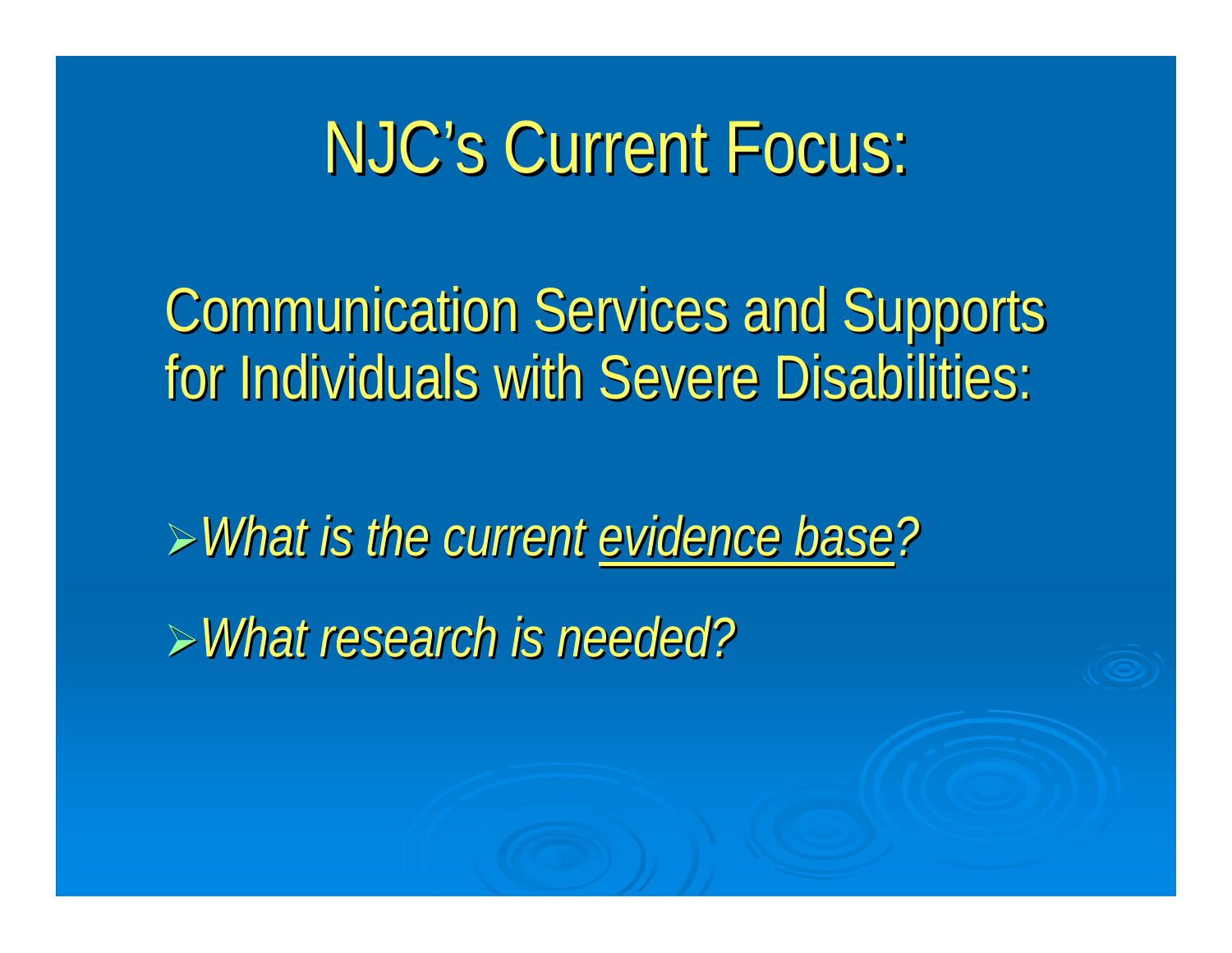# Assessment Strategies

Nancy Brady, University of Kansasnbrady@ku.edu nbrady@ku.edu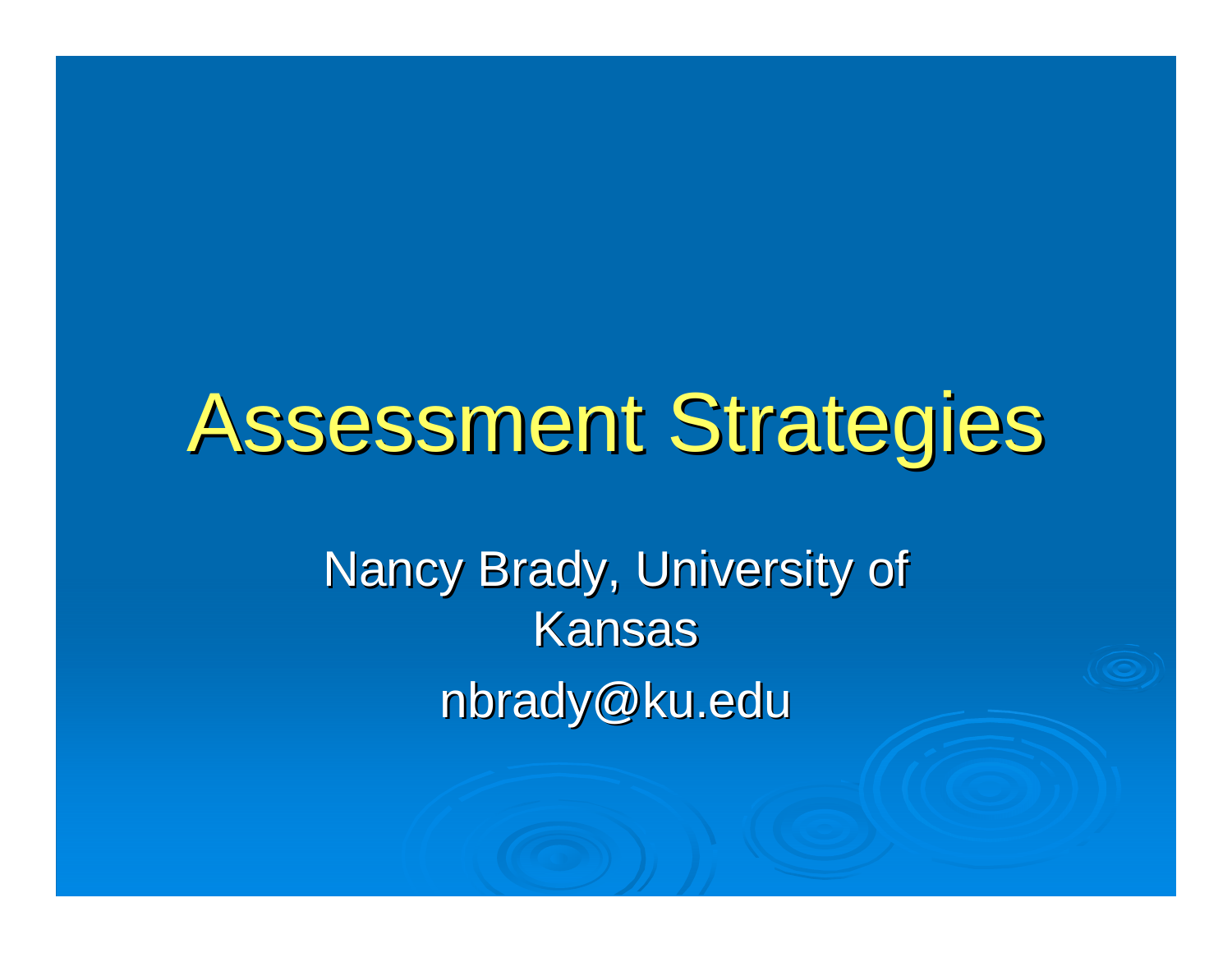### Assessment Purposes

 $\triangleright$  Describe current level of functioning to qualify an individual for services qualify an individual for services

 $\triangleright$  Identify promising intervention practices

- . How are they currently communicating?
- . When and where are they currently communicating?
- **. Communication environment?** 
	- Supportive contexts available?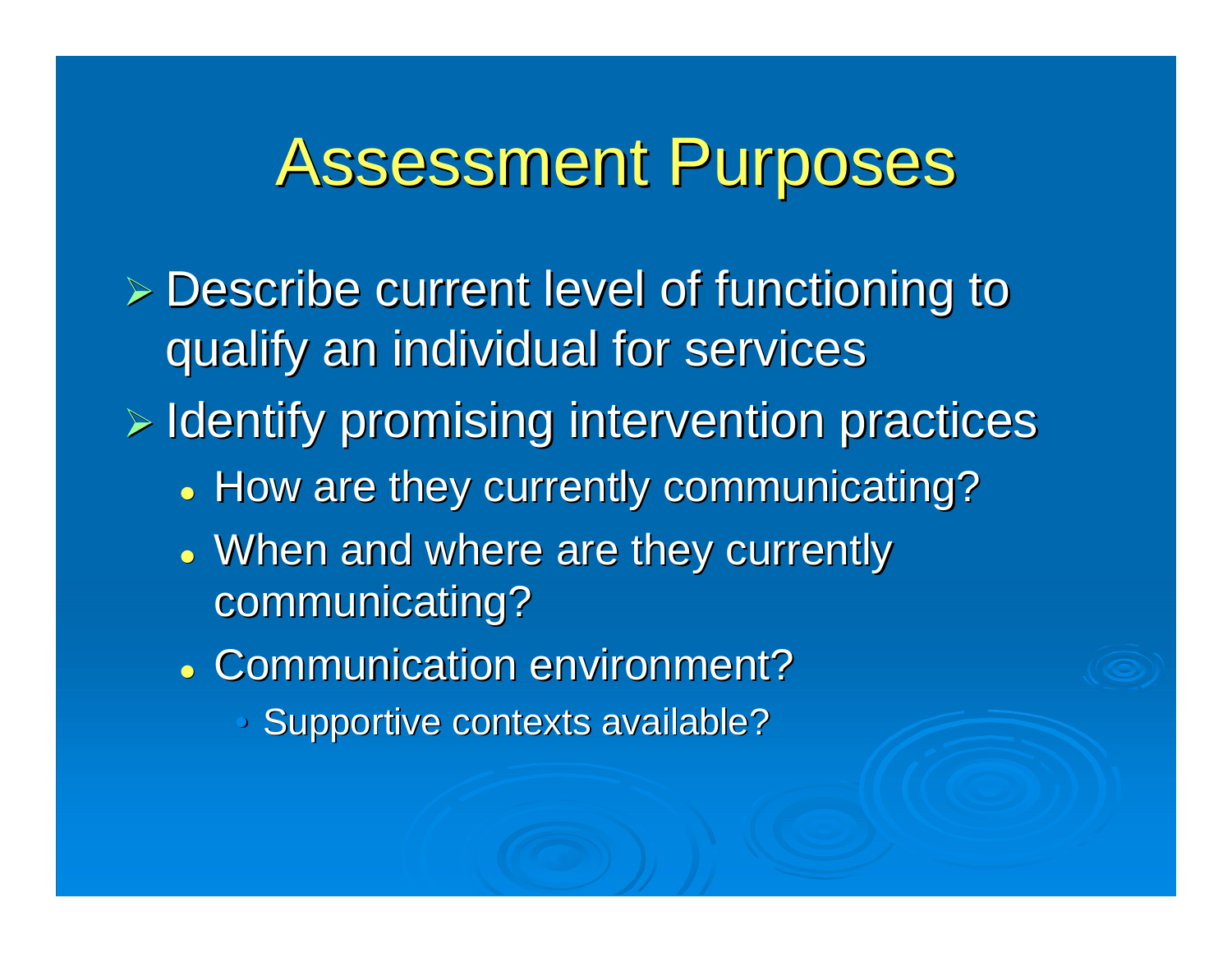### Assessing current communication Assessing current communication

- $\triangleright$  How are individuals communicating in real contexts?
- $\triangleright$  Use questionnaires and forms supplemented with direct observation
- $\triangleright$  e.g., Inventory of Potential Communicative Acts by Sigafoos, and Woodyatt.
	- "Please describe how the individual (greets, gets your attention, seeks comfort, let's you know they are happy …..) "
	- Summarize responses in a behavior x function grid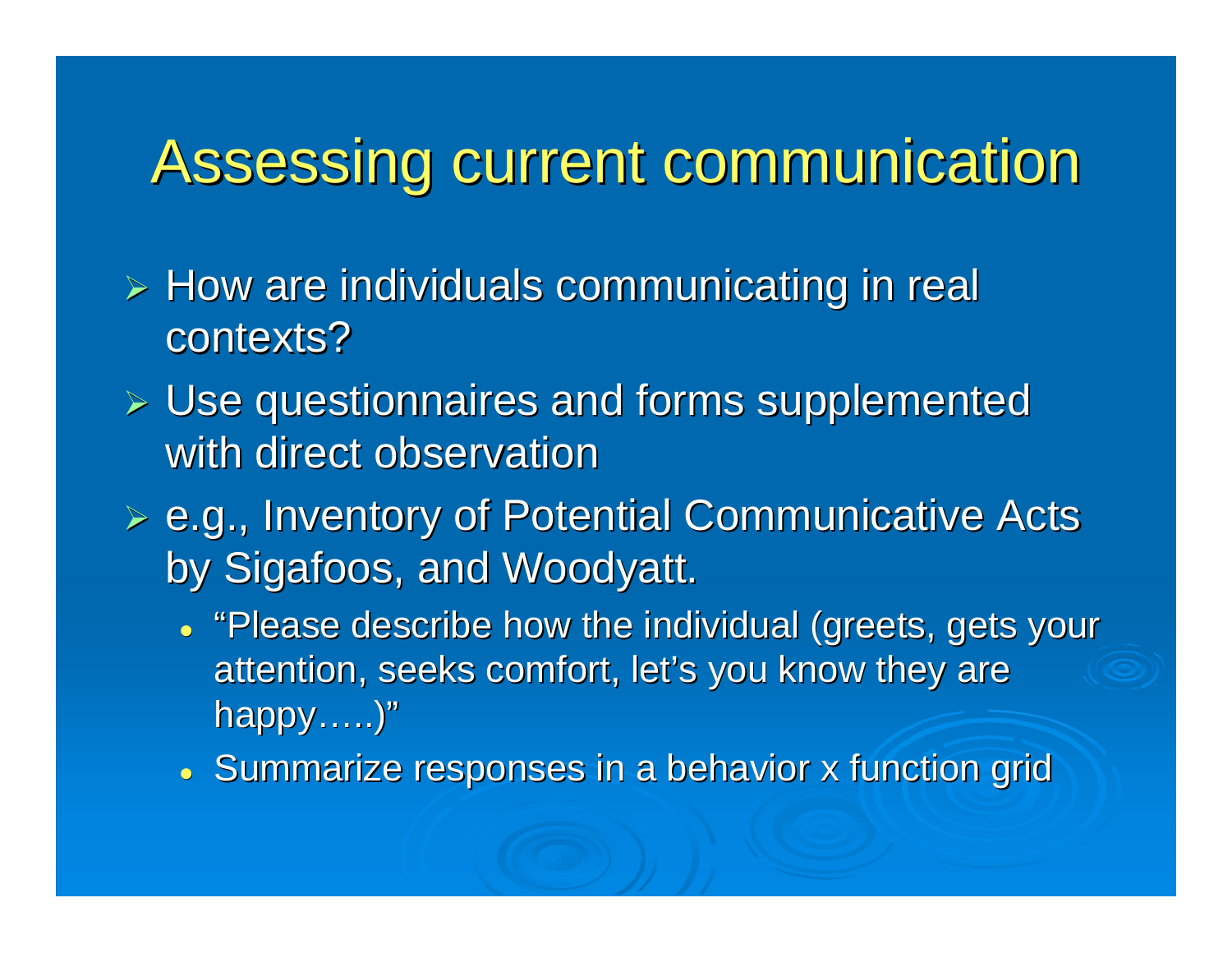### Assessing current communication Assessing current communication

 $>$  Communication Matrix by Charity Rowland http://www.communicationmatrix.org/en/ (designs to learn website)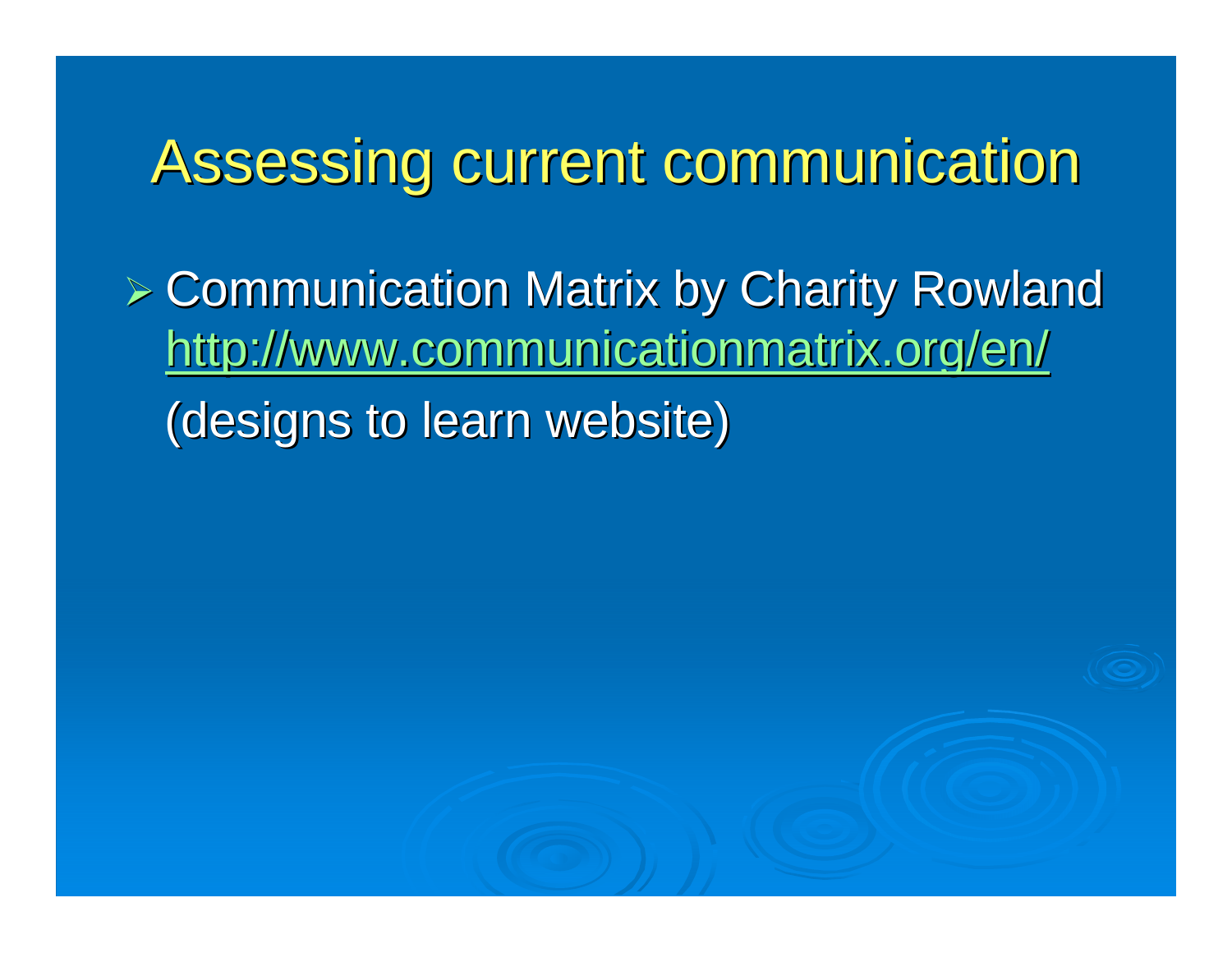### **Communication matrix**

> C1. Refuses or Rejects Something ! whole body movements (twist, turn away) whole body movements (twist, turn away) Mastered**Mastered** 

 $\triangleright$  scream, whine  $\triangleright$  Emerging

 $\triangleright$  frown, grimace  $\triangleright$  Emerging ! pushes away object or person pushes away object or person Emerging Emerging ! gives unwanted item to you gives unwanted item to you Mastered Mastered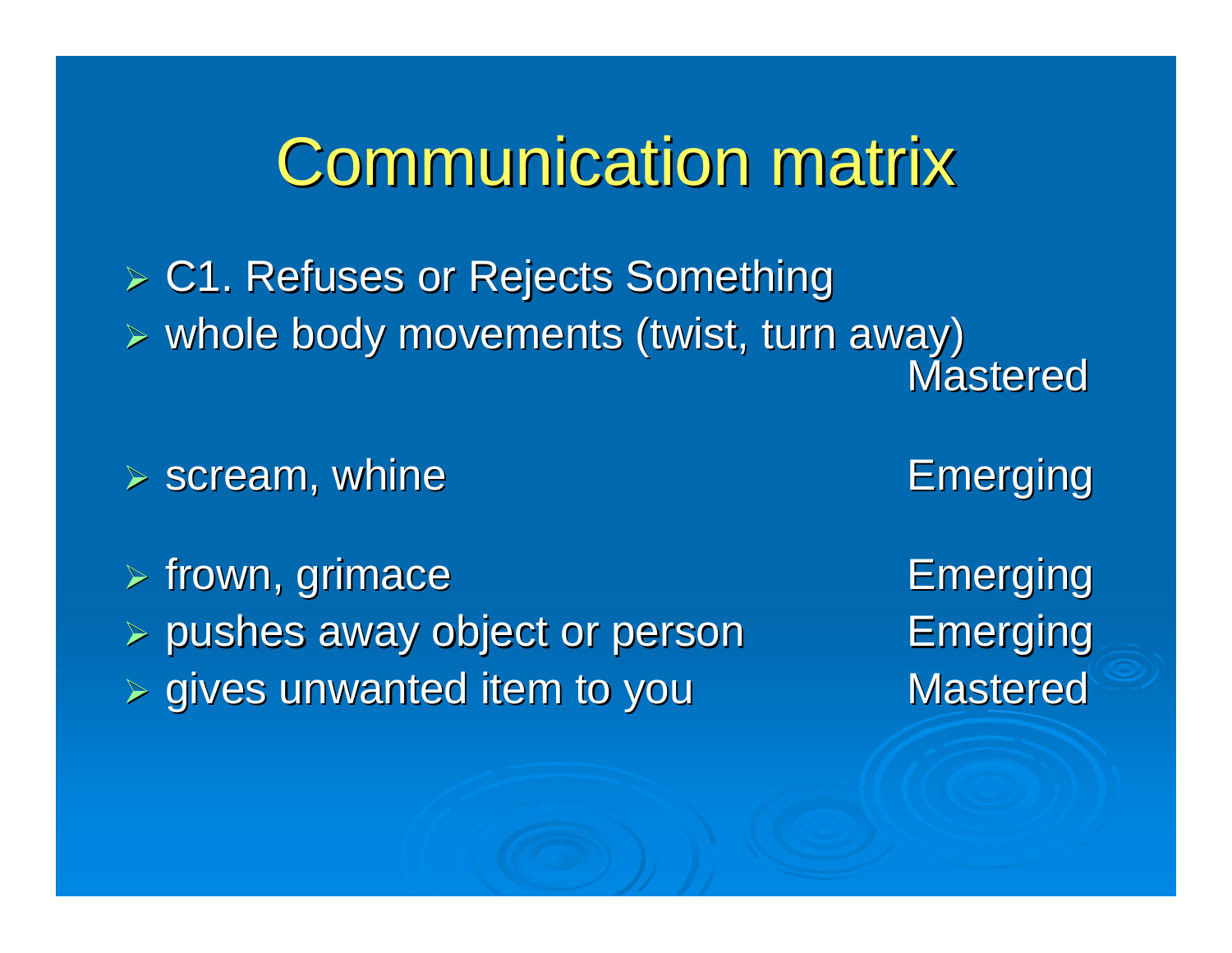### $\triangleright$  How do individuals communicate in specific contexts?

- . Present opportunities for individuals to communicate
	- e.g., CSBS (Wetheryby & Prizant, 2003), ECBS (Seibert and Hogan, 1981), (McLean, McLean, Brady & Etter, 1991, Brady, McLean, McLean and Johnston, 1995)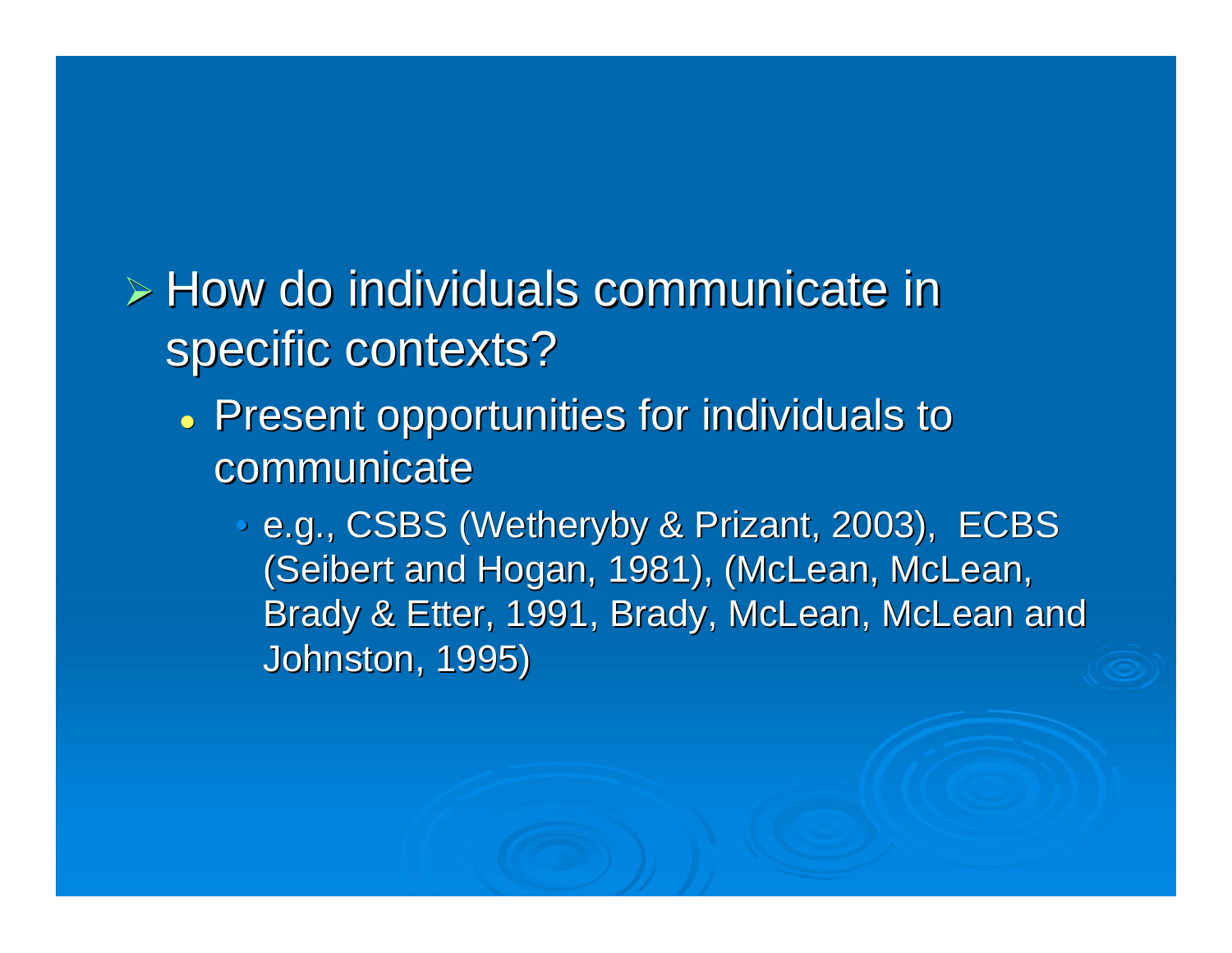#### $\triangleright$  For example, do they comment?

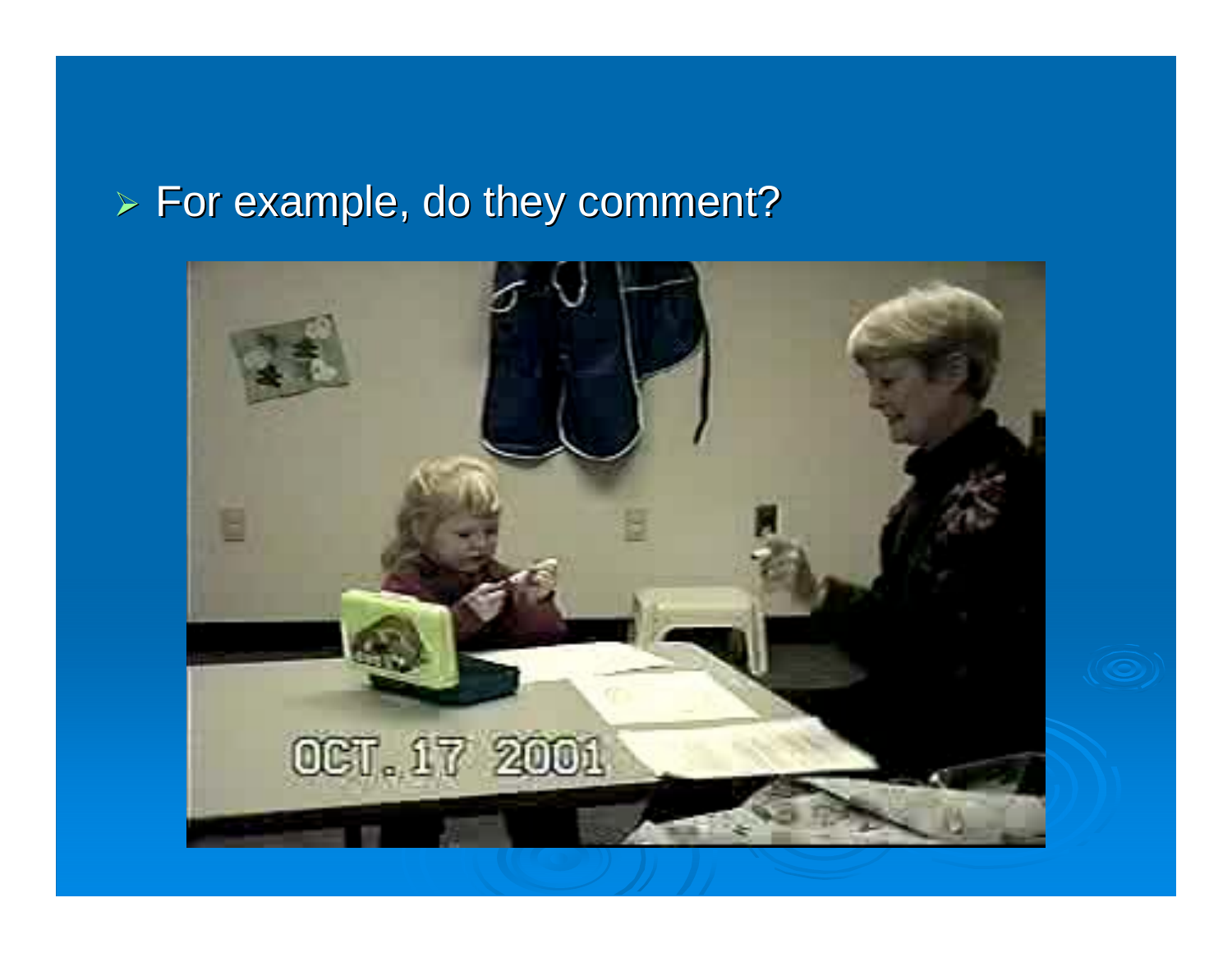### Do they repair communication breakdowns? Do they repair communication breakdowns?

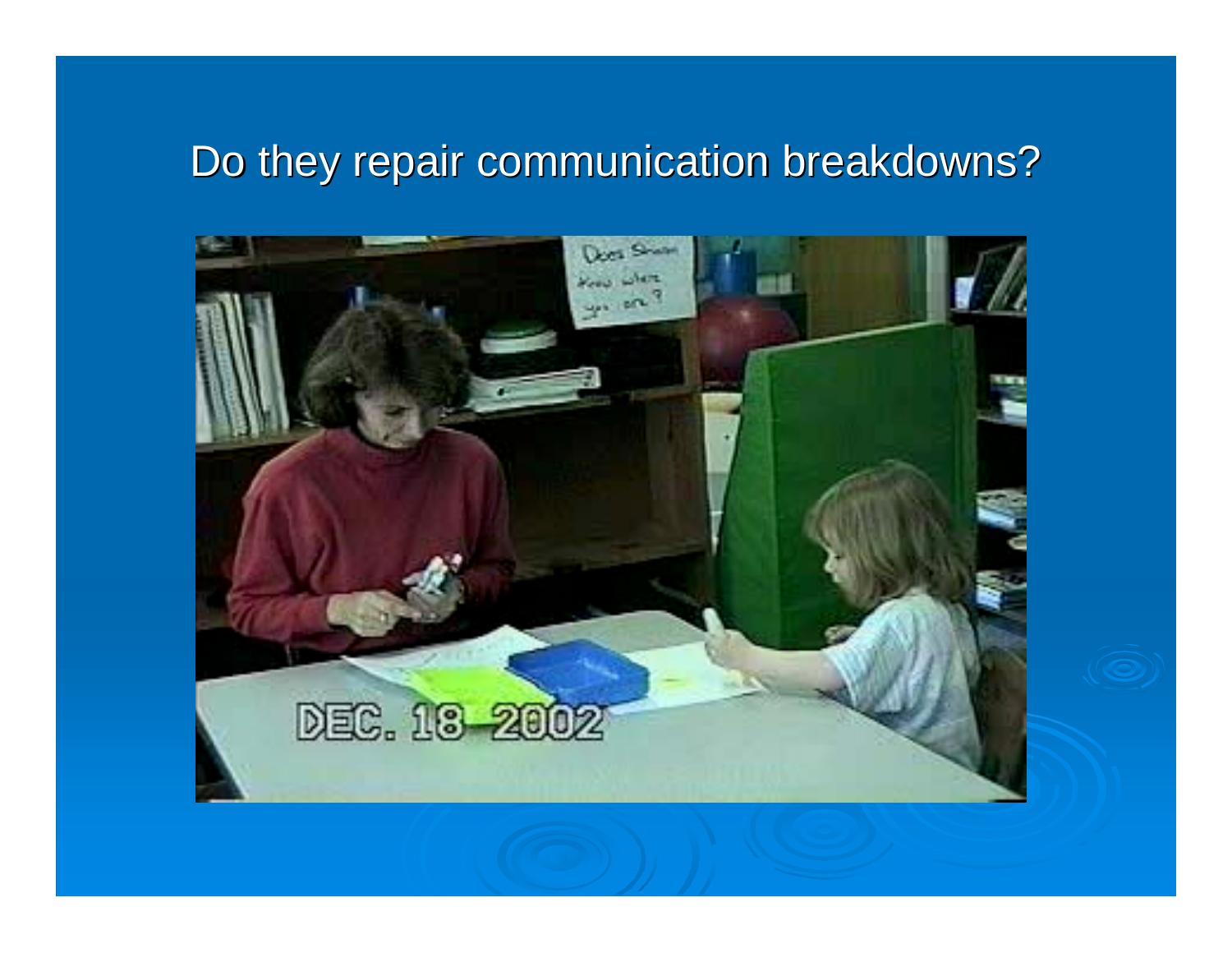### Specific Adaptations: sensory and motor

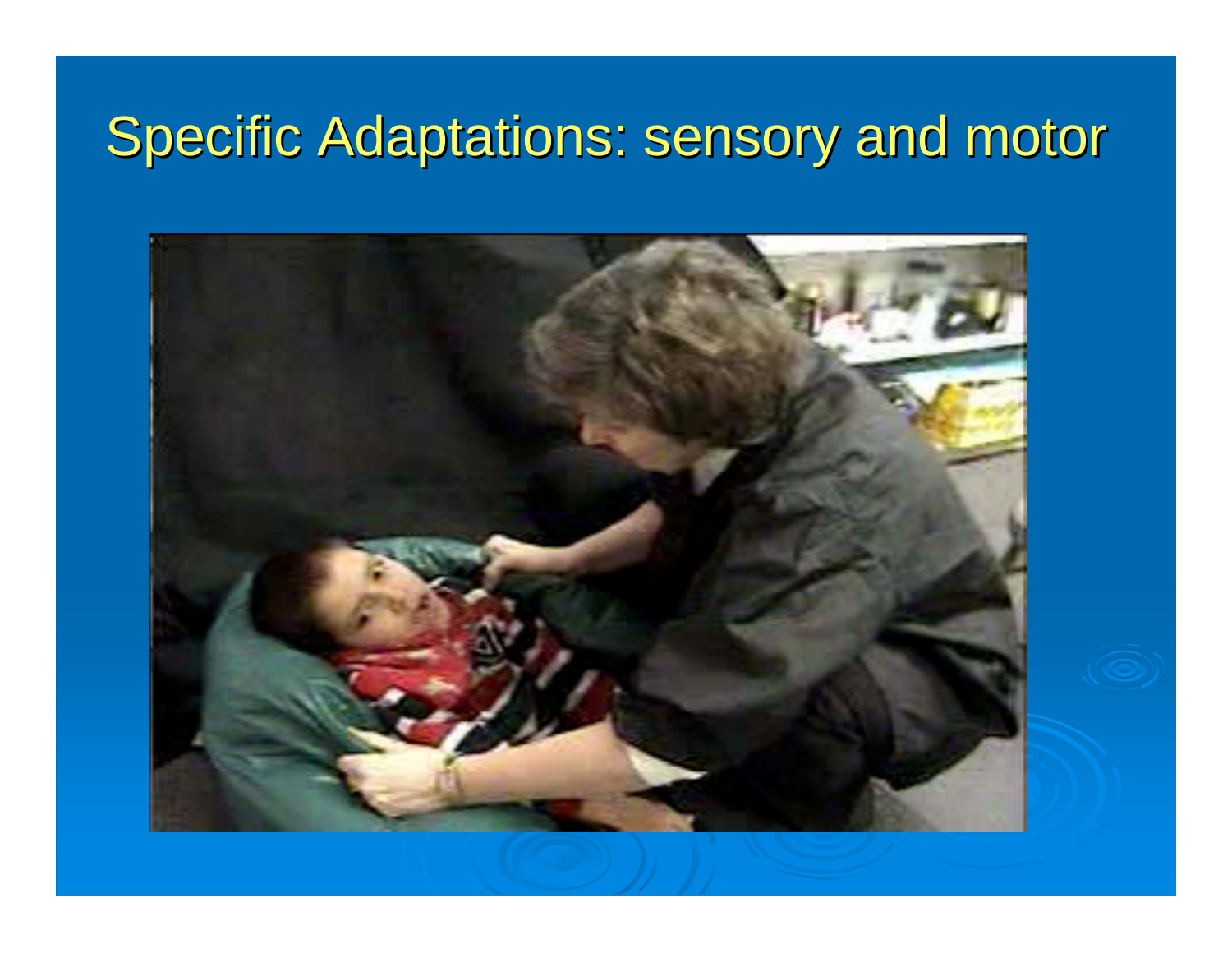## Assessing communication environments

- $\triangleright$  Does the individual's environment provide opportunities for the child to communicate?
	- . Design to Learn Inventory evolved from ACE, by Rowland and Schwiegert (1993)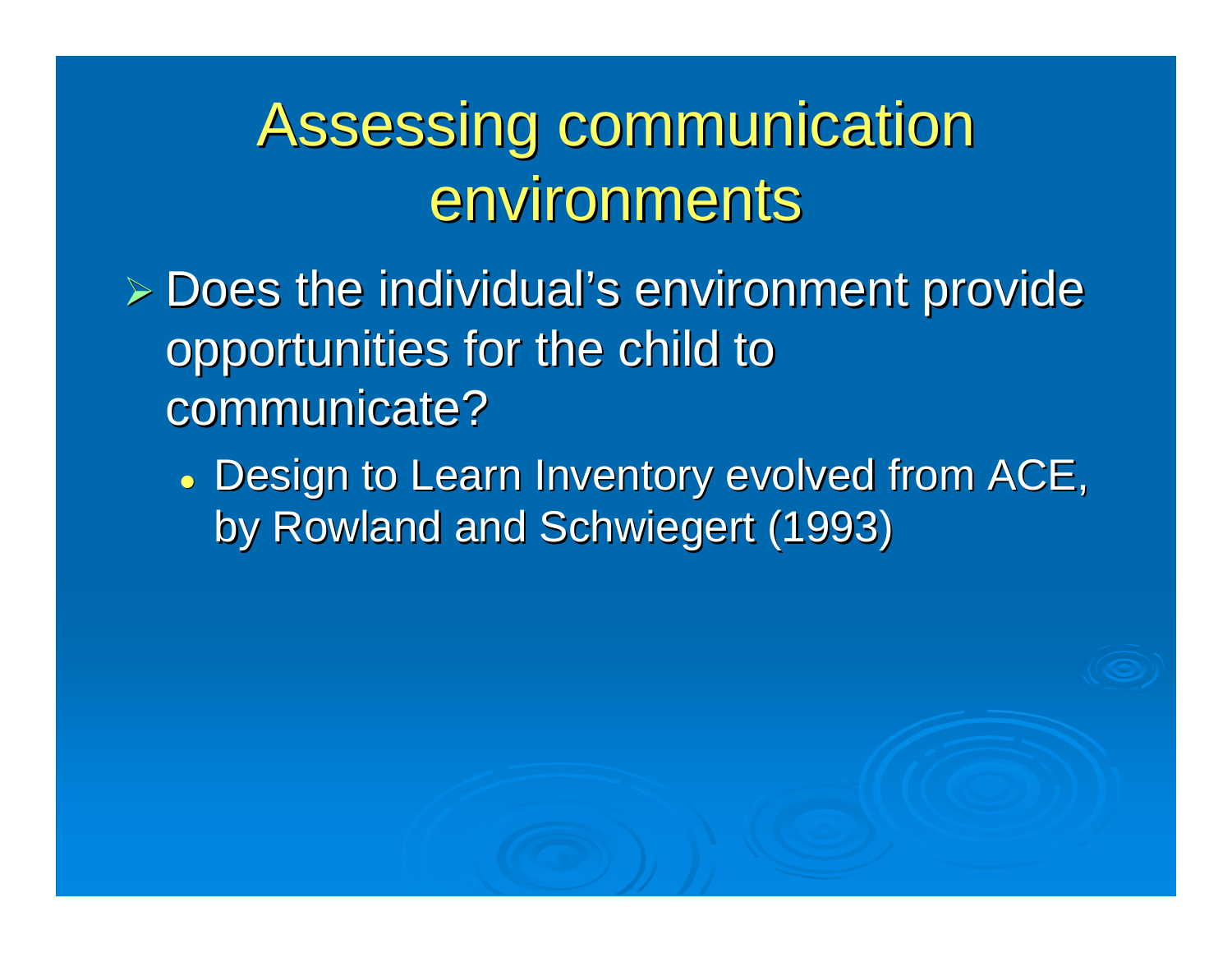

### **Student's Expressive and Receptive<br>Communication System**

|   | STUDENT'S EXPRESSIVE AND RECEPTIVE<br><b>COMMUNICATION SYSTEM</b>                                                                                                                                                                                                                                                           | CIRCLE<br>F<br>OBSERVED | <b>Comments/Actions</b> | Action<br>Dates |
|---|-----------------------------------------------------------------------------------------------------------------------------------------------------------------------------------------------------------------------------------------------------------------------------------------------------------------------------|-------------------------|-------------------------|-----------------|
|   | The student has a means of communication<br>that is appropriate to his or her abilities and<br>that facilitates (rather than impedes)<br>communication.<br>Answer may be based on general knowledge of child's abilities or<br>classroom practices.                                                                         | 1st<br>2nd<br>3rd       |                         |                 |
|   | The student has a way (gestures, symbols, or<br>other communicative behaviors) to communi-<br>cate about the specific materials, people or<br>actions in this activity. Example: if the student<br>uses gestures, materials are within sight or<br>reach; if the student uses symbols, she has the<br>necessary vocabulary. | 1st<br>2nd<br>3rd       |                         |                 |
|   | When new symbols are introduced, the proce-<br>dure incorporates an objective means of<br>assessing the student's comprehension of each<br>new symbol.<br>Answer may be based on general knowledge of child's abilities or<br>classroom practices.                                                                          | 1st<br>2nd<br>3rd       |                         |                 |
| ⊿ | The student has an effective and appropriate<br>means of gaining attention in this particular<br>activity.                                                                                                                                                                                                                  | 1st<br>2nd<br>3rd       |                         |                 |
| 5 | The student has an effective and appropriate<br>means of telling the teacher "finished" in this<br>particular activity.                                                                                                                                                                                                     | 1st<br>2nd<br>3rd       |                         |                 |
|   |                                                                                                                                                                                                                                                                                                                             |                         |                         |                 |





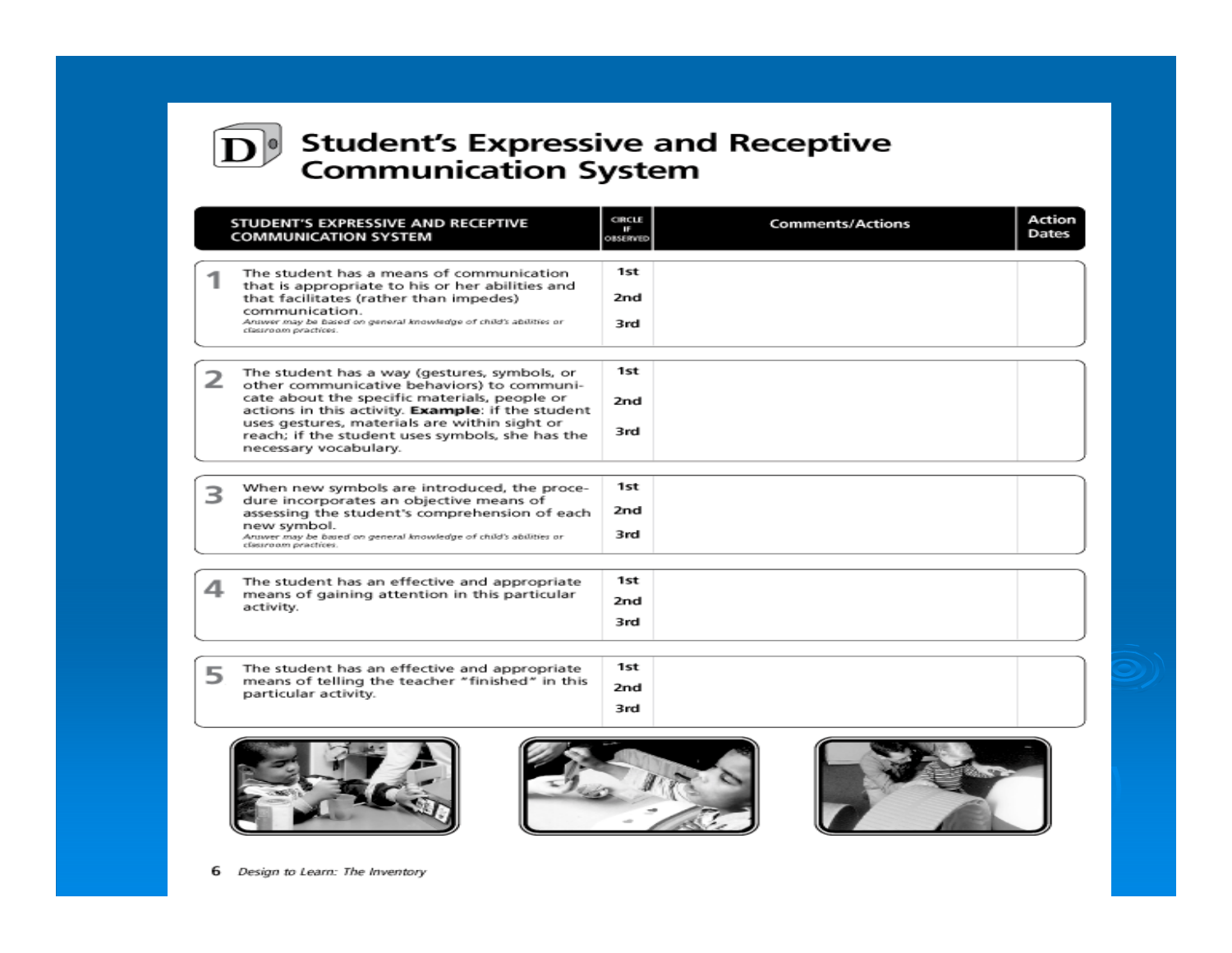| Student |  |  |  |
|---------|--|--|--|
|         |  |  |  |
|         |  |  |  |

| dent     |                       |          |                                                       |   |                          |        | Activity                                                |
|----------|-----------------------|----------|-------------------------------------------------------|---|--------------------------|--------|---------------------------------------------------------|
|          |                       |          | Transitions                                           |   |                          |        | Observer                                                |
|          | 1st 2nd 3rd<br>$\Box$ | ∣∪       | 1. Teacher communicates about activity                |   |                          |        | 1st Date                                                |
| ப        | ▭                     | □        | 2. Student may communicate about activity             |   |                          |        |                                                         |
| ப        | □                     | $\Box$   | 3. Student chooses activity                           |   |                          |        | 2nd Date                                                |
| □        |                       | □        | 4. Student helps prepare for activity                 |   |                          |        |                                                         |
| □        | $\Box$                | $\Box$   | 5. Activity terminated when student desires           |   |                          |        | 3rd Date                                                |
| □        |                       | $\Box$   | 6. Students helps clean up afterwards                 |   |                          |        |                                                         |
|          |                       |          |                                                       |   |                          |        | Opportunities to Communicate<br>${\bf F}$   2]          |
| 1st      | 2nd 3rd               |          | $\mathbf{B}$ p<br><b>The Activity</b>                 |   | $1st$   2nd   3rd  <br>□ | □      | 1. Gain Attention                                       |
| $\Box$   |                       | ப        | 1. Student is motivated by activity                   |   |                          | ப      | 2. Request More                                         |
| $\Box$   | ⊐                     | □        | 2. Instructional demands don't frustrate              |   |                          |        | 3. Request Something New                                |
| □        |                       | ⊏        | 3. Student receptive to interaction                   |   |                          | m      | 4. Request Absent Item                                  |
|          |                       | □        | 4. No prolonged distractions                          |   |                          | I.     | 5. Protest                                              |
|          |                       | □        | 5. Teacher available for interaction                  |   |                          |        | 6. Greetings / Social / Affection                       |
|          |                       | □        | 6. Performance data collected                         |   |                          | L      | 7. Label / Comment                                      |
| П        | □                     | $\Box$   | 7. Routine consistent, with variations                |   |                          |        | 8. Confirm / Negate                                     |
|          |                       |          |                                                       |   |                          | U      | 9. Ask Questions                                        |
|          |                       |          | $\left( \textsf{C}\right)$ Adult's Interaction        |   |                          |        | 10. Direct Attention                                    |
| 1st<br>ப | 2md<br>ப              | 3rd<br>ப | 1. Teacher participates as an equal                   |   |                          |        |                                                         |
| □        | u.                    | □        | 2. Teacher appears to enjoy activity                  |   |                          |        |                                                         |
| $\Box$   |                       | $\Box$   | 3. Teacher allows student time to communicate         |   | $1st$ 2nd 3rd            |        | $\left( \mathbf{G}\right)$ Opportunities to Use Objects |
|          |                       | □        | 4. Student's interest sets pace of activity           |   | ш                        | $\Box$ | 1. Negotiate Barriers                                   |
| □        |                       |          | 5. Teacher encourages independence                    |   |                          | □      | 2. Search and Locate                                    |
|          |                       |          |                                                       |   |                          | ⊏      | 3. Use Containers                                       |
|          |                       |          | <b>Communication System</b><br>$\mathbf{D}\mathbf{P}$ |   |                          | □      | 4. Use Tools to Gain Access                             |
| 1st      | 2nd                   | 3rd      |                                                       |   |                          | ⊏      | 5. Basic Object Use                                     |
| $\Box$   | ш.                    | ப        | 1. System is appropriate                              |   |                          | П      | 6. Combine Objects                                      |
| ட        | ப                     | □        | 2. Can communicate about specifics                    |   |                          | □      | 7. Activate Objects                                     |
| □        |                       | □        | 3. Symbol comprehension assessed                      |   |                          | □      | 8. Construct Objects                                    |
| $\Box$   |                       |          | 4. Has means to gain attention                        |   |                          | □      | 9. Pretend                                              |
| □        |                       | $\Box$   | 5. Has means to say "finished"                        |   |                          | □      | 10. Understand Associations                             |
| $\Box$   |                       | □        | 6. Has access to system at all times                  |   |                          | ⊏      | 11. Use Representational Information                    |
| □        |                       | ப        | 7. Position makes communication easy                  |   |                          | $\Box$ | 12. Simple Interactions with Peers                      |
|          |                       | ப        | 8. Student understands teacher's communication        |   |                          |        | 13. Cooperate with Peers                                |
| $\Box$   | □                     | □        | 9. Teacher uses student's symbolic system             |   | H                        | □      | 14. Play Games with Peers                               |
|          |                       |          | $(e)$ Peer Interaction                                |   |                          |        |                                                         |
| 1st      | 2nd 3rd               |          |                                                       |   |                          |        |                                                         |
| $\Box$   | $\Box$ $\Box$         |          | 1. All members can participate                        |   |                          |        | Materials<br>$\mathbf{h}$ $\mathbf{F}$                  |
| $\Box$   | $\Box$                | □        | 2. Students have clearly specified roles              |   | 1st 2nd 3rd              |        |                                                         |
| □        | u.                    | $\Box$   | 3. Students switch roles                              |   |                          | □      | 1. Materials foster interaction                         |
| □        | $\Box$                | □        | 4. Student enjoys peer partner                        |   | L.                       | ⊏      | 2. Have separate parts to request                       |
| □        | □                     | □        | 5. Peers encourage, don't do everything for           |   |                          | $\Box$ | 3. Afford opportunities to requel in the                |
| □        | □                     | □        | 6. Peers adequately trained                           |   |                          | □      | 4. Student enjoys materials                             |
| $\Box$   | $\Box$                | □        | 7. Includes peer to model targeted skills             |   |                          | $\Box$ | 5. Peers enjoy materials                                |
| □        | □                     | ப        | 8. Group size facilitates interaction                 |   |                          | $\Box$ | 6. Materials provide practice of object skills          |
|          |                       |          | 9. All members use common system to communicate       |   |                          | $\Box$ | 7. Materials encourage new obj  t skills                |
|          |                       |          | desien<br>R                                           | O |                          | F      | ı<br>Е<br>L                                             |

<u>್ರಾಂಡ್</u>

ar O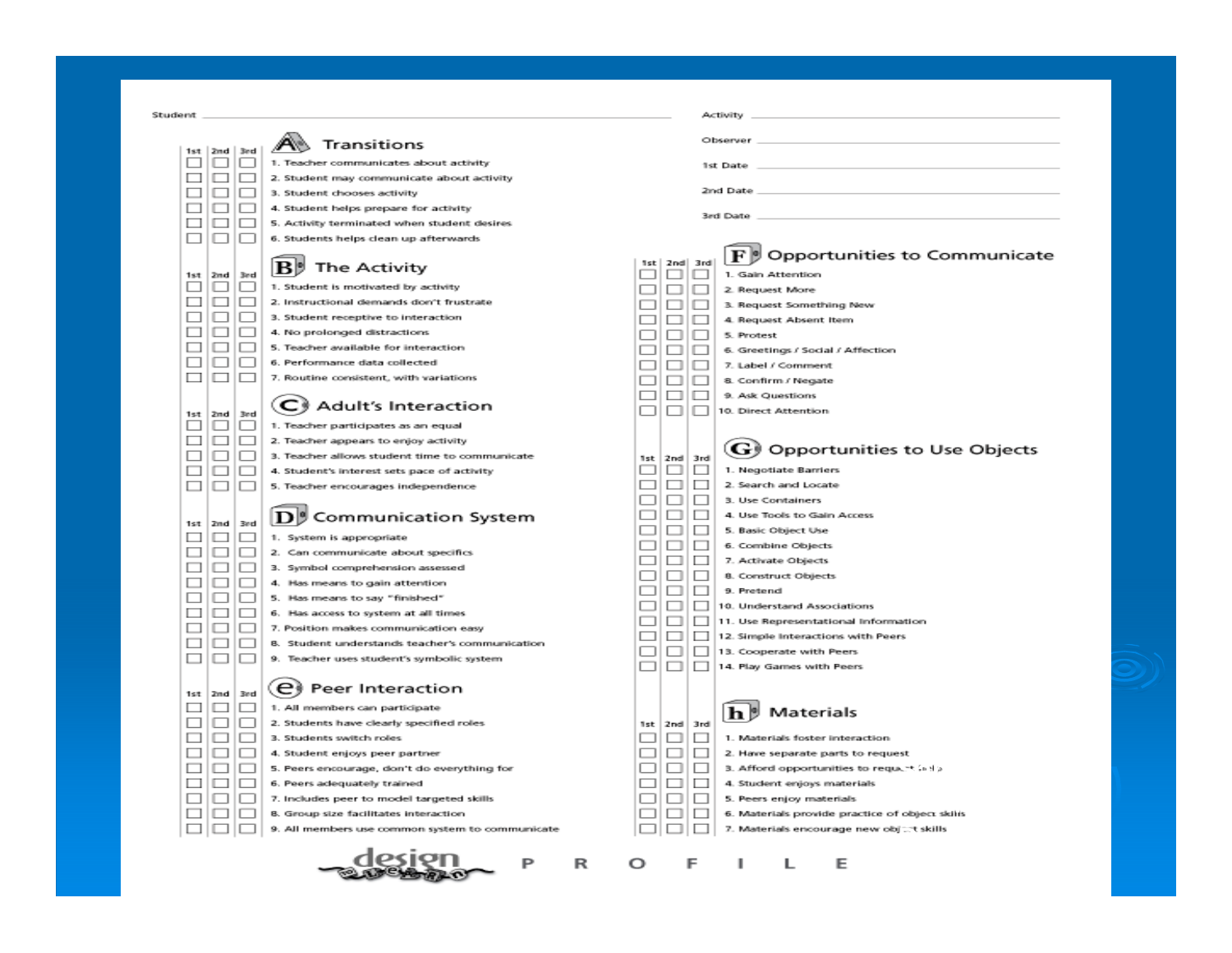|   | THE STUDENT'S EXPRESSIVE AND RECEPTIVE<br><b>COMMUNICATION SYSTEM</b>                                                                                                                                                                         | Check if<br>Observed | <b>Comments/Actions</b> | Action<br>Date |
|---|-----------------------------------------------------------------------------------------------------------------------------------------------------------------------------------------------------------------------------------------------|----------------------|-------------------------|----------------|
|   | The student has a means of communication that is<br>appropriate to his or her abilities and that facilitates<br>(rather than impedes) communication.<br>Answer may be based on general knowledge of child's abilities or classroom practices. |                      |                         |                |
| 2 | The student has a way (gestures, symbols, or other<br>communicative behaviors) to communicate about the<br>specific materials, people, or actions in this activity.<br>Answer may be based on general knowledge of classroom practices.       |                      |                         |                |
|   | When new symbols are introduced, the procedure<br>incorporates an objective means of assessing the stu-<br>dent's comprehension of each new symbol.<br>Answer may be based on general knowledge of child's abilities or classroom practices.  |                      |                         |                |
|   | The student has an effective and appropriate means<br>of gaining attention in this particular activity.                                                                                                                                       |                      |                         |                |
|   | The student has an effective and appropriate means<br>of telling the teacher "finished" in this particular<br>activity.                                                                                                                       |                      |                         |                |
| 6 | If the student uses an aided system (such as tangible<br>symbols or calling device), the student has access to all<br>components of the system at all times.                                                                                  |                      |                         |                |

**Inventory**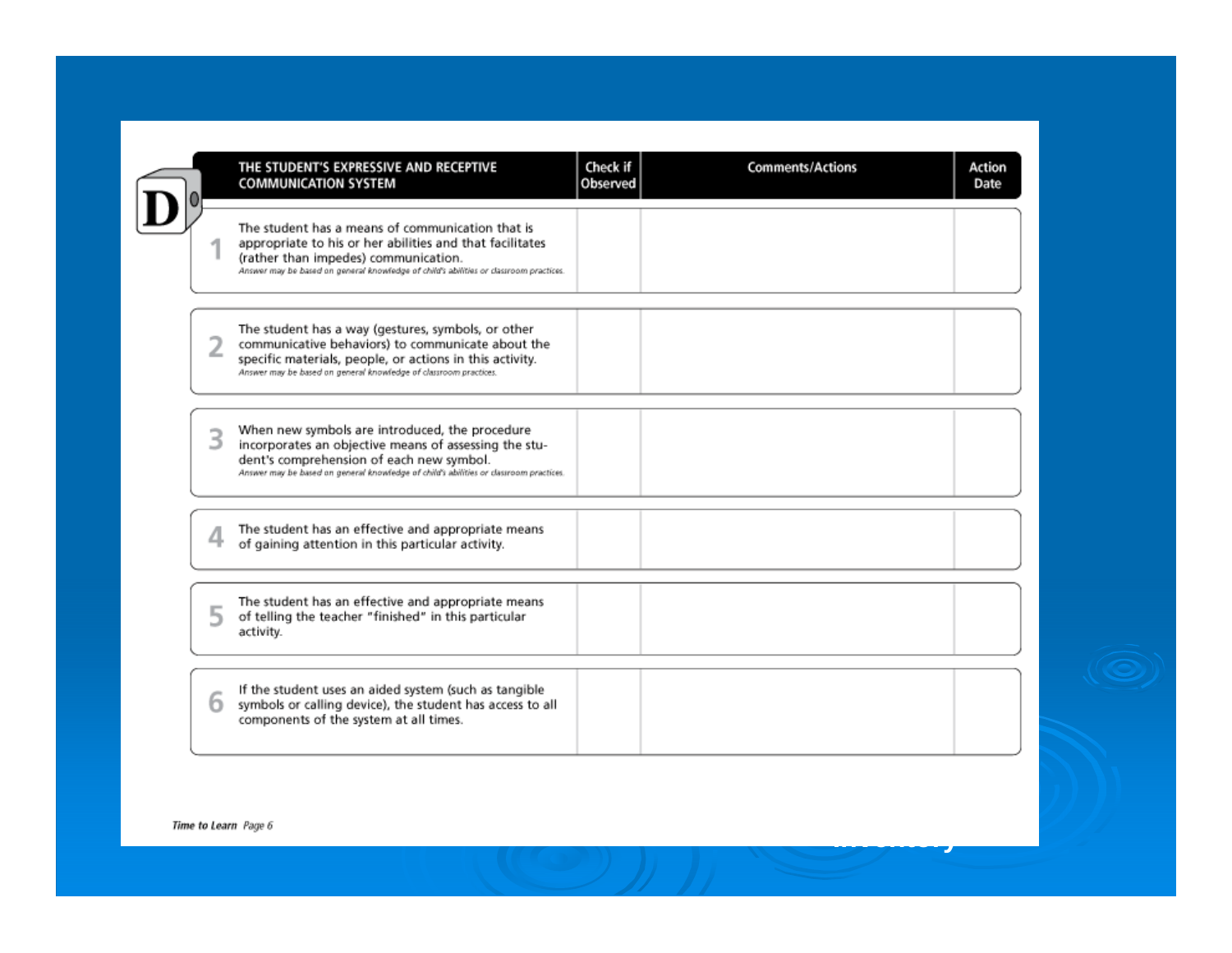### **Communication Supports Checklist**

 $>$  Written by members of the NJC, published by Brookes

- $E >$  Covers philosophy, environmental support, goal setting practices, program implementation, team competencies
- $\triangleright$  Environmental support,
	- $\bigcirc$  Expecting communication, providing interesting Expecting communication, providing interesting and age-appropriate materials, includning communication partners who know how to use AAC systems and devices used by individual.....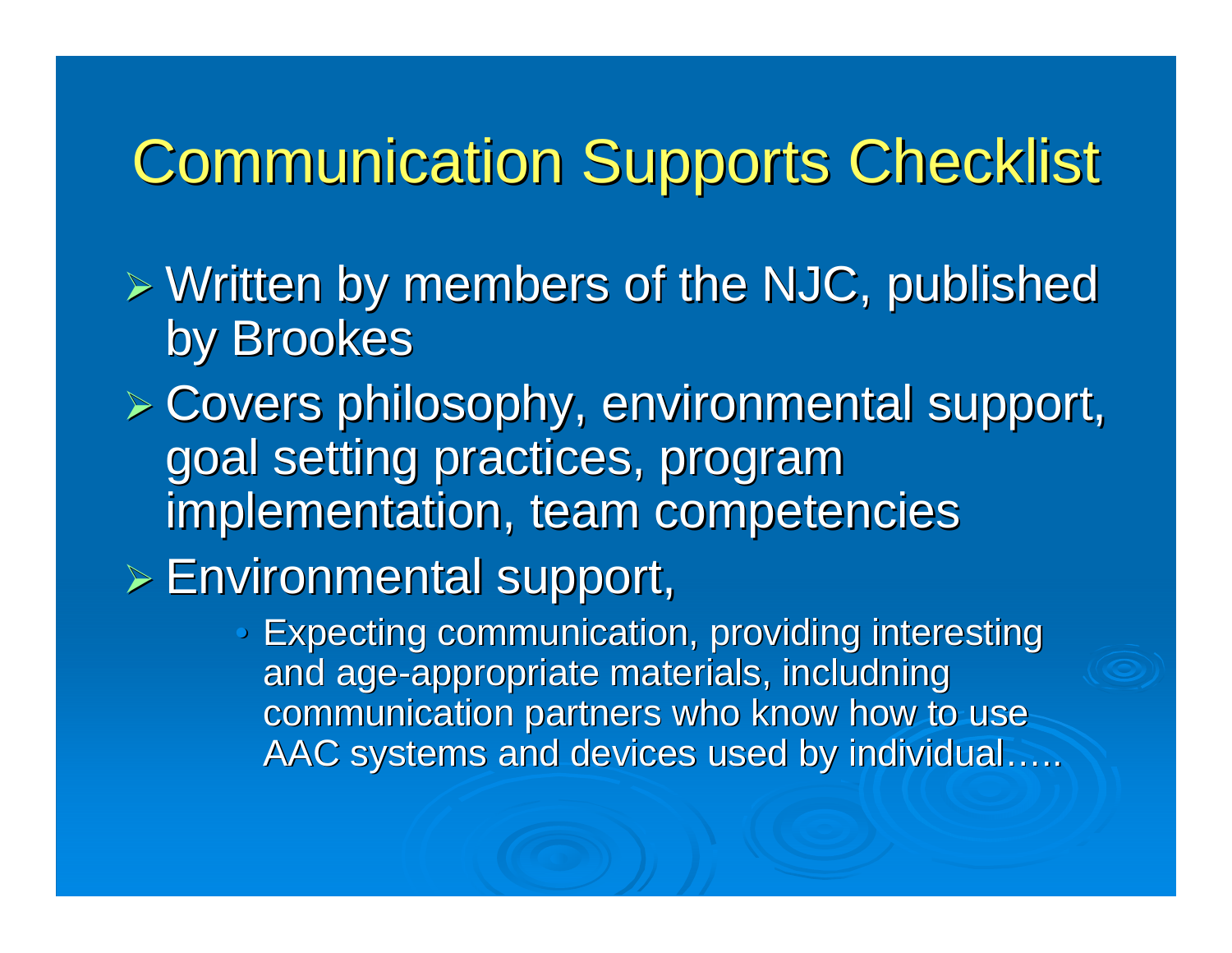$P$  Next, some examples of using information from these types of assessments to develop goals and interventions … > Here's Mary…..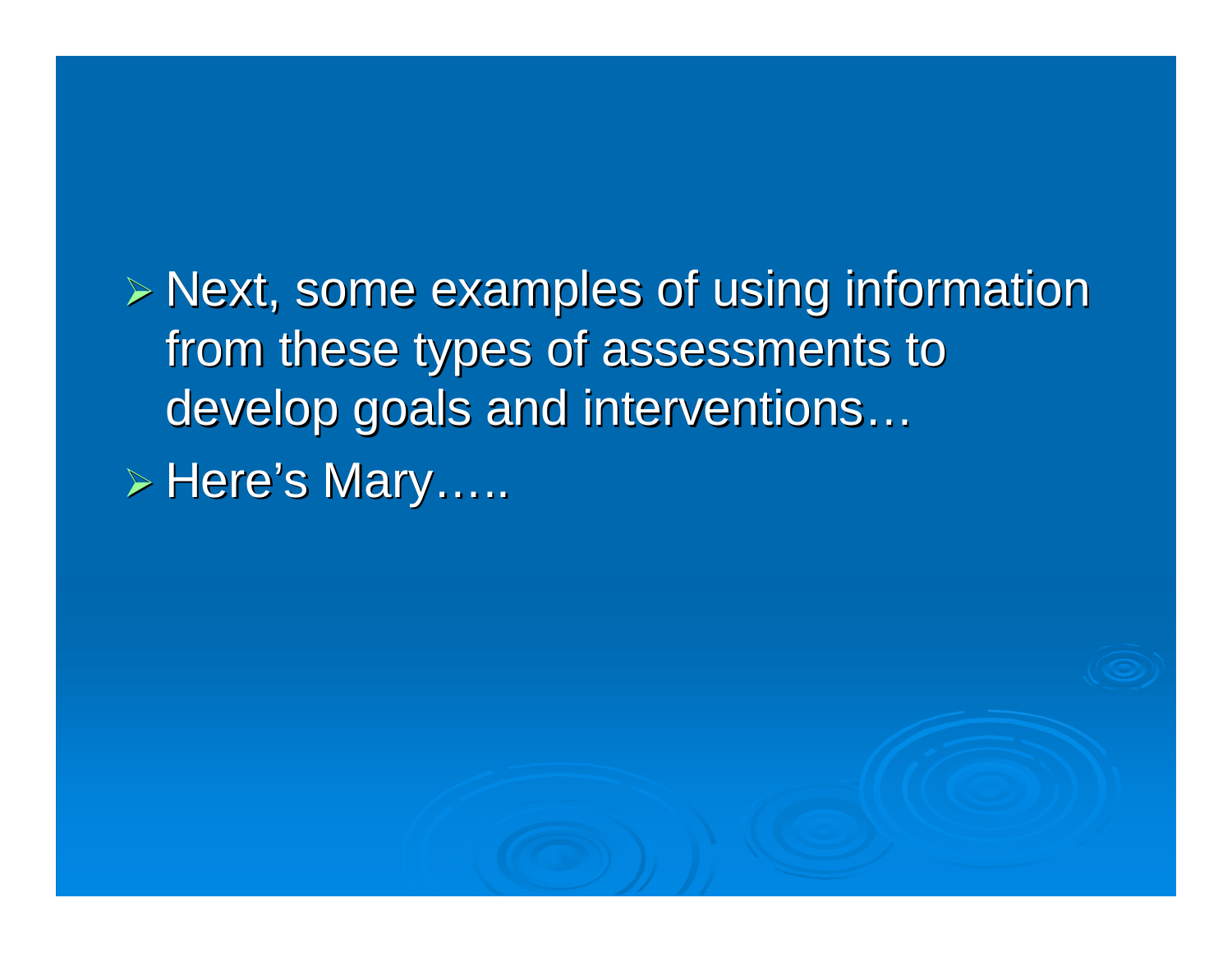### **Intervention Strategies**

Mary Hunt-Berg HuntBerg@aol.com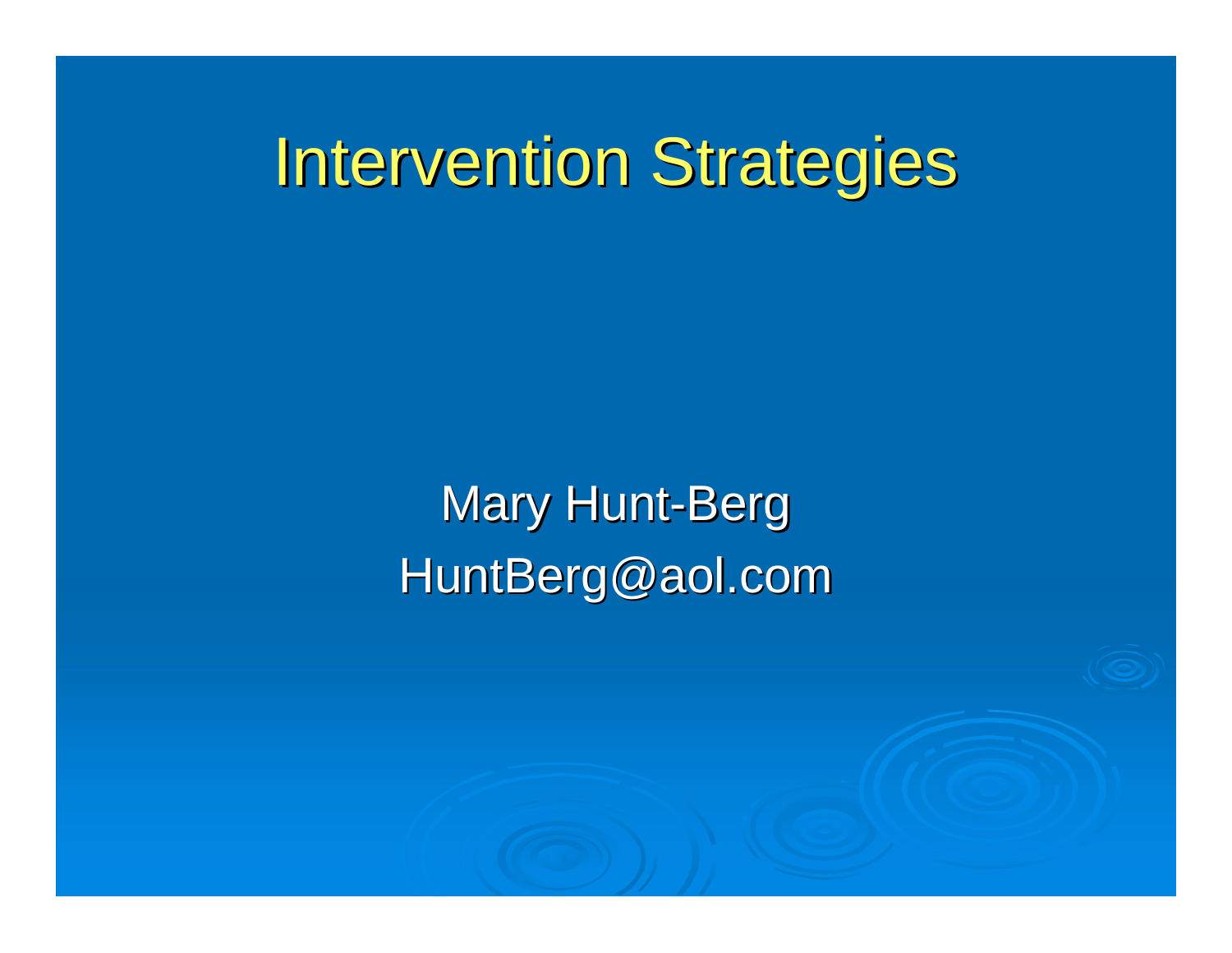Interactions are experienced mutually by communication partners & both parties are affected reciprocally. (Siegel & Cress, 2002)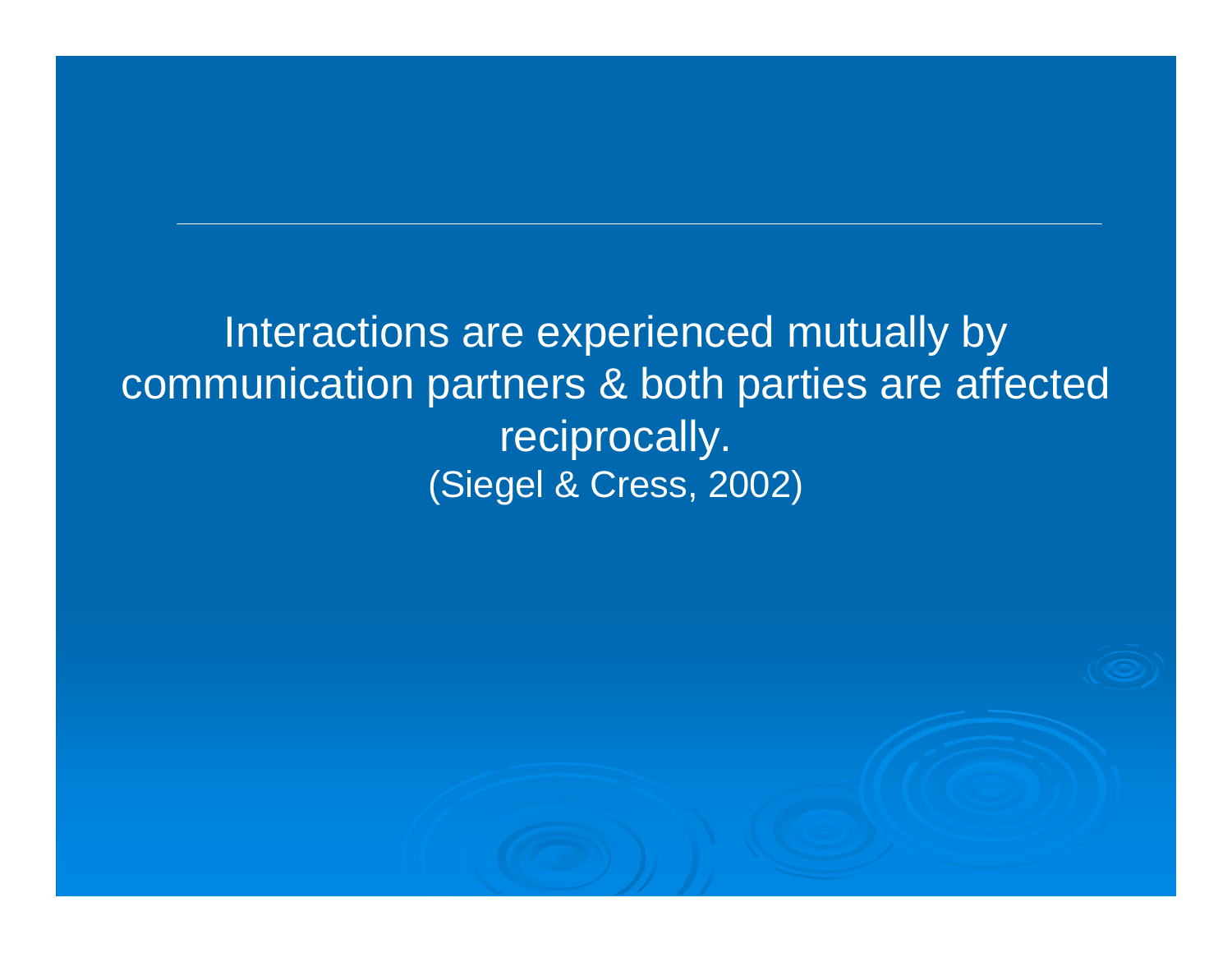### A Tri-Focus Framework

(Siegel, & Bashinski, 1996)

**Learner** -Actualize existing communication forms & functions & systematically target new forms and functions (horizontal & vertical targets)

**Communication environment** - Improve contexts to promote learner's communication abilities

**Communication partners** - Enhance partners' understanding of the learner's communication & broaden partners' ability to use strategies that build interaction and communication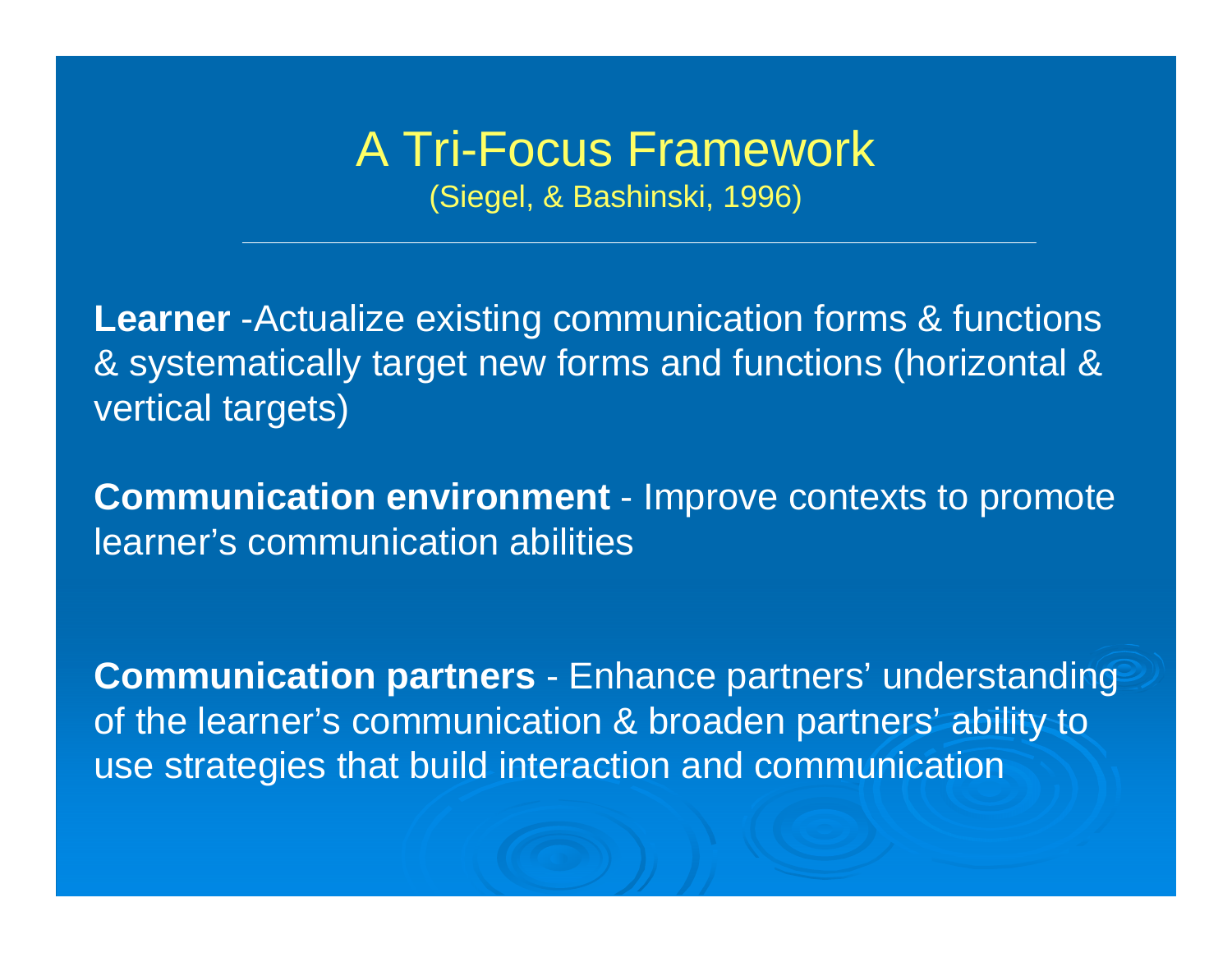### Intervention Practices & Procedures

(Wilcox & Shannon, 1998)

| <b>Responsive Interaction</b>                                         | <b>Milieu Teaching</b>                                        | <b>Global Interaction</b>                                                                      |
|-----------------------------------------------------------------------|---------------------------------------------------------------|------------------------------------------------------------------------------------------------|
| <b>Techniques</b>                                                     | <b>Techniques</b>                                             | <b>Techniques</b>                                                                              |
| • Intervention strategies<br>embedded in typical<br><b>activities</b> | •Intervention strategies<br>embedded in typical<br>activities | .Intervention not directly<br>provided to the child                                            |
| • Adult targets specific                                              | • Adult targets specific                                      | •Train communication                                                                           |
| communication behaviors                                               | behaviors with provisions                                     | partners in strategies known                                                                   |
| but does not attempt to elicit                                        | for eliciting learner                                         | to facilitate communication &                                                                  |
| learner responses                                                     | responses                                                     | language development                                                                           |
| • Adult follows learner's                                             | • Adult teaches to learner's                                  | •Goal is to enhance                                                                            |
| attentional lead & provides                                           | attentional lead &                                            | communicative interactions                                                                     |
| focused input (e.g., models,                                          | requests child to imitate or                                  | (turn-taking, initiating &                                                                     |
| expansions, recasts) to                                               | use specific behavior                                         | responding); specific                                                                          |
| increase saliency of                                                  | (e.g., incidental teaching,                                   | communication behaviors                                                                        |
| targeted behaviors                                                    | mand model, time delay)                                       | must be targeted.                                                                              |
| • Basic efficacy well-<br>established                                 | •Basic efficacy well-<br>established                          | •Efficacy established for<br>improved interactions, not wel<br>established for child behaviors |

established for child behavior s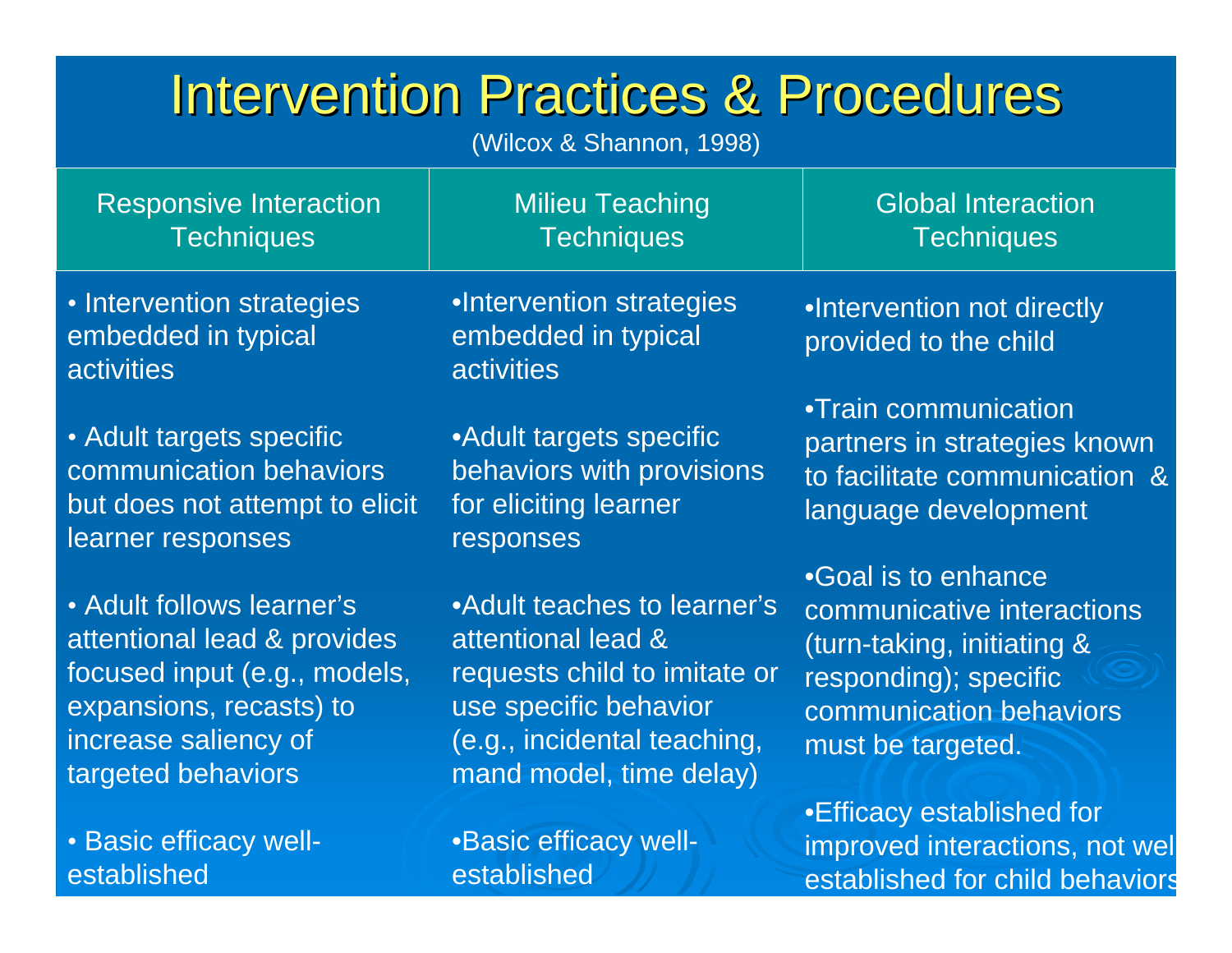## Global interaction techniques

Communication partners are trained in strategies *such as* …

#### **…Waiting**

Adult uses a slow pace during conversation; adult actively listens to the child & does not dominate the conversation

#### **…Labeling** Adult provides labels for actions, objects, feelings, etc.

#### **…Pausing**

Adult pauses expectantly & frequently during interactions to encourage turn-taking & active participation

**…Imitating** Adult imitates & repeats child's communication behaviors

Adapted from Laura Justice(2004).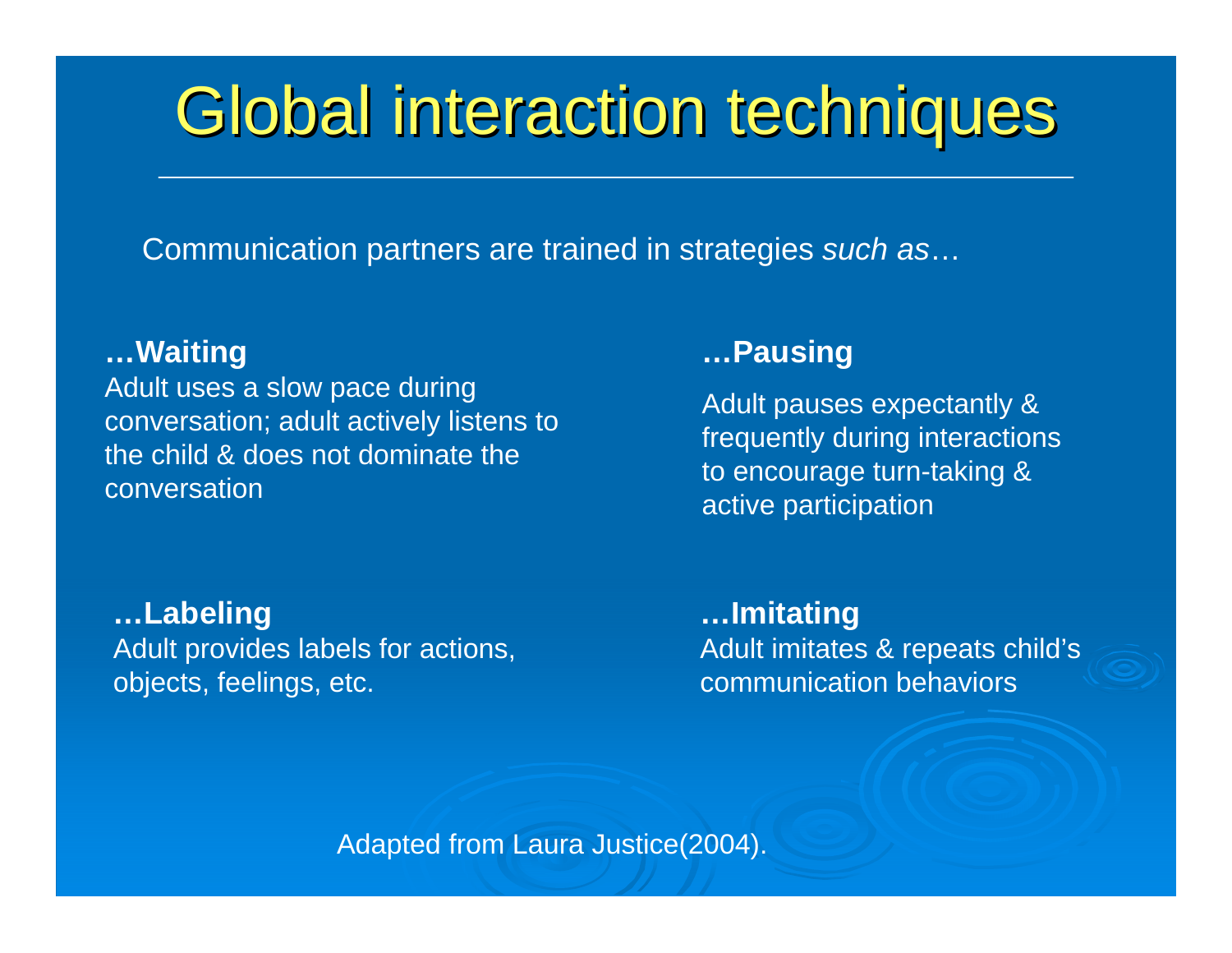### **Intervention Strategies**

**Intervention** techniques illustrated:

**Communication partner training**

**Response Interaction strategies**

#### **Milieu teaching strategies**

#### **Geoff**

Child **Goals**  Make clear choice that can be recognized by familiar partners using eye gaze & vocalization

**Partner Goals** 

Present items to G in way that allows him to express a clear choice. Recognize & respond to Gs signals.

Increase use of existing communication behaviors to initiate & respond during communicative interactions

Observe & wait for P to initiate; recognize & respond to his communicative behaviors

#### **Paul Hazel**

Increase use of new communicative forms & functions (vertical & horizontal targets) with trained communication partners

Implement consistent use of time delay & incidental teaching to elicit new forms for existing functions & the use of existing forms for a new function

#### Outcome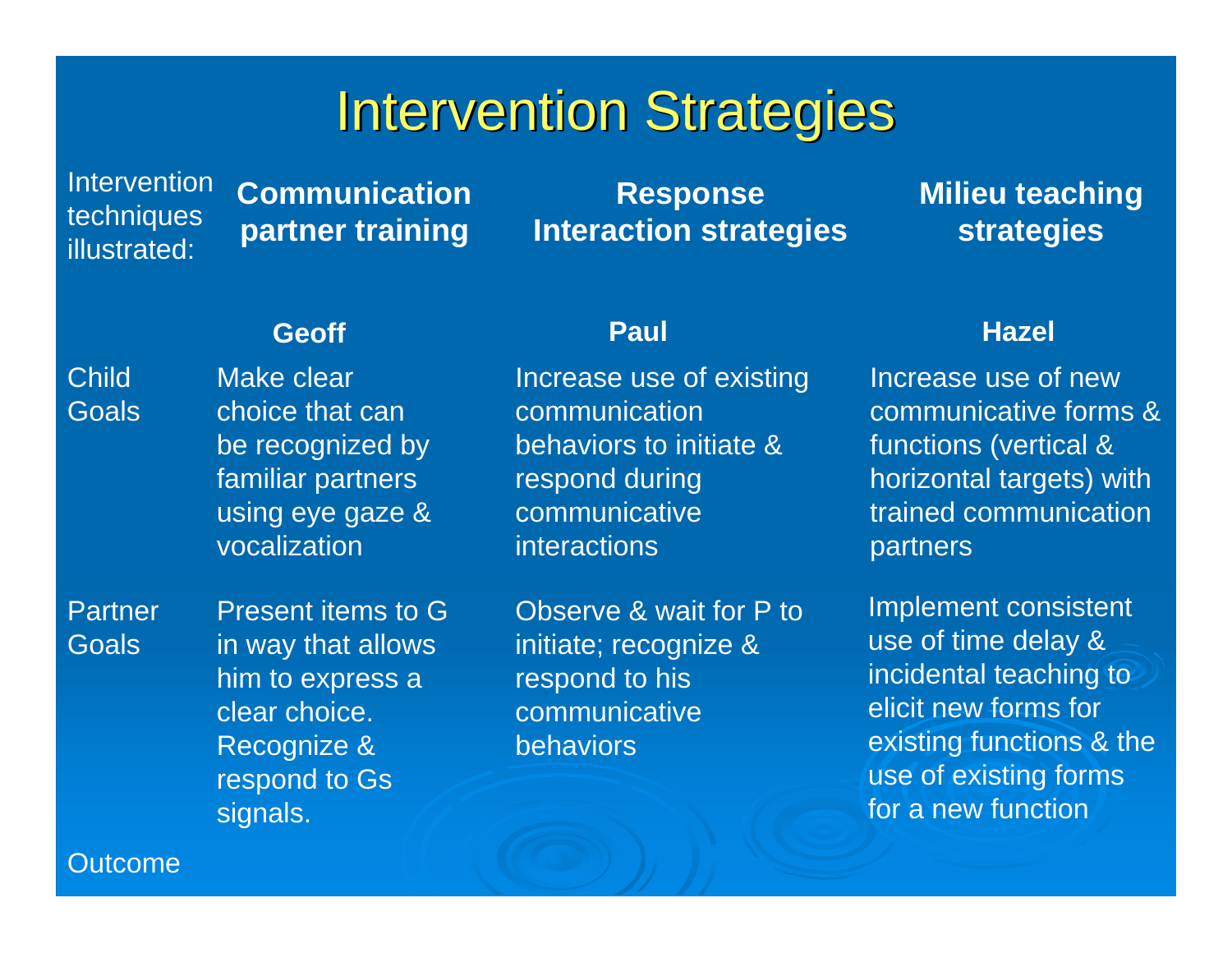### **Summary**

In a tri-focus approach, the intervention aim is to improve interactions & intervention takes place concurrently with the learner with severe disabilities, the communication partners, and the communication context.

Regardless of technique, best clinical practice for improving communicative interactions involving individuals with severe disabilities should:

- 1. Use multiple, meaningful interactive contexts
- 2. Systematically plan for high frequency of learning opportunities
- 3. Be consistent across settings and partners
- 4. Systematically monitor outcomes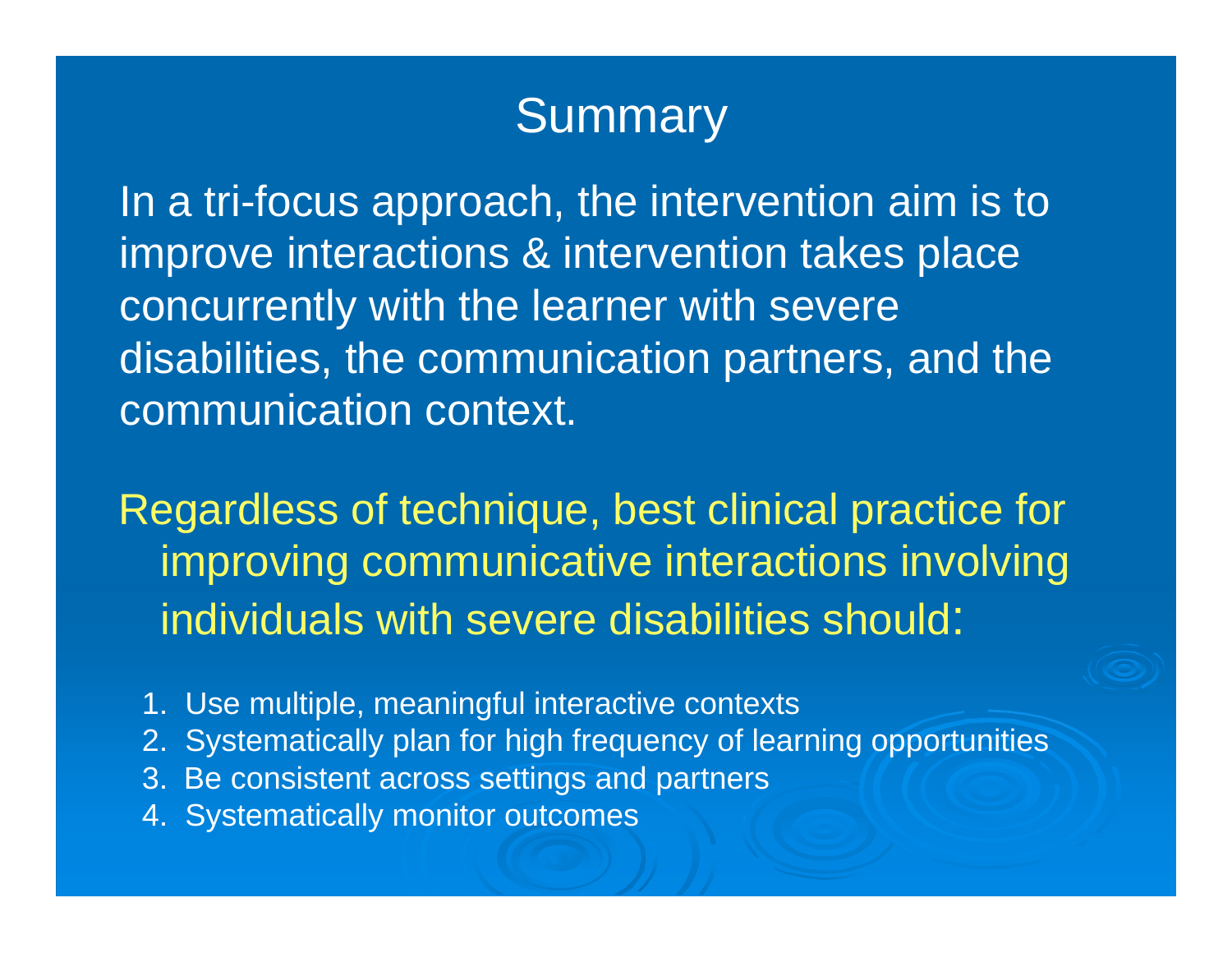# **Teaming Strategies**

**Bill Ogletree Western Carolina University** Ogletree@email.wcu.edu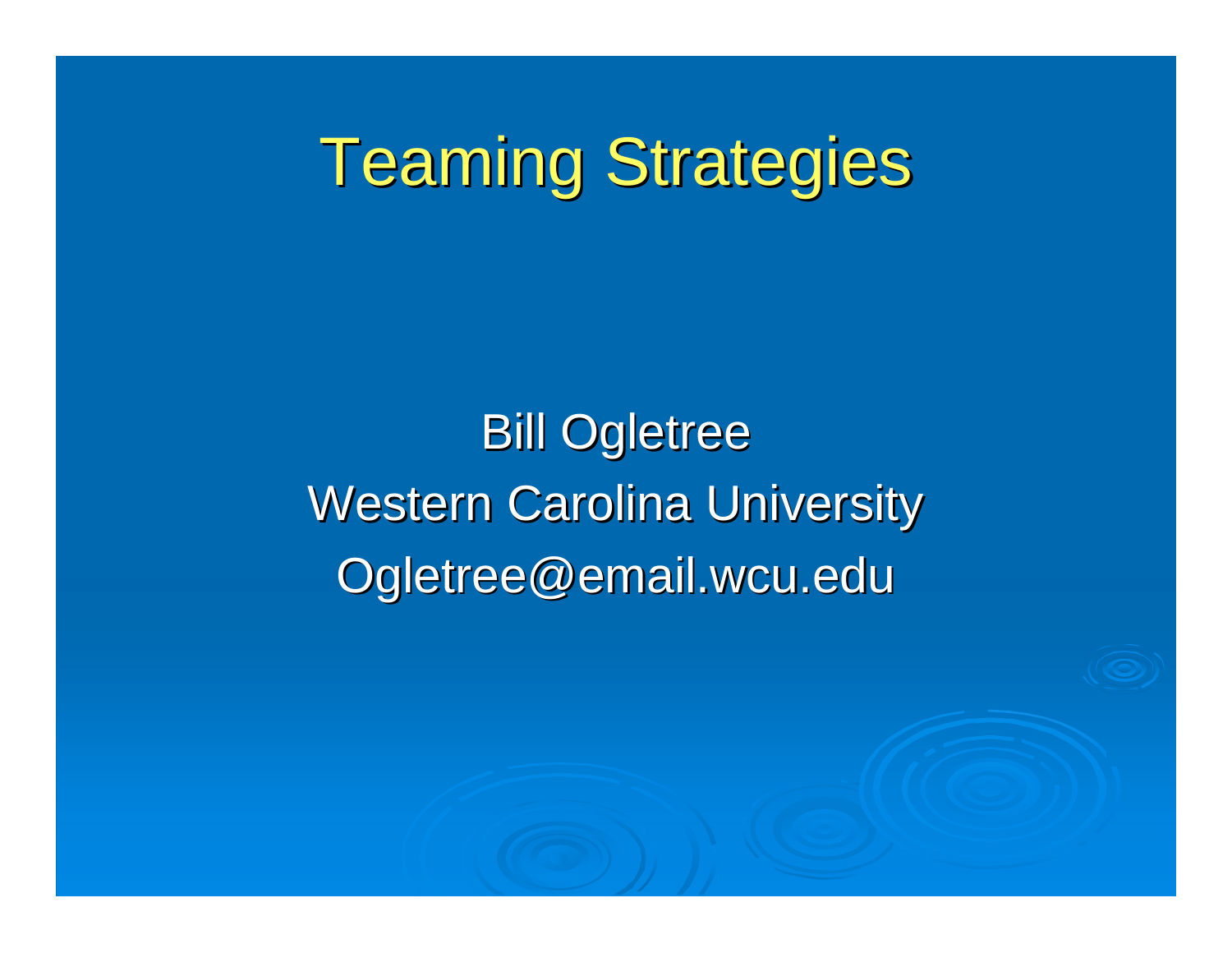## Need for Team-Based Services for **Individuals with Severe Disabilities**

 $\triangleright$  Why Teams?  $>$  Team Composition  $\triangleright$  Available Team Models  $\triangleright$  Recommended Models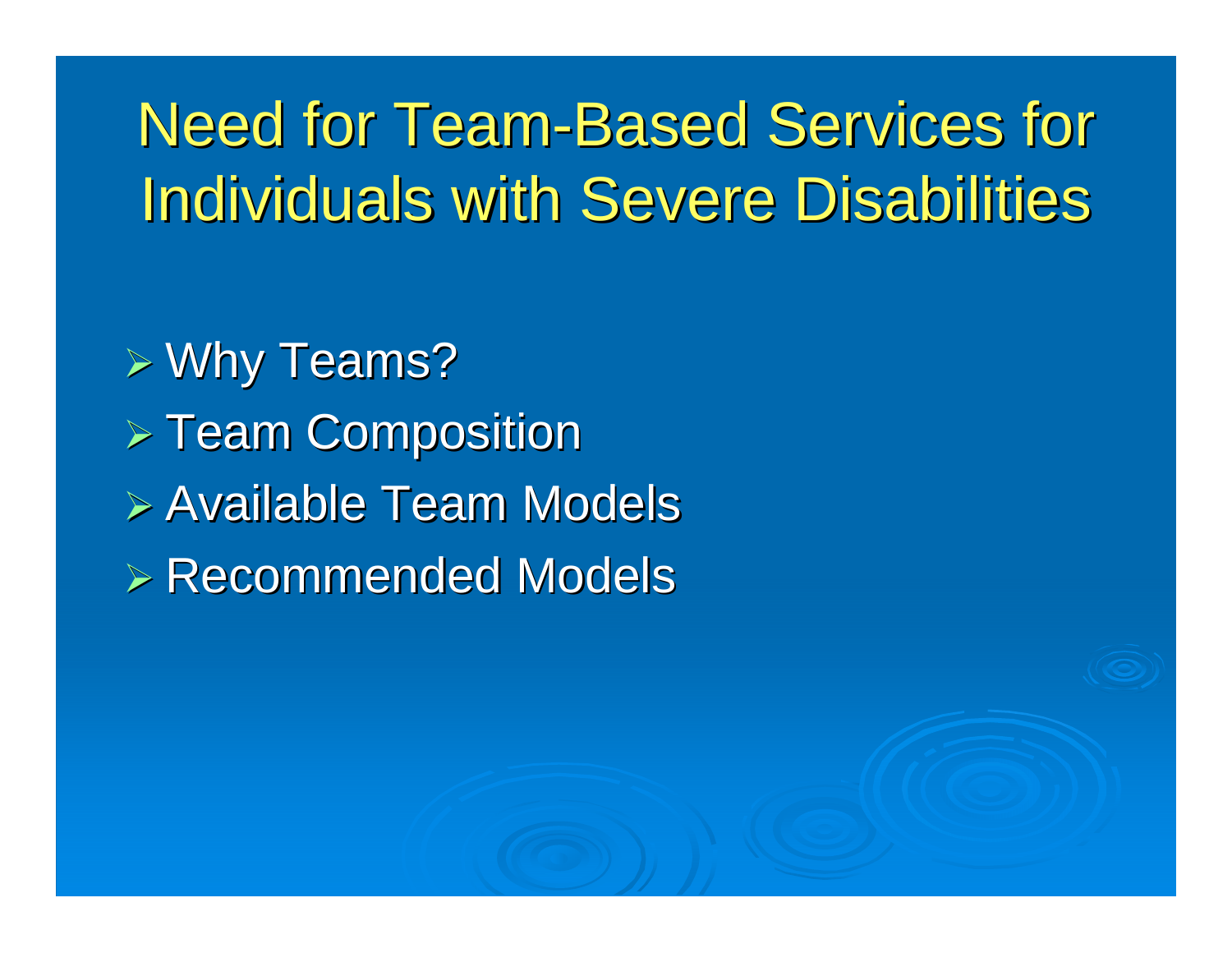### Three Cs of Team-Based Services

- $\triangleright$  Communication
	- Which Team Models Promote Communication?
- $\triangleright$  Collaboration
	- . Tips for Success
- $\triangleright$  Coordination
	- . Promoting Efficiency
	- Facilitating Transitions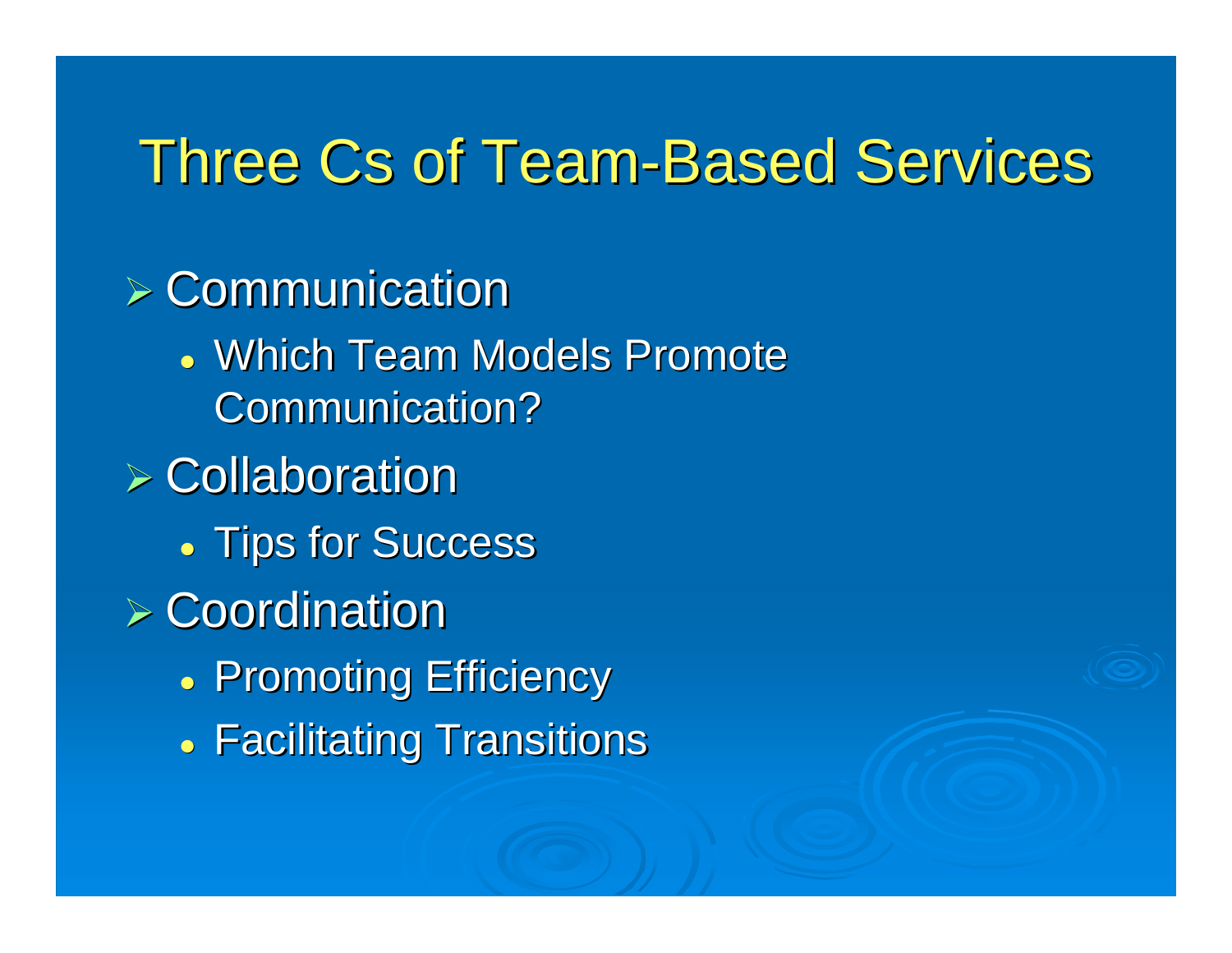## Knowledge and Skills for Effective **Team Practice**

 $\triangleright$  Essential Knowledge and Skills for Team Members

• See Handout

 $\triangleright$  For more on Teams See NJC website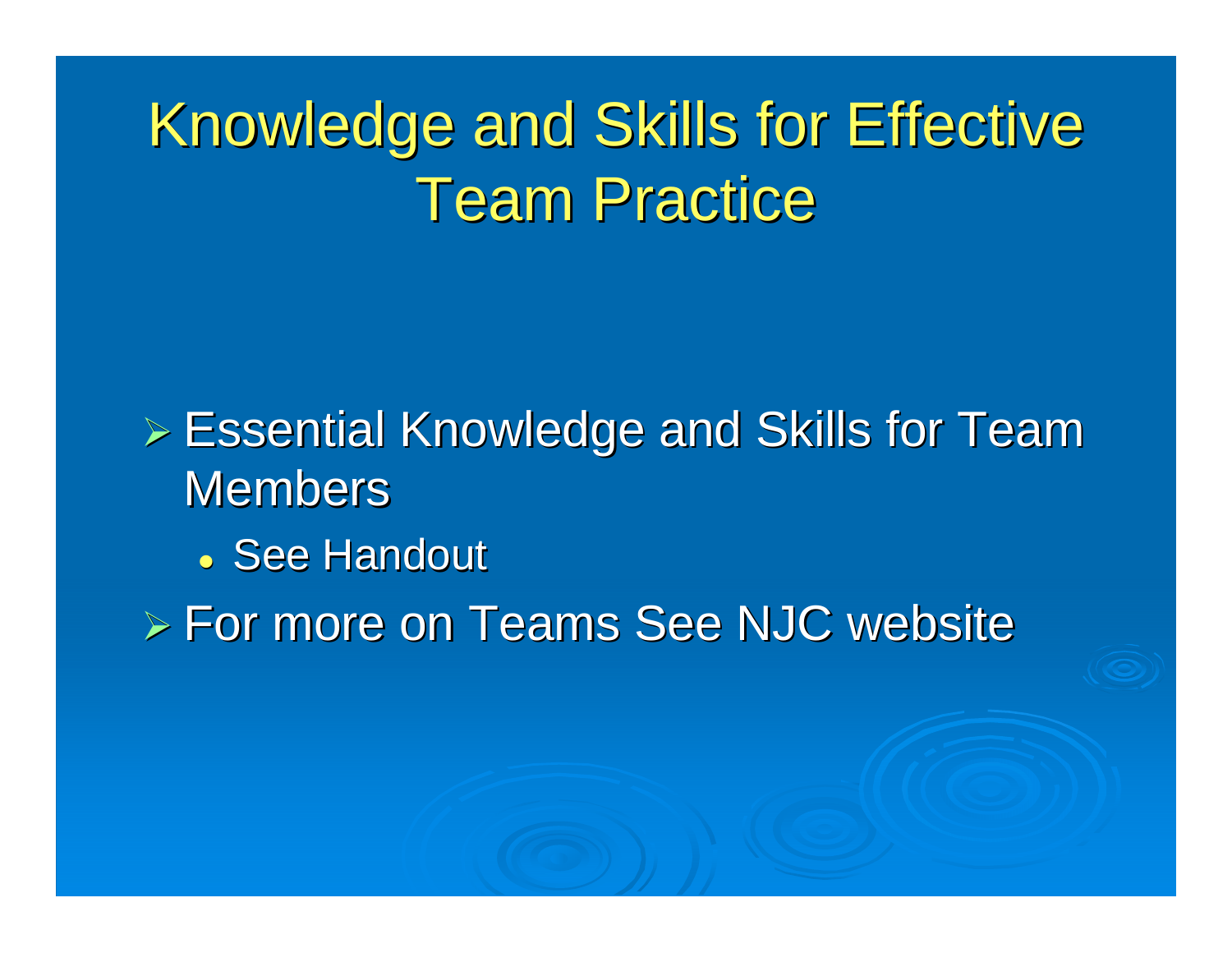### **Issues and Needs for Future Research**

#### Diane Paul, PhD, CCC/SLP

Director, Clinical Issues in Speech-Language Pathology American Speech-Language-Hearing Association dpaul@asha.org

> **ASHA Convention** November 20, 2005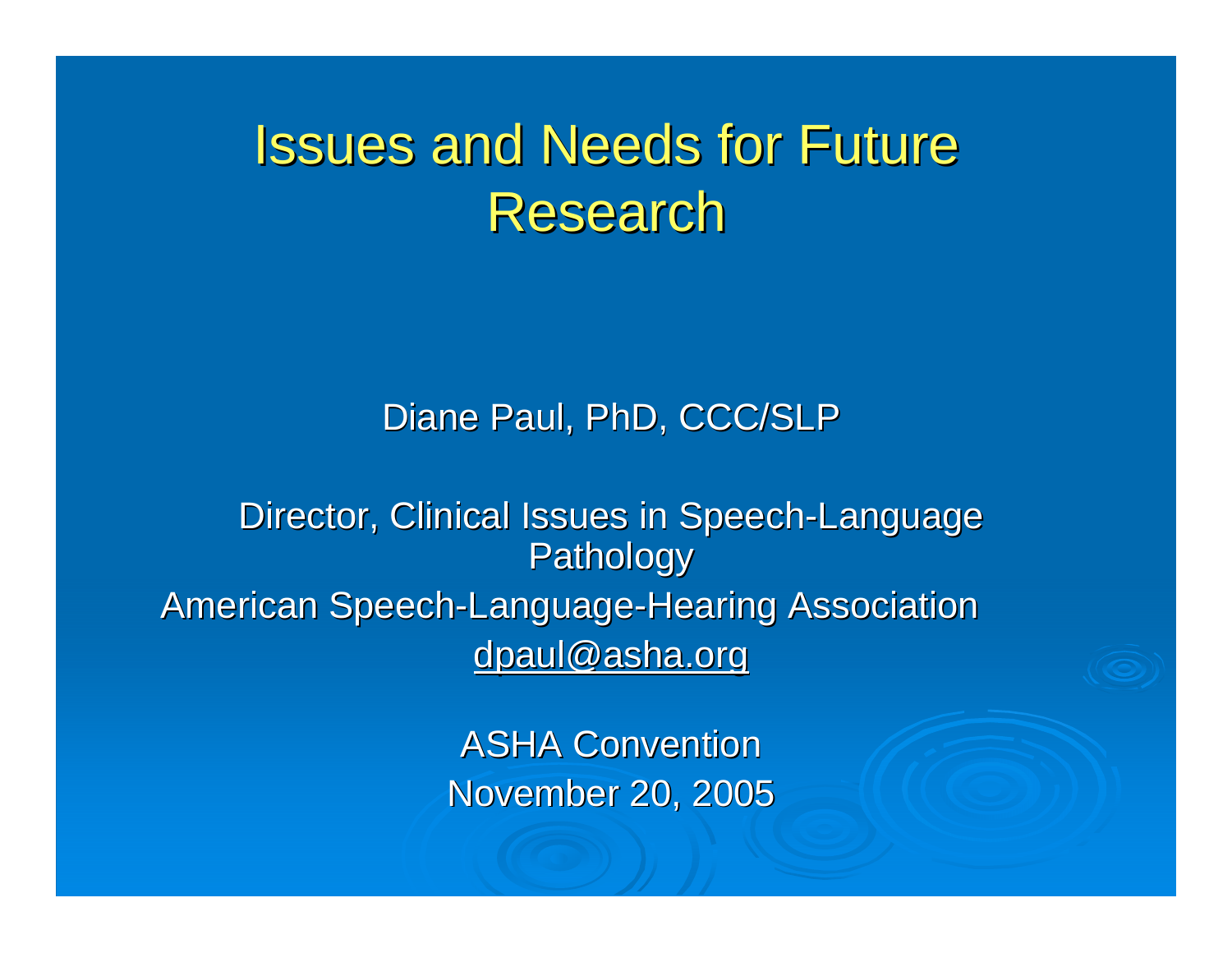

 $D$  Workload Approach to Caseload: **Implications for Students with Severe** Disabilities

 $\triangleright$  Evidence-Based Practice vs. Recommended or "Best Practice"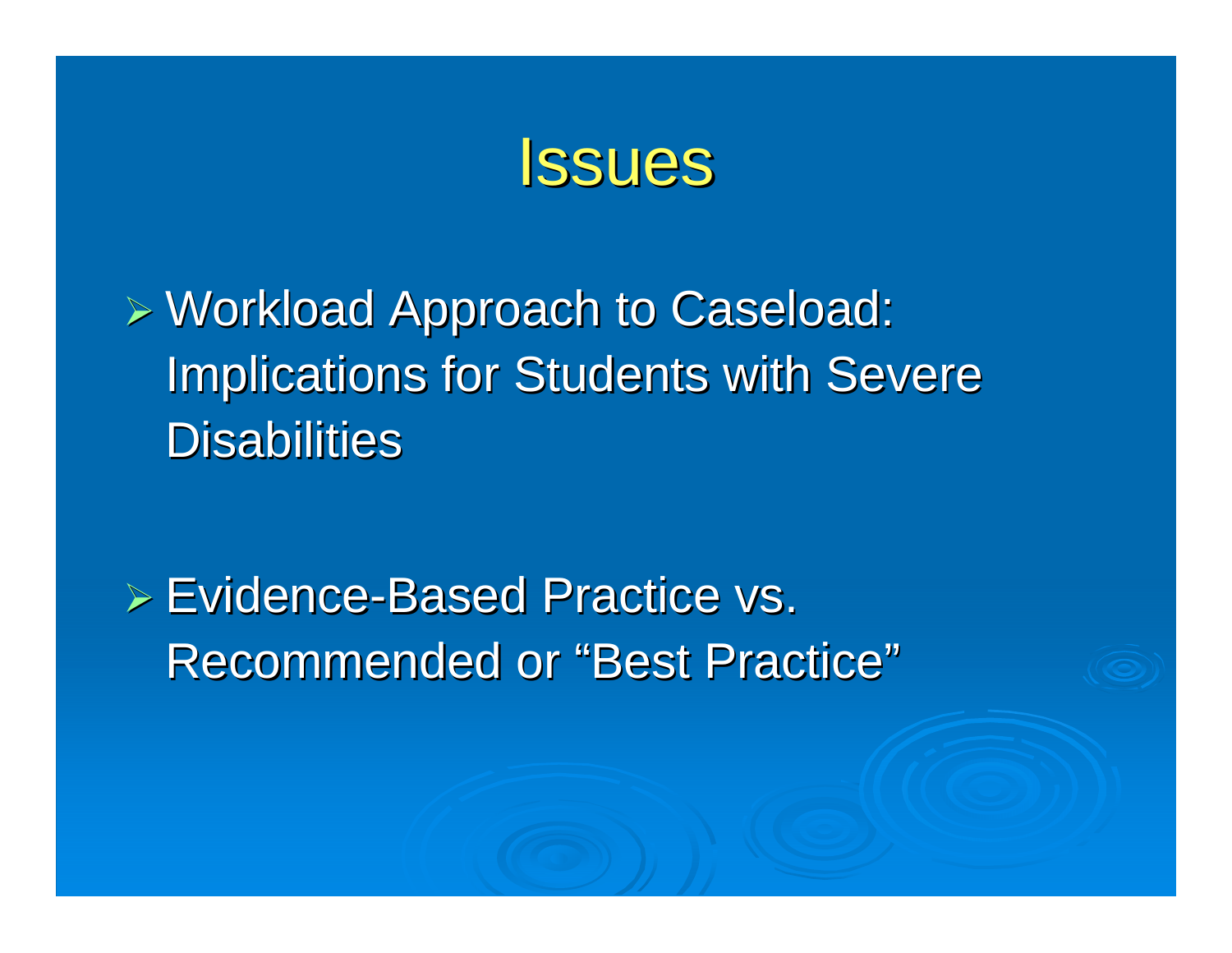!Workload Approach Workload Approach  $\triangleright$  to Caseload: Implications for Students with Severe Disabilities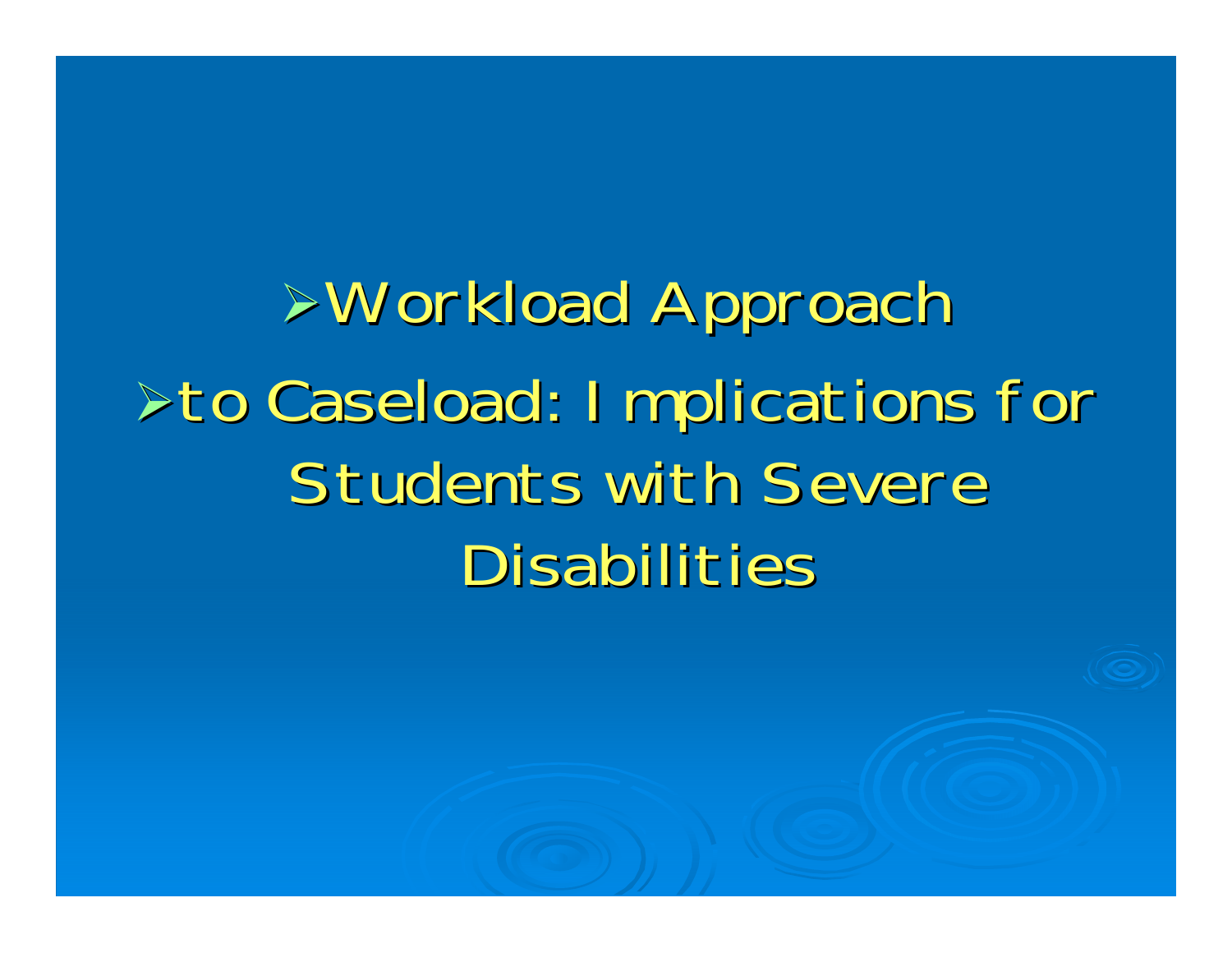## **Caseload Size**

### Large caseloads:

- $>$  limit available service delivery options, particularly for students with severe disabilities
- $\triangleright$  interfere with time for other activities and responsibilities needed to meet the needs of individual students
- $>$  impact negatively on student outcomes (speech language and academic)
- $\triangleright$  lead to burn-out and attrition
- $\triangleright$  interfere with the intent of IDEA '04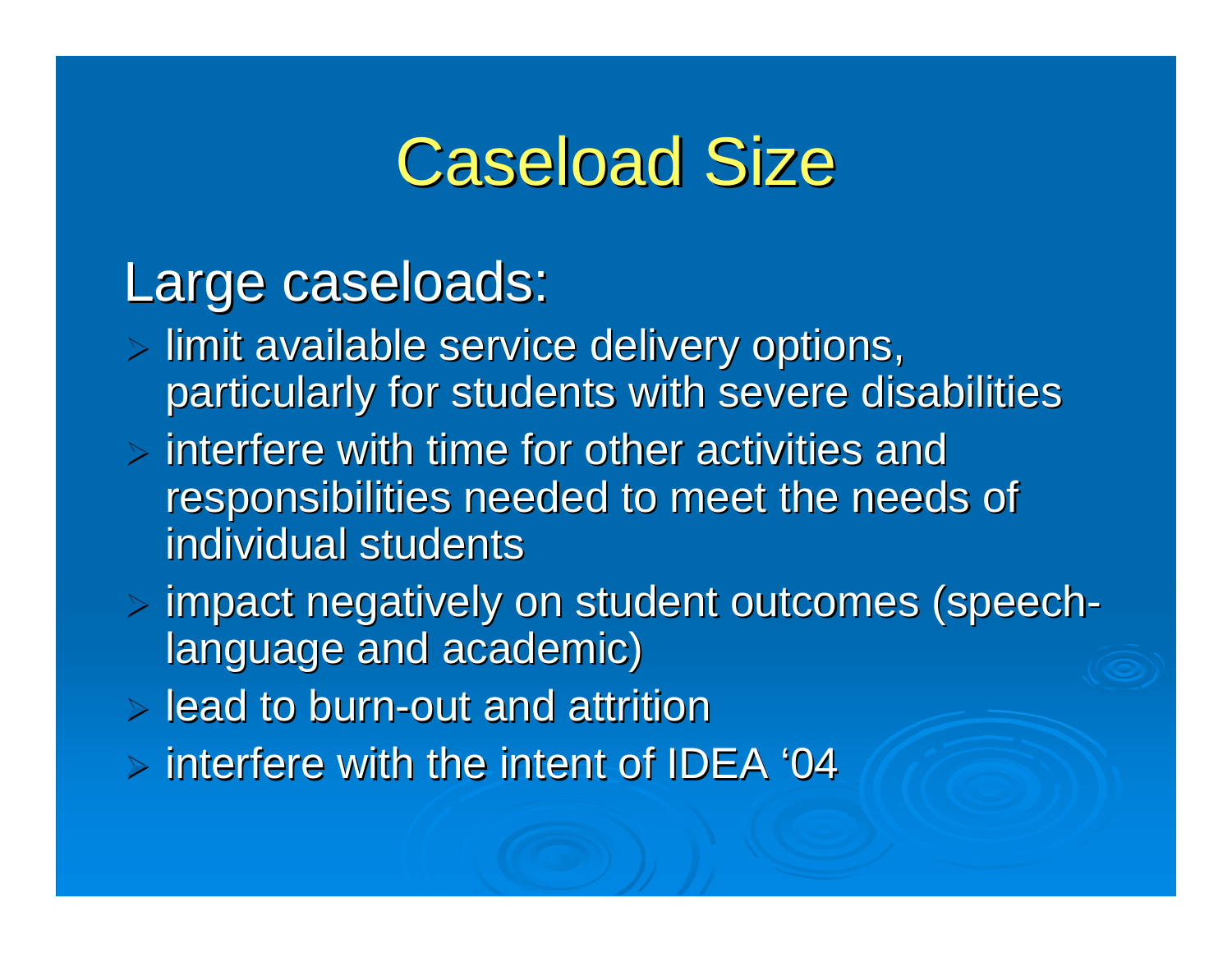### **Current Status of Caseloads**

 $\triangleright$ Average caseloads are 53, in contrast to ASHA's 1993 recommended maximum of 40. ASHA's policy recommended a maximum of 8-10 for students with severe disabilities

State policies allow up to 80; some SLPs report caseloads over 100

 $\triangleright$ 

 $>$  Time spent on direct intervention has increased, with a decrease in time for evaluations, planning with teachers, preparation, and other professional duties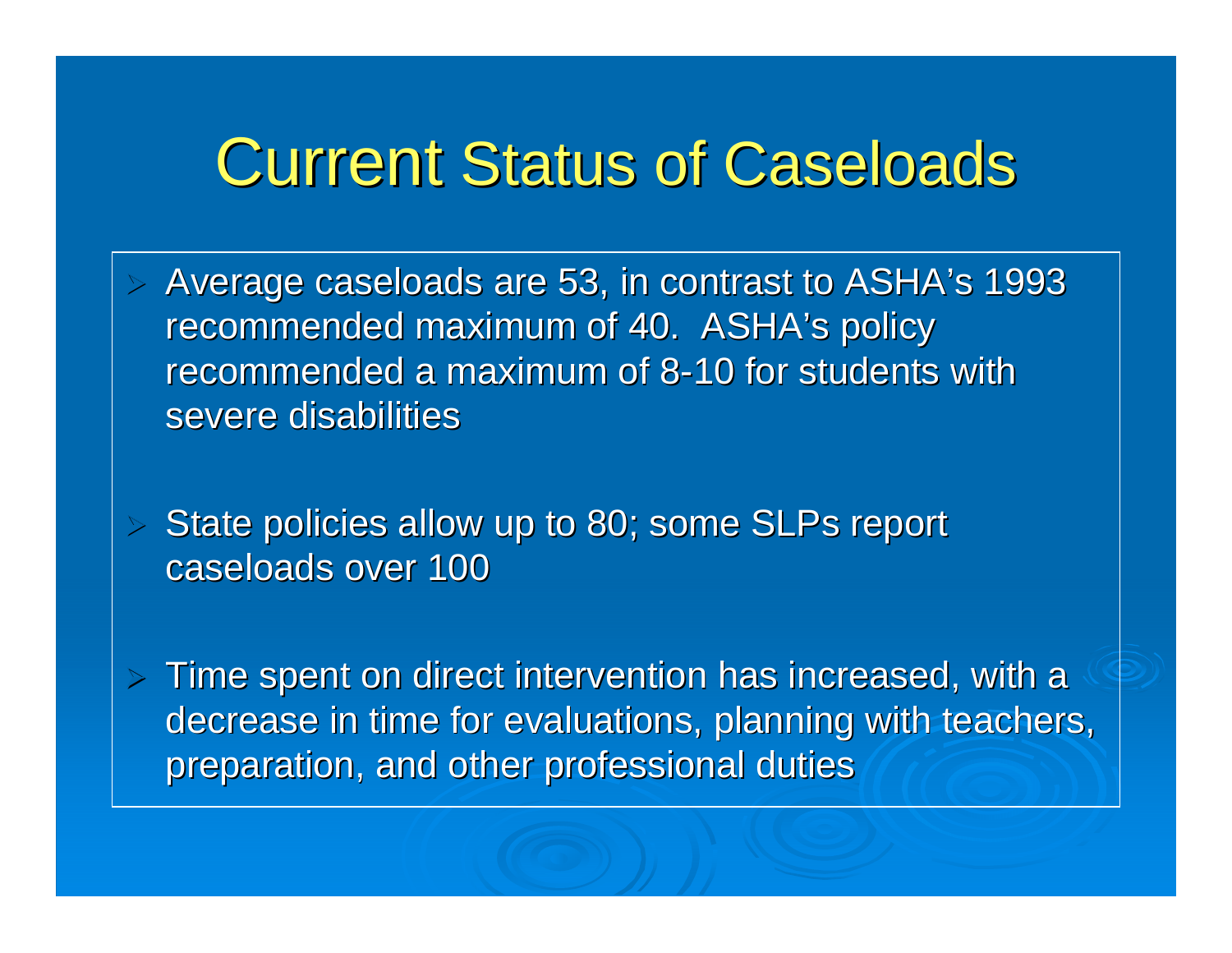### **Caseloads and Personnel**

 $>$  Large caseloads and the associated increase in meetings and paperwork and primary factors in school SLP job dissatisfaction

**Example 20 Sepands are associated with Large caseloads are associated with** difficulties recruiting and retaining school SLPs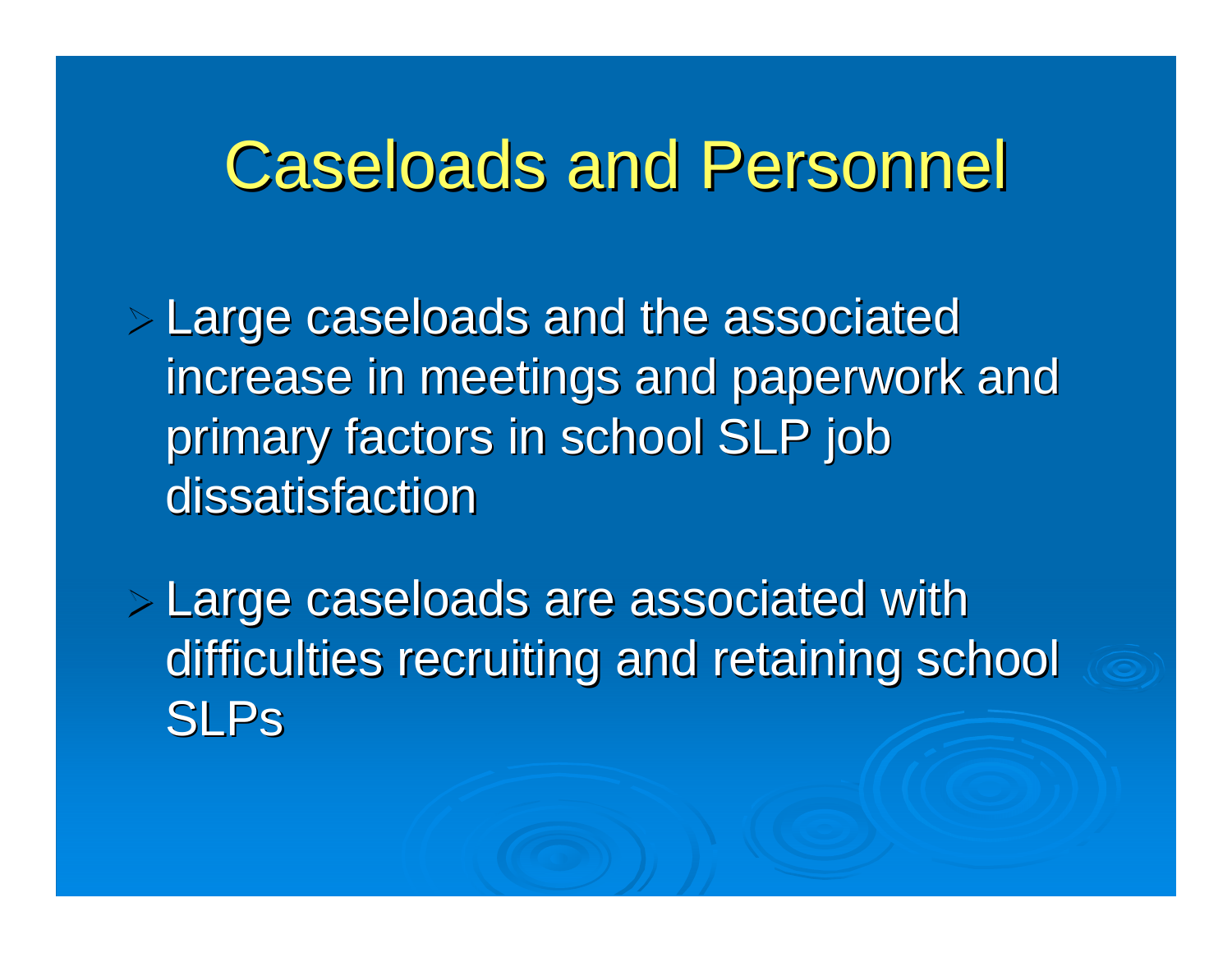# **SLPs Roles and Responsibilities**

SLP various responsibilities under IDEA '04 are even more demanding when students with severe disabilities are involved

- $>$  Collaboration/consultation/teaming
- $\,>$  Links to general education curriculum
- $>$  Multiple forms of assessment
- $>$  More diverse student population
- $>$  Demanding paperwork and reporting
- $\triangleright$  Early intervening
- $\,>$  Transition planning

No effect on caseload policies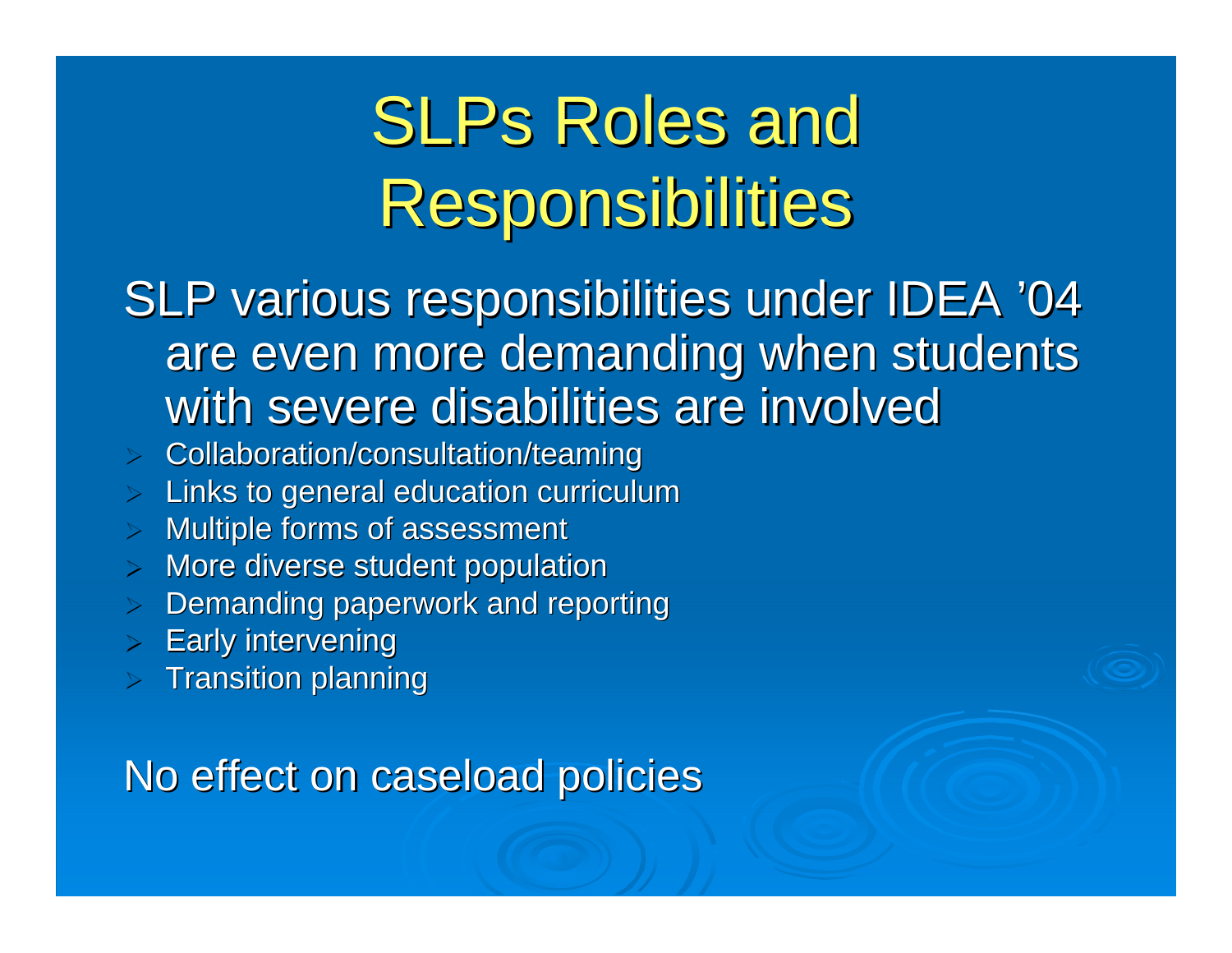# No Child Left Behind Influence on SLP Responsibilities

- $>$  Continuing and increasing link with  $\geq$ general curriculum
- $>$  Increased emphasis on accountability academic outcomes
- > Increased pre-referral involvement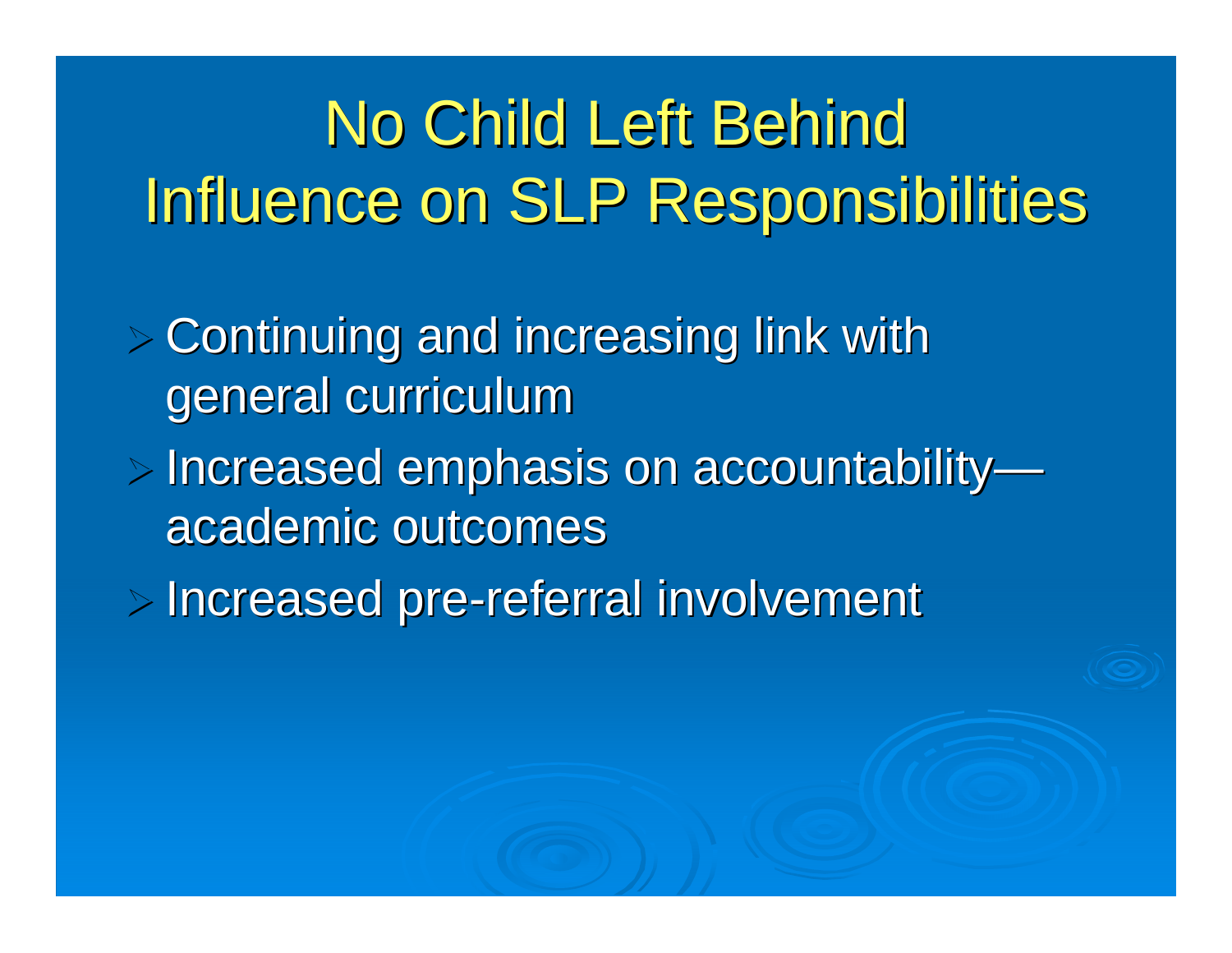# **SLP Roles and Responsibilities Outlined by ASHA**

 $\triangleright$  Prevention  $>$  Identification  $>$  Diagnosis  $>$  Assessment  $\triangleright$  Data collection  $>$  IEP/IFSP development  $>$  Service coordination  $>$  Intervention  $>$  Consultation

 $>$  Transition services  $>$  Supervision  $>$  Documentation  $>$  Parent/staff training  $>$  Planning teams  $\triangleright$  Research > Advocacy > Policy-making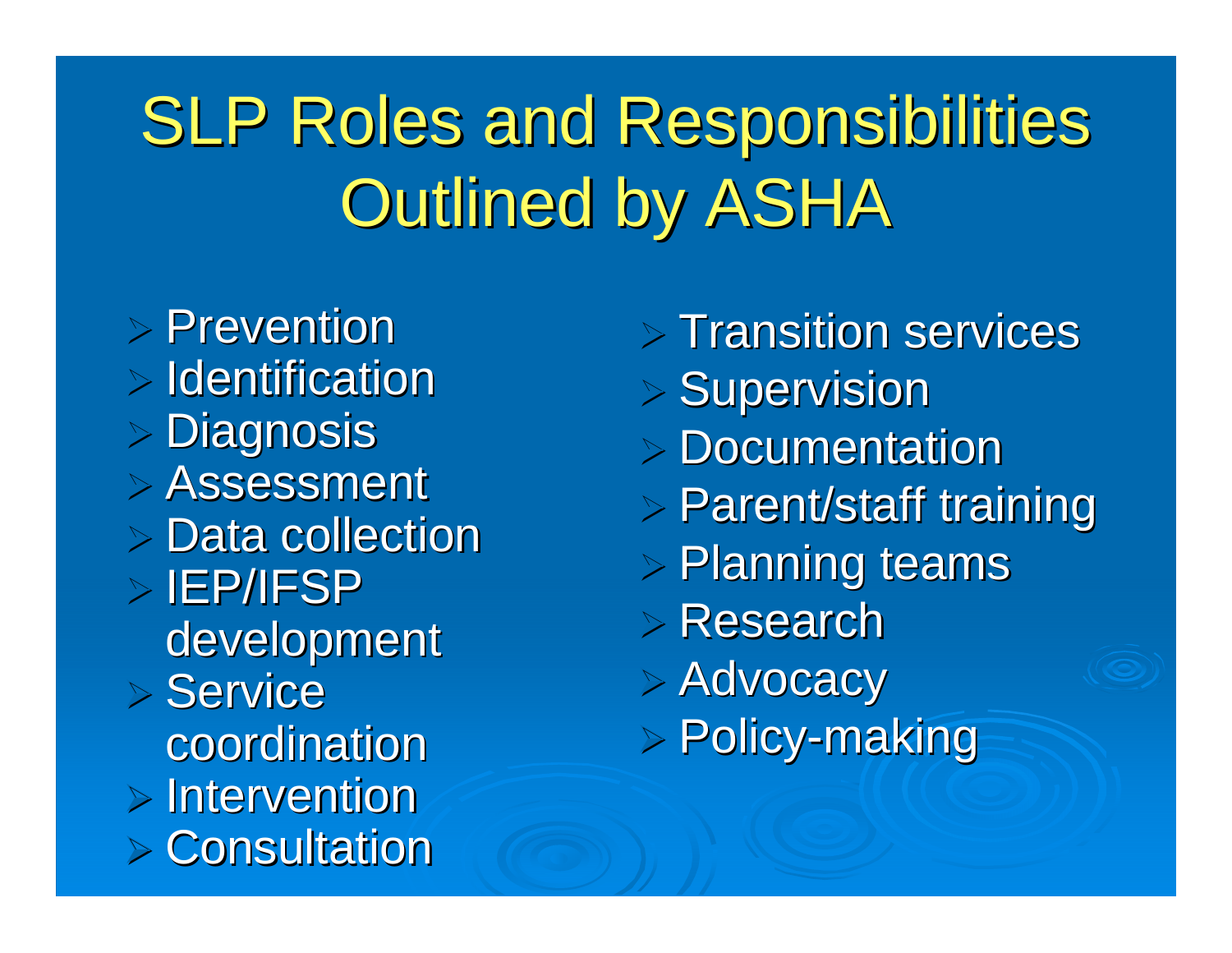# **ASHA's Revised Policy on Caseload Size in Schools**

A Workload Analysis Approach for **Establishing Speech-Language Caseload** *Standards in the Schools Standards in the Schools*

 $\triangleright$  Position statement, technical report, guidelines, implementation guide

 $\triangleright$  ASHA Ad Hoc Committee on Caseload **Size** 

> Supported by the 2001-2003 Focused **Initiative for Schools**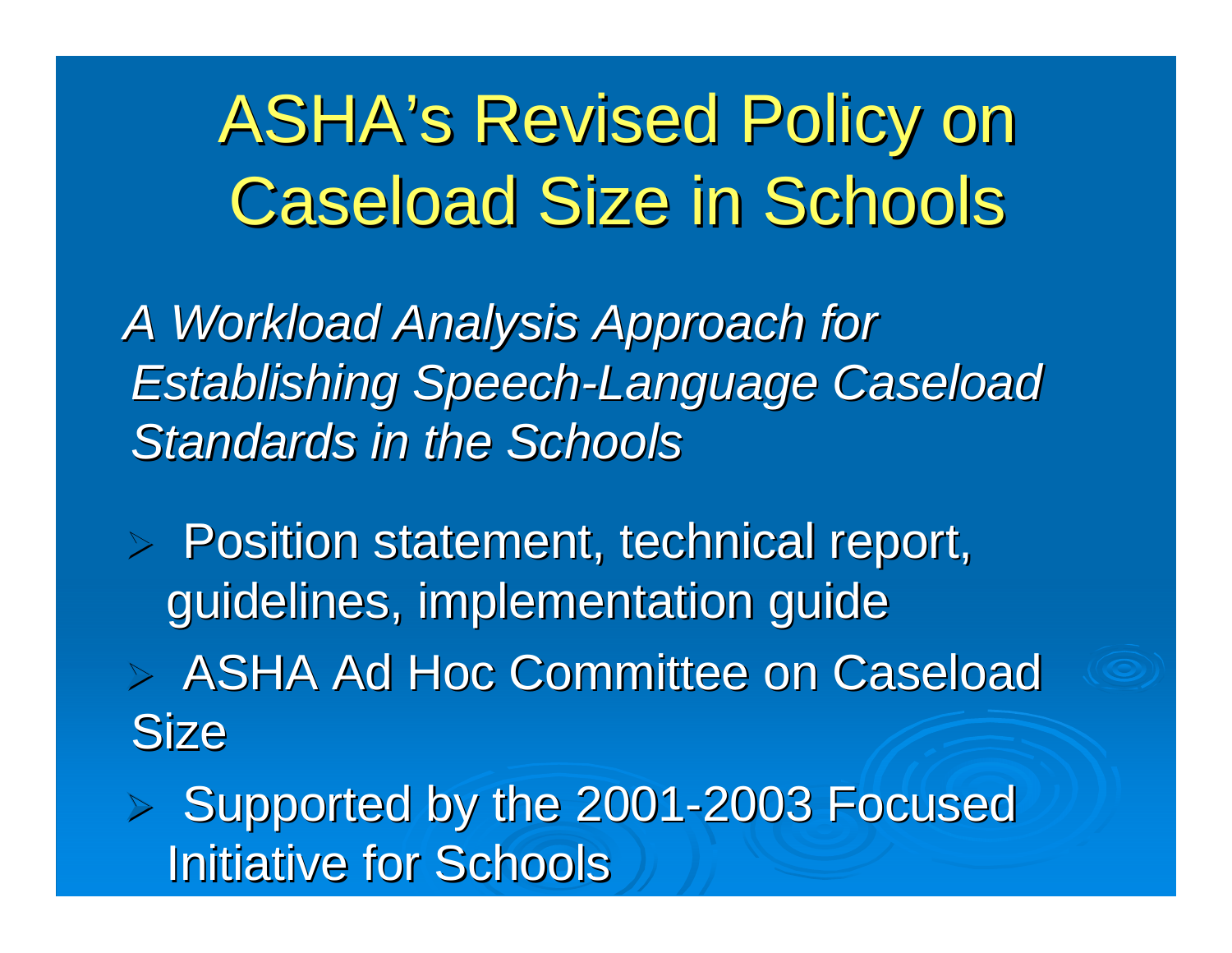# Purpose of Workload Documents

- $>$  Template for SEAs and LEAs to use when establishing caseload standards
- $>$  Conceptual framework for how total work activities can be taken into account to determine appropriate caseloads
- $\triangleright$  Recommended factors to be considered when establishing caseloads
- $>$  Steps for implementation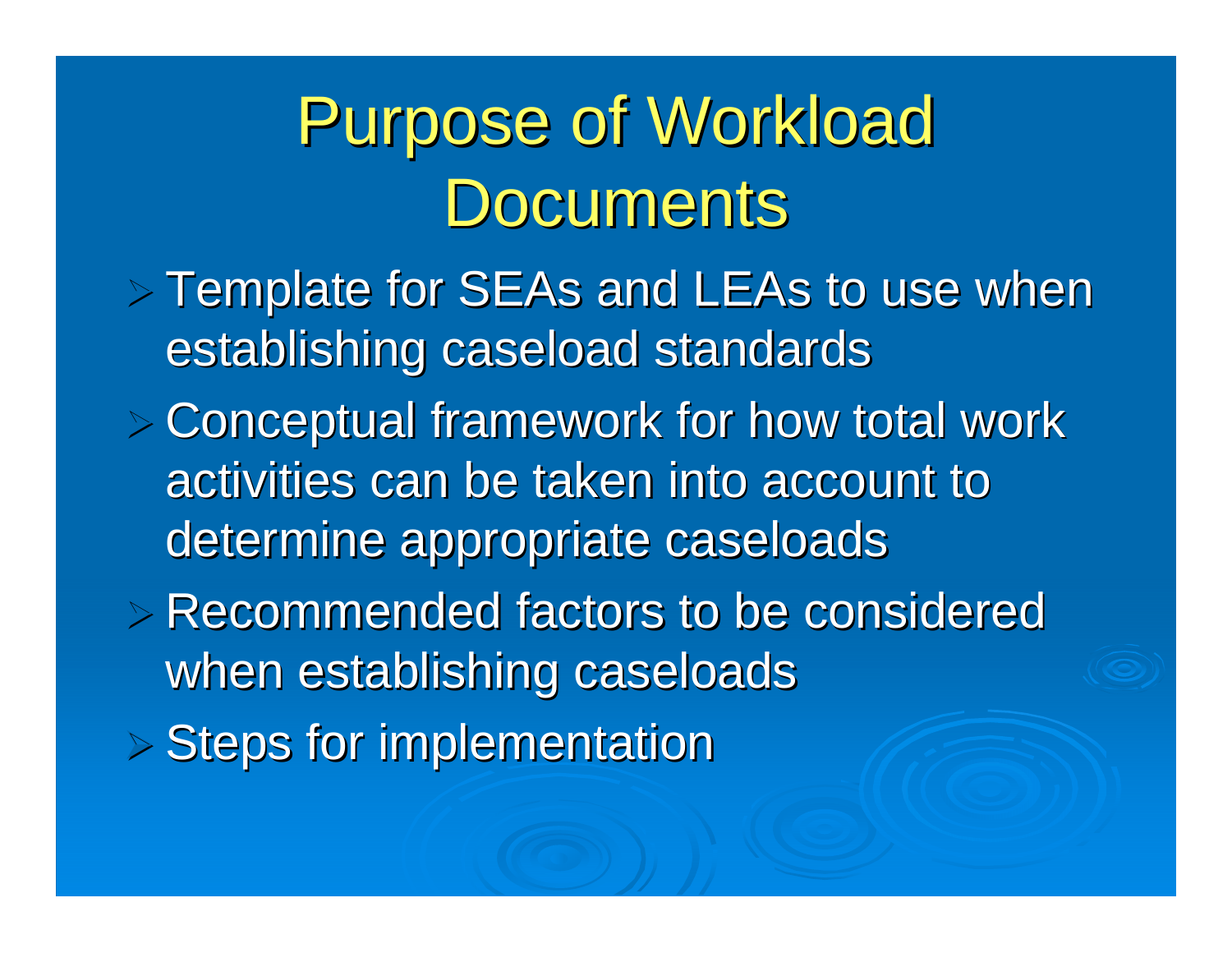## No Maximum Caseload Size

 $>$  Often misconstrued as a minimum  $>$  Doesn't encompass full ranges of roles and responsibilities > Doesn't reflect factors affecting workload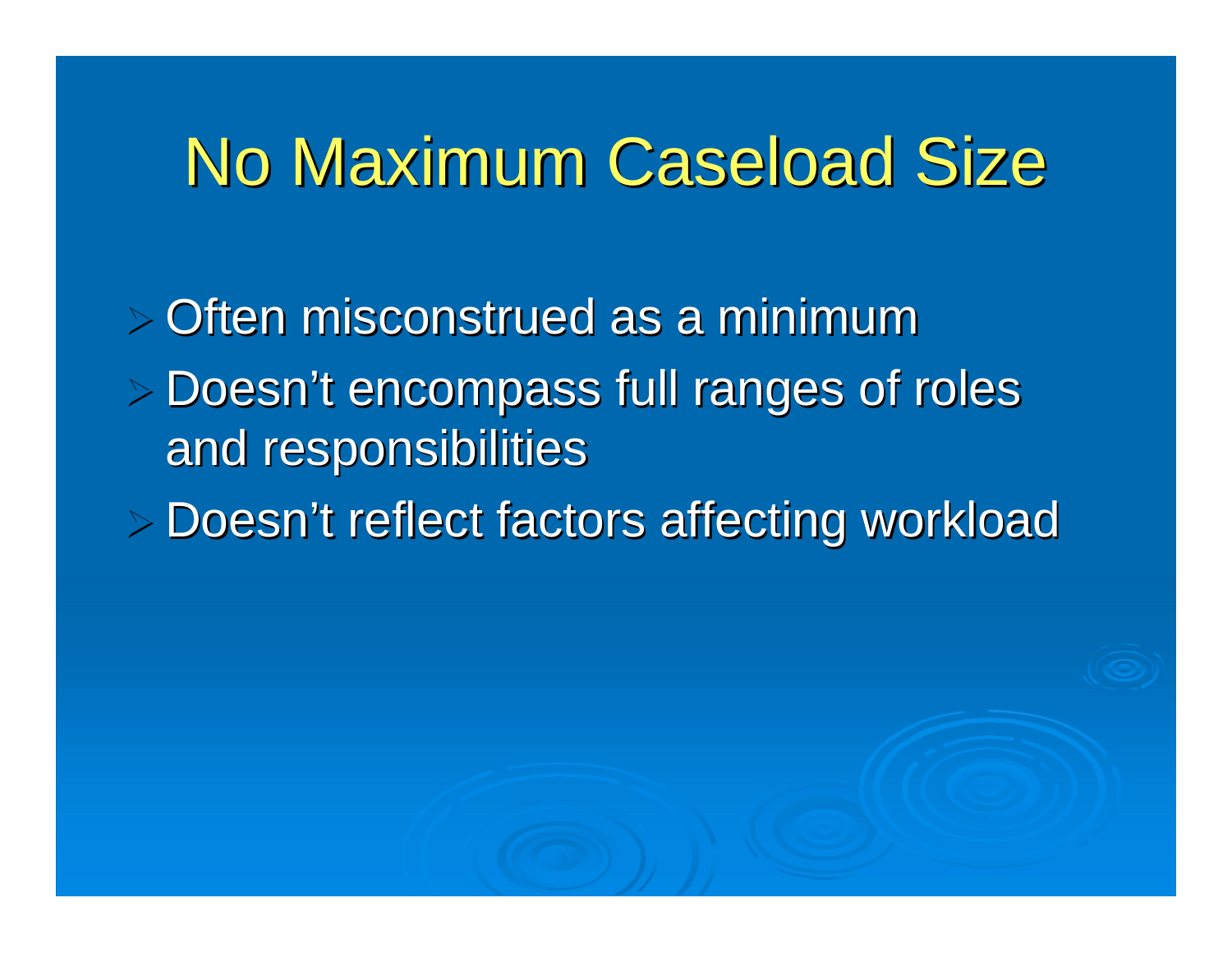# **Shift From Caseload to Workload**

 $\triangleright$  Caseload—direct services to students

 $>$  Activities necessary to support student education programs, implement preferred practices, ensure IDEA compliance and other mandates

 $\triangleright$  Professional activities and responsibilities associated with work in schools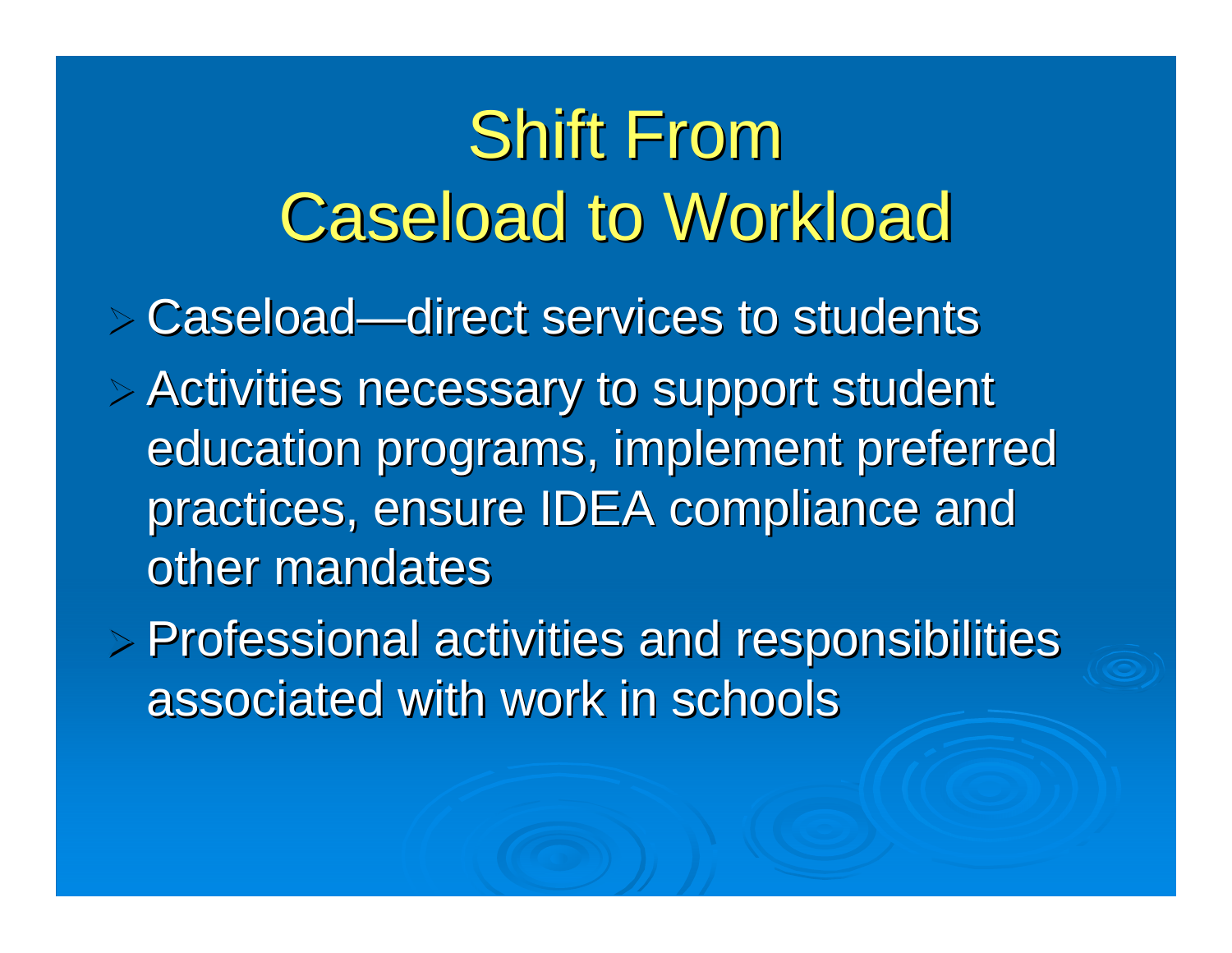# **SLP Workload Activity Clusters**



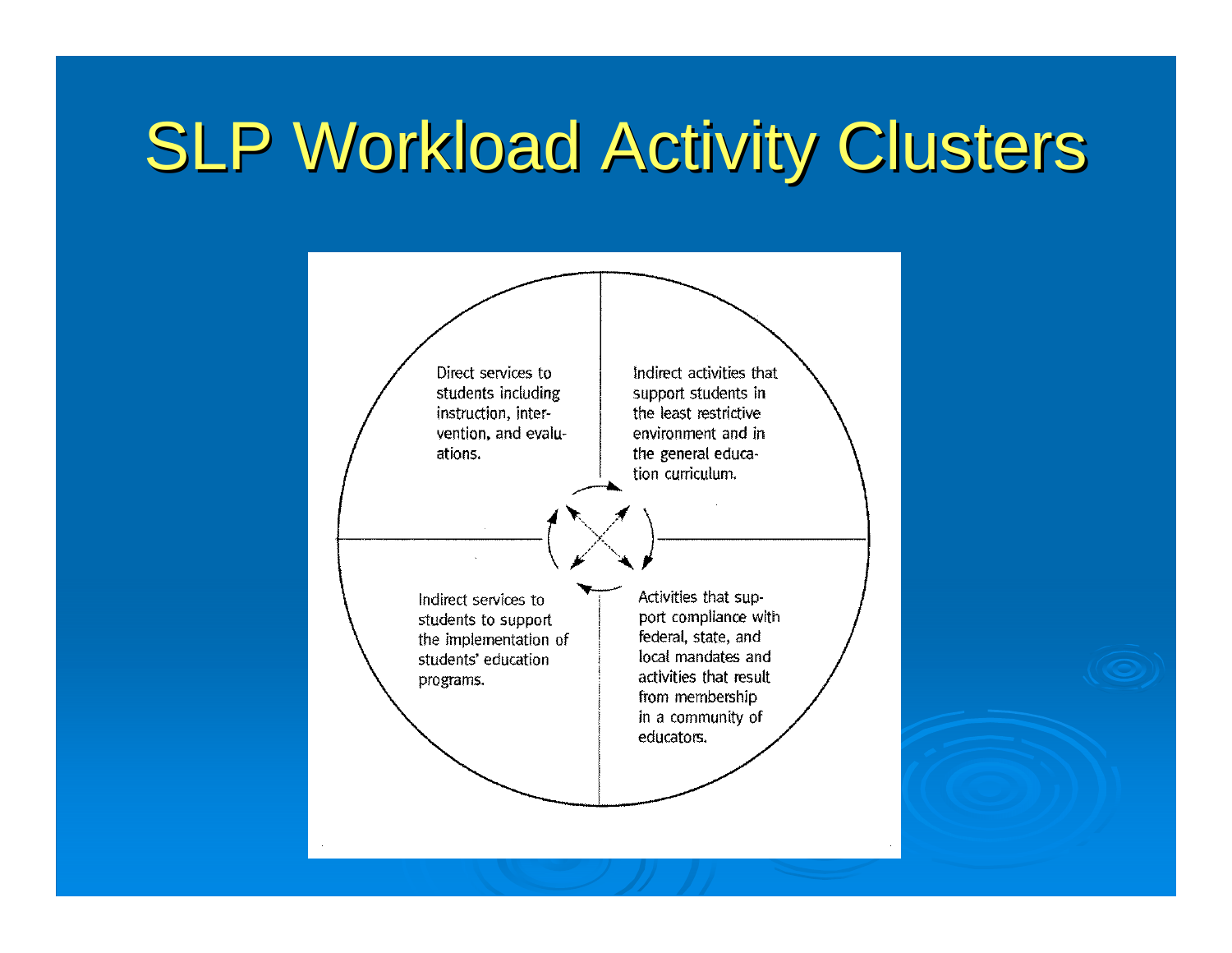Advantages of Workload Perspective

 $\triangleright$  Focuses on individual student needs

- $>$  Documents full range of SLP roles and **responsibilities**
- $\triangleright$  Facilitates dialogue between SLPs and administrators about workload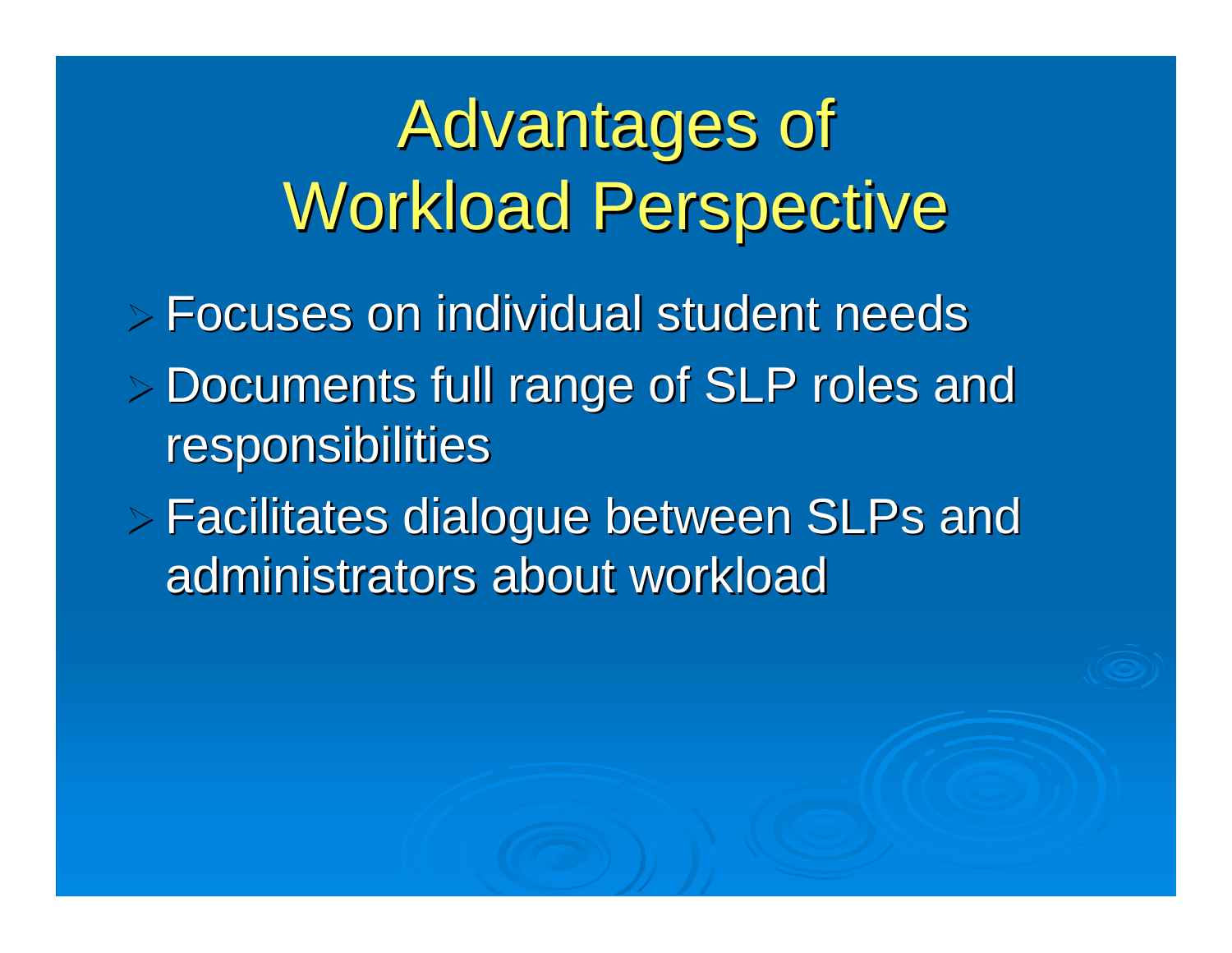Impact of Workload Approach: Service Delivery for Students with Severe Disabilities

 $\triangleright$  Allows for greater flexibility

 $\triangleright$  SLP could provide more intensive services with a smaller caseload

 $E >$  SLP could present the workload policies to administrators to provide leverage and advocate for fair workloads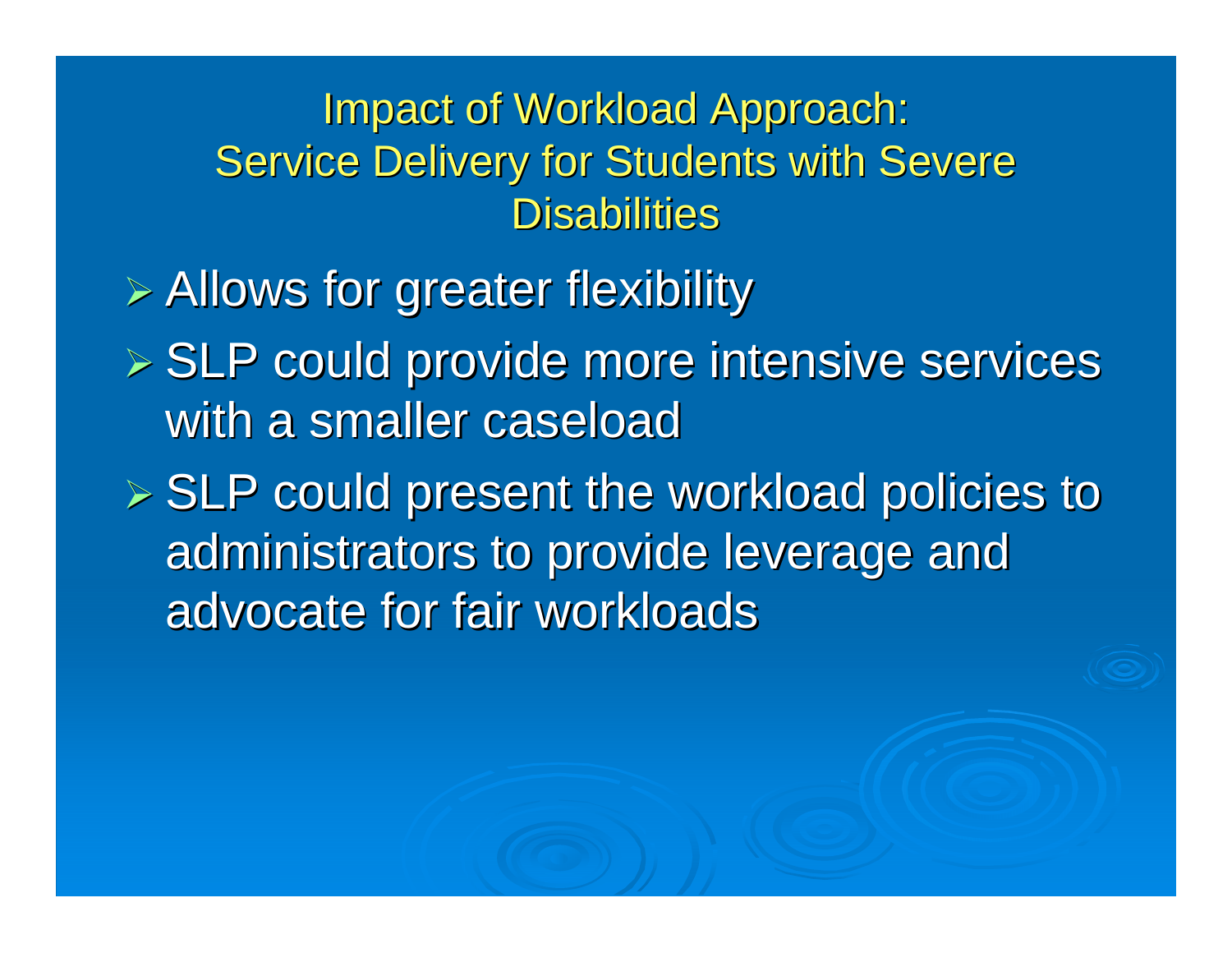

 $>$  A Workload Analysis Approach for Establishing Speech-Language Caseload Standards in the Schools: Position Statement, Technical Report, Guidelines (2002), Implementation Guide (2003)  $>$  Guidelines for the Roles and Responsibilities of the School-Based Speech-Language Pathologist  $>$  Roles and Responsibilities of Speech-Language Pathologists with Respect to Reading and Writing in Children and Adolescents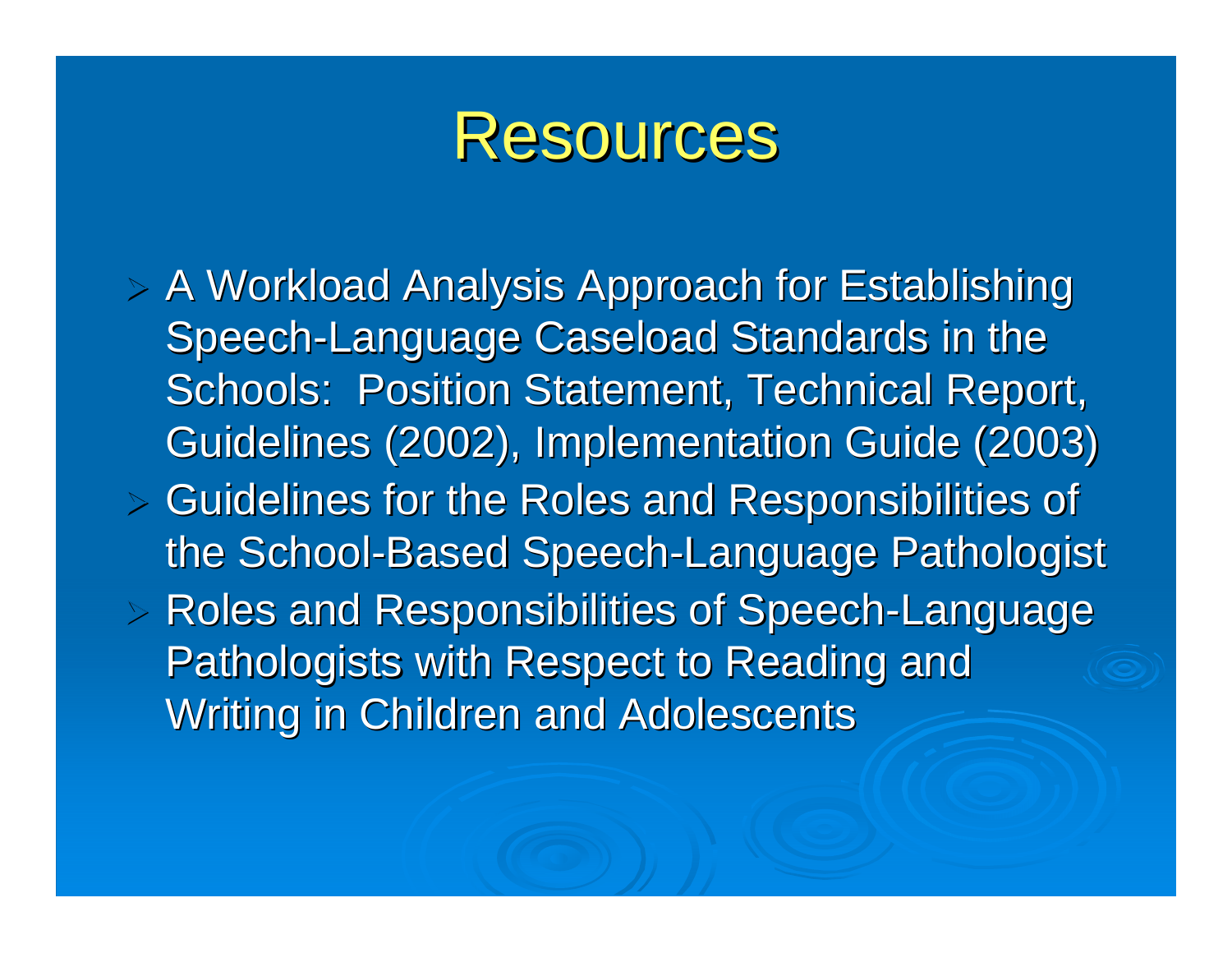Evidence-Based vs. Recommended or "Best Practices"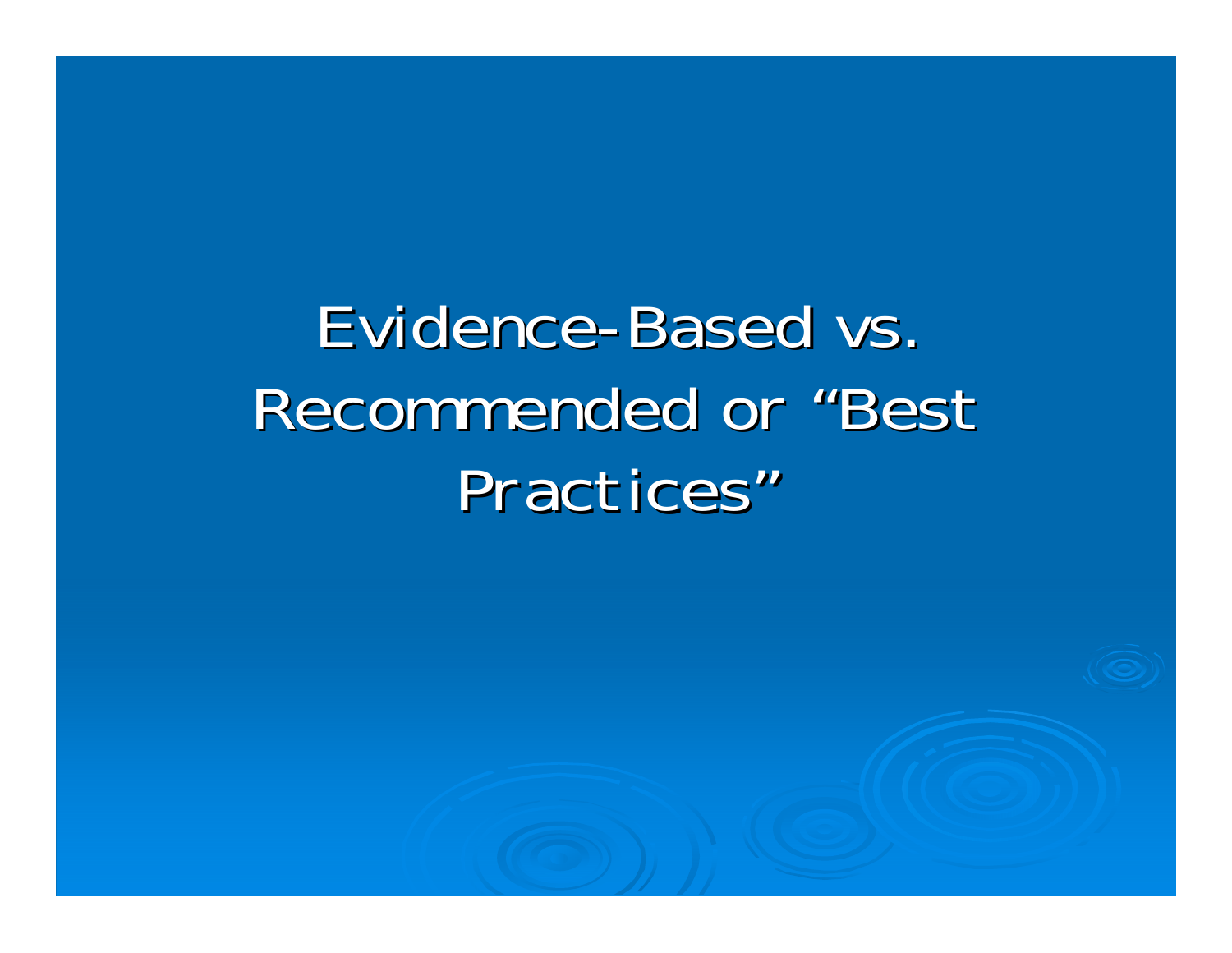# No Child Left Behind

Requires teachers to use scientifically proven practices

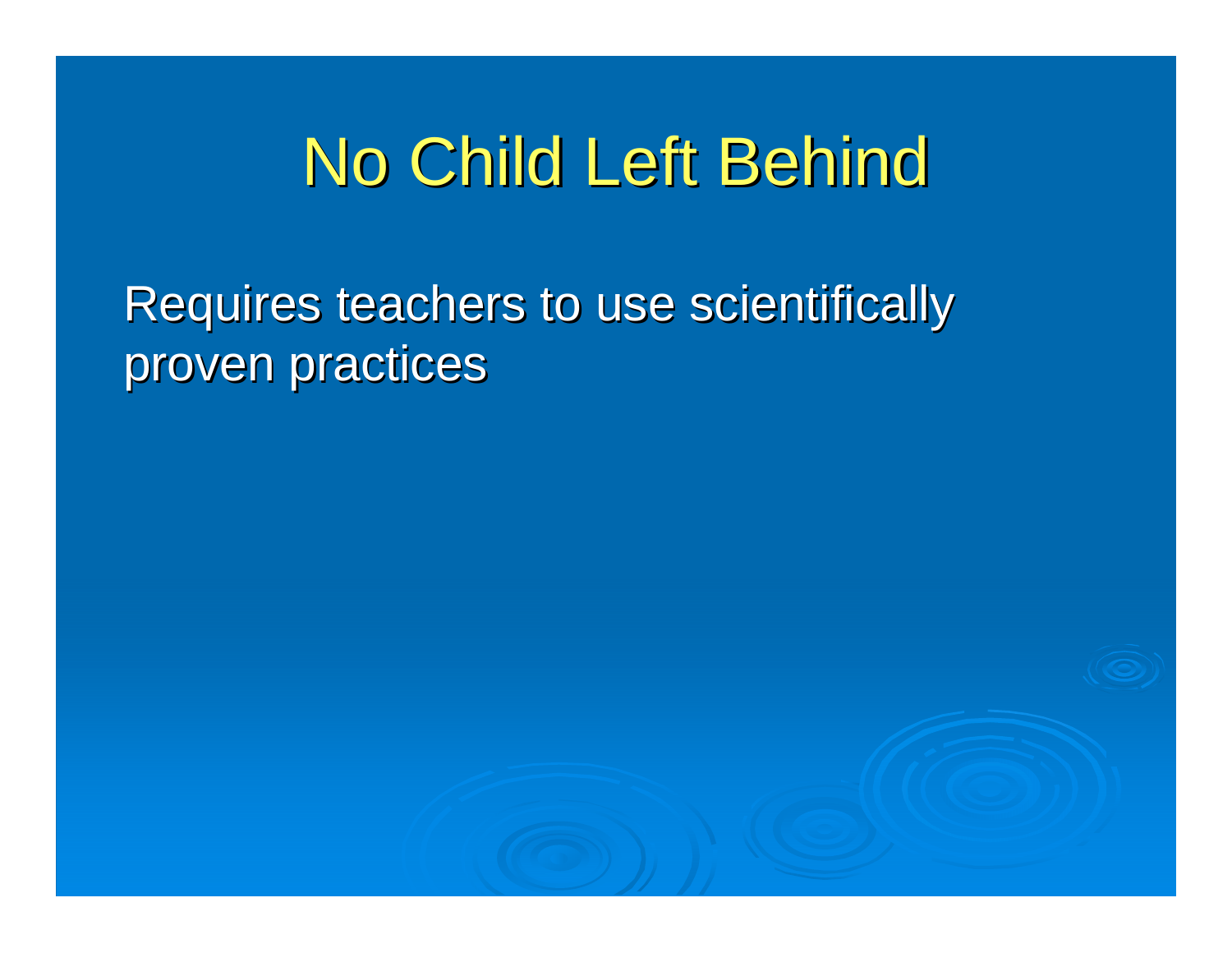# **Evidence-Based Practice** Definition

Clinical and educational decisions informed by an integration of:

- > Systematic research—current best<br>evidence evidence
- $\triangleright$  Professional expertise and judgment
- $\triangleright$  Student/family values and preferences

(ASHA 2004) (ASHA 2004)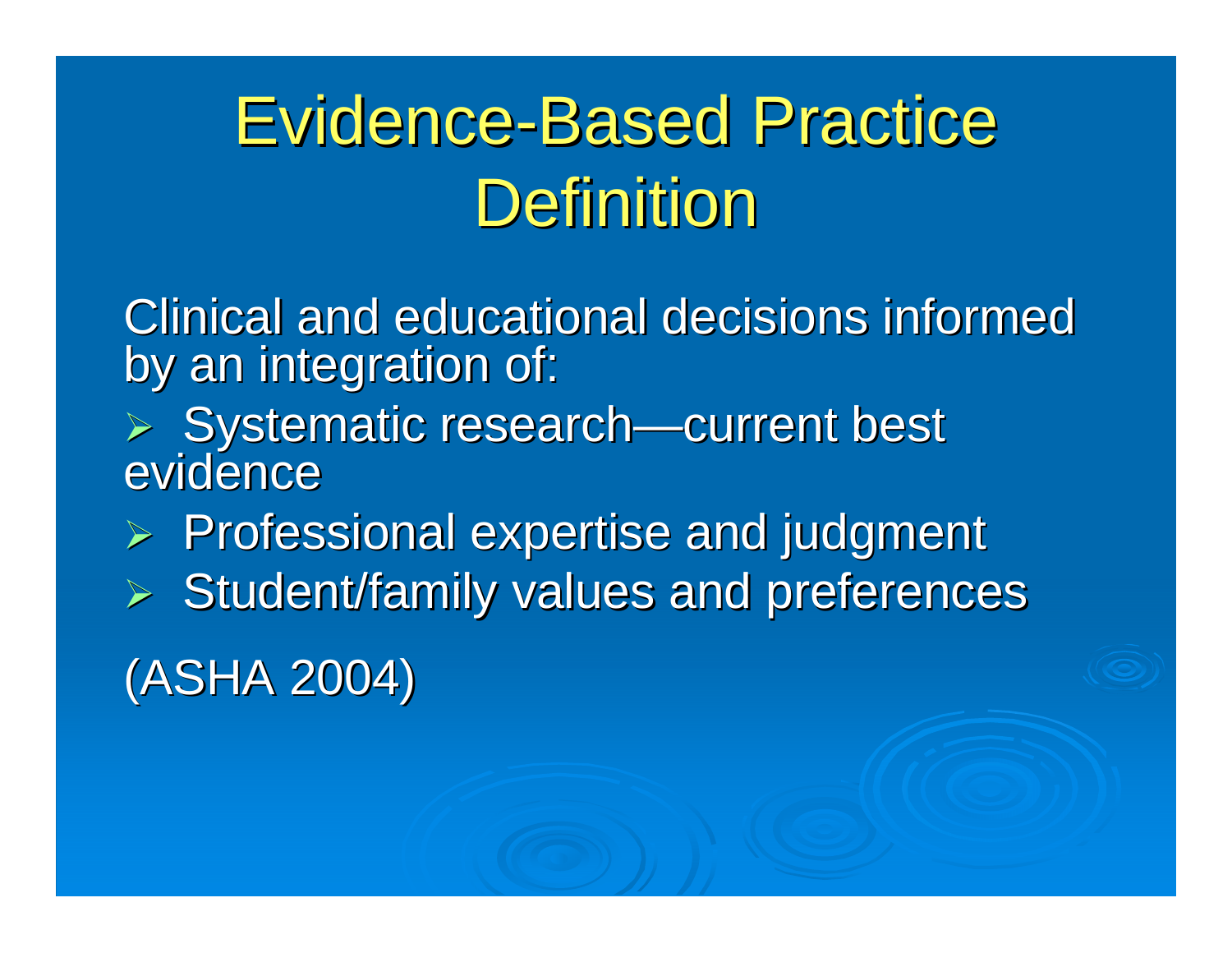Evidence Rating Principles: Are these Applicable for Students with Severe Disabilities?

1.Seek converging evidence from multiple strong<br>studies

> Treatment efficacy—meta-analyses of scientifically rigorous studies

2.Design features influence ratings of evidence

Control group and prospective design with random assignment

Lower evidence ratings with quasi-<br>experimental (e.g., cohort, case-control) or non-experimental (correlational, case study)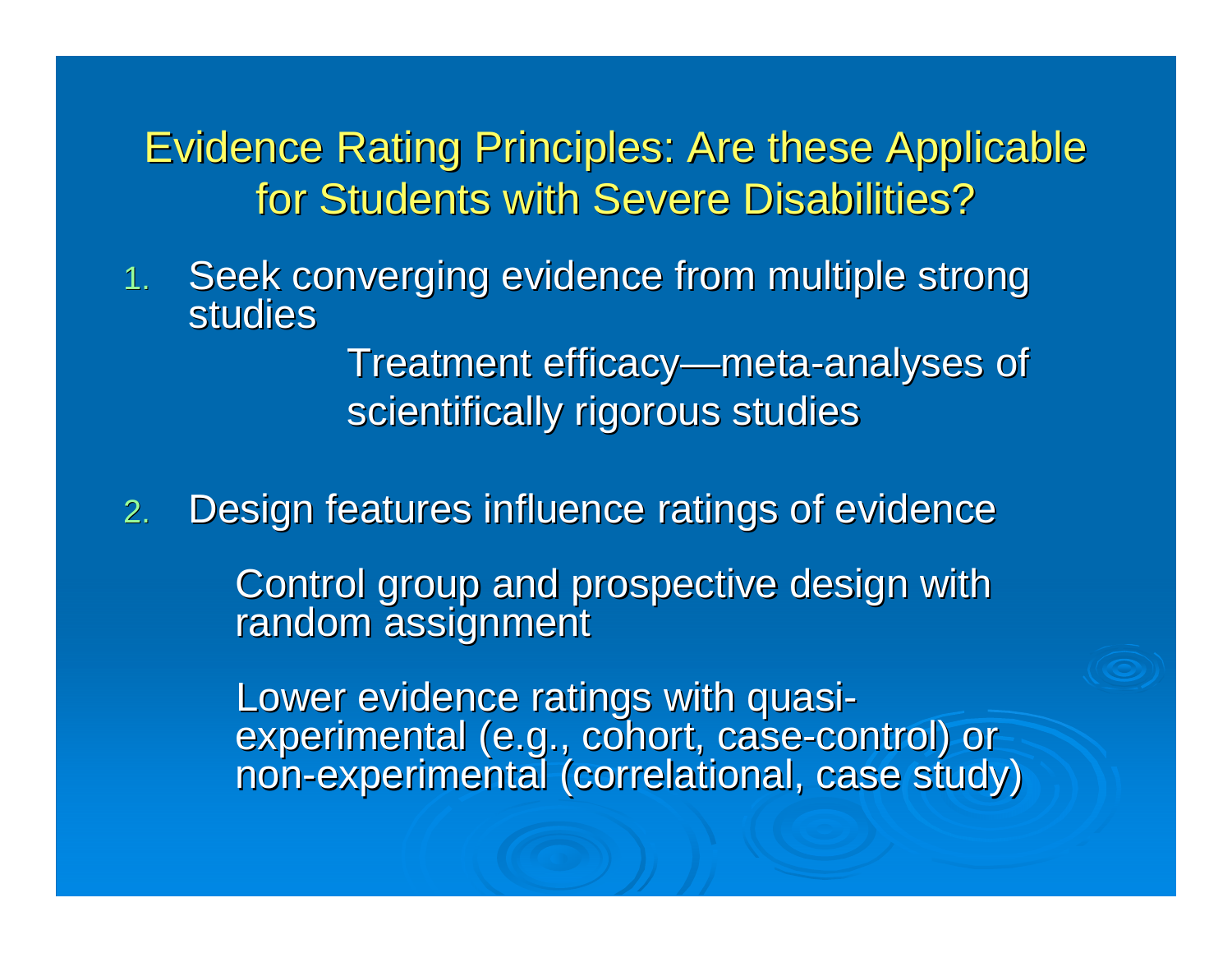# **Evidence Rating Principles**

3. Avoid subjectivity and bias

Need for blinding—use of independent<br>examiner

Record outcomes for every patient

4.Specify and justify effect sizes and confidence intervals

Consider practical as well as statistical significance

5. Base decisions on relevant and feasible studies Patients studied should be typical and studies should be applicable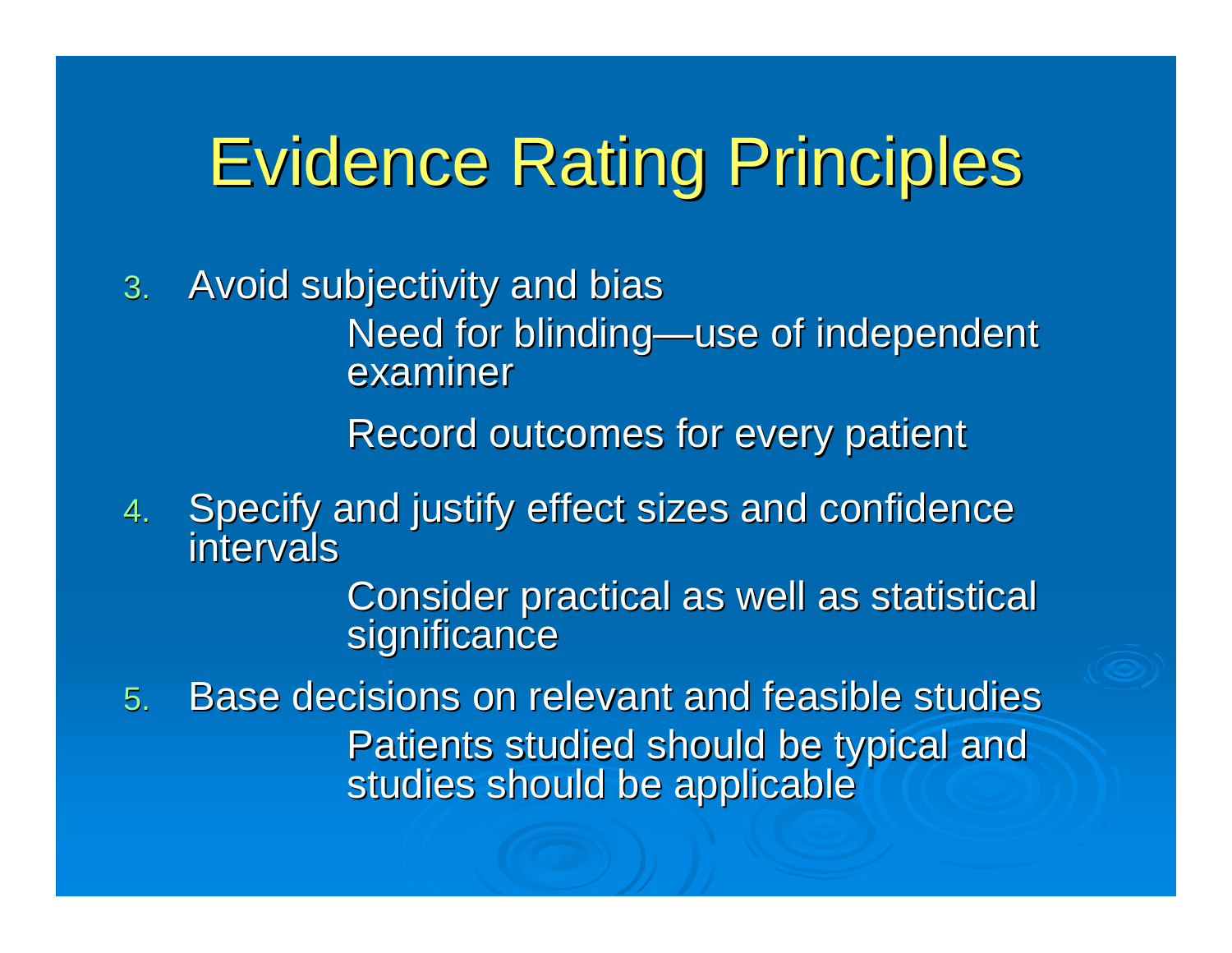## Quality and Levels of Evidence

What is Feasible for Research with Students with Severe Disabilities?

**E. Randomized trial (true experimental)** 

 $>$  Comparison group (quasi experimental)

- > Pre-Post Comparison
- $\triangleright$  Correlational studies
- $\triangleright$  Case studies
- $\triangleright$  Anecdotes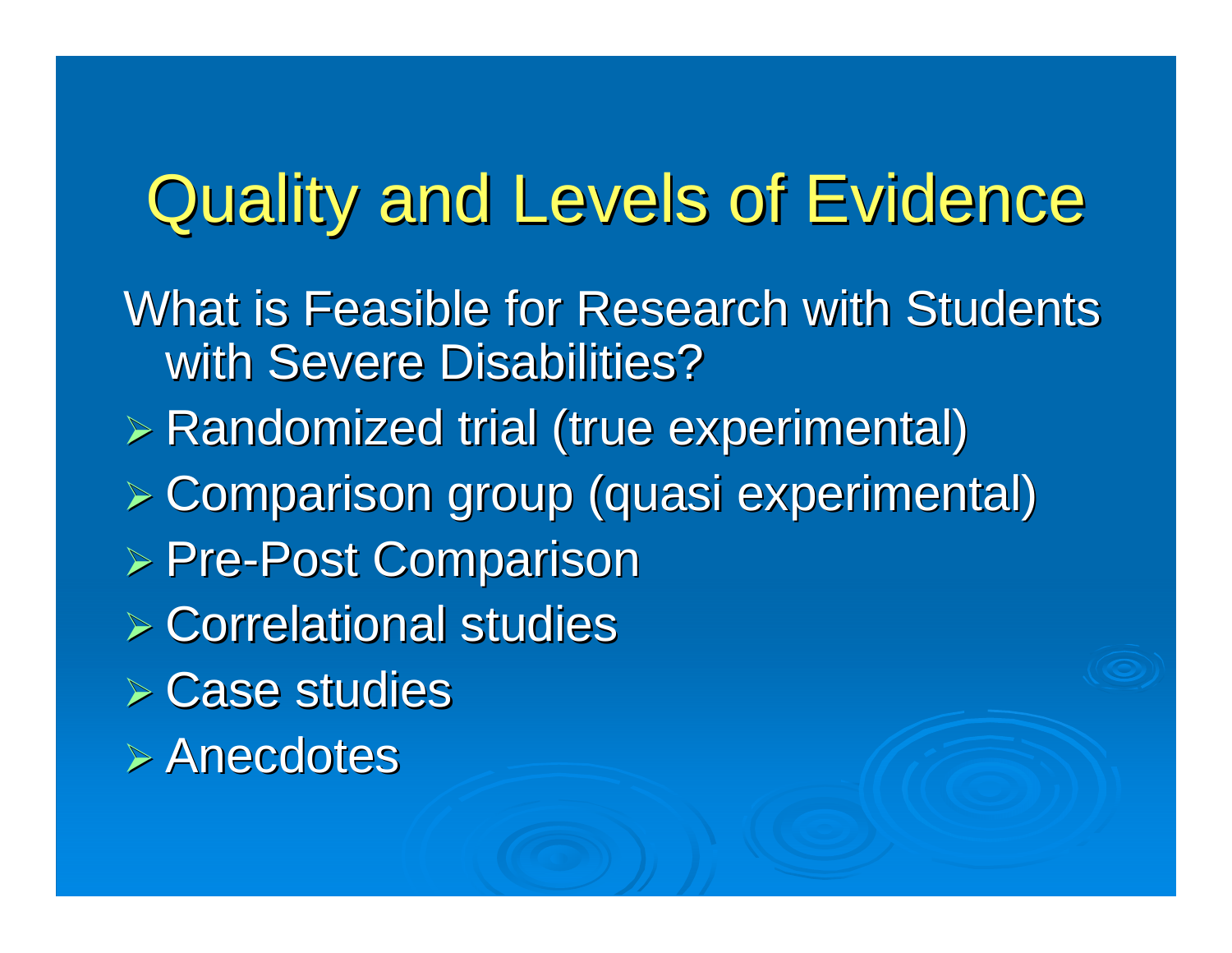Different Types of Research Methodologies May Be Needed for Students with Severe Disabilities

 $\bullet$ . Level of evidence requested for most populations is extremely difficult with populations is extremely difficult with severe disability populations

 $\bullet$  $\cdot$  Need for multiple scientific methodologies methodologies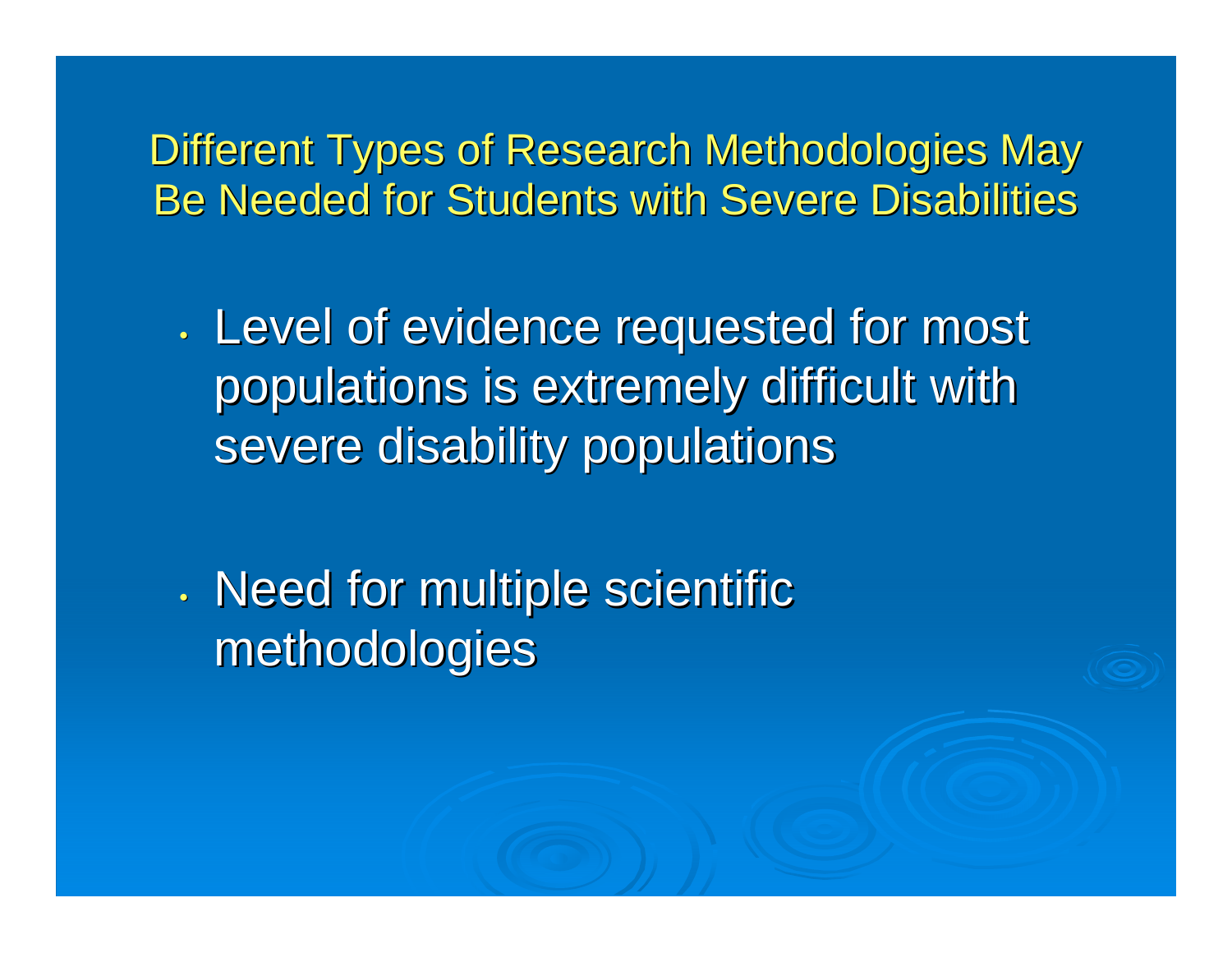## **ASHA Resources**

American Speech-Language-Hearing Association. (2004). Evidence-based practice in communication disorders: An introduction [Technical report]. Available at: <u>http://www.asha.org/members/sedkref-journals/deskref/default</u>

American Speech-Language-Hearing Association. (2004). Report of the Joint Coordinating **Committee on Evidence-Based Practice.** 

American Speech-Language-Hearing Association. Evidence-based practice. http://www.asha.org/members/slp/topics/ebp/default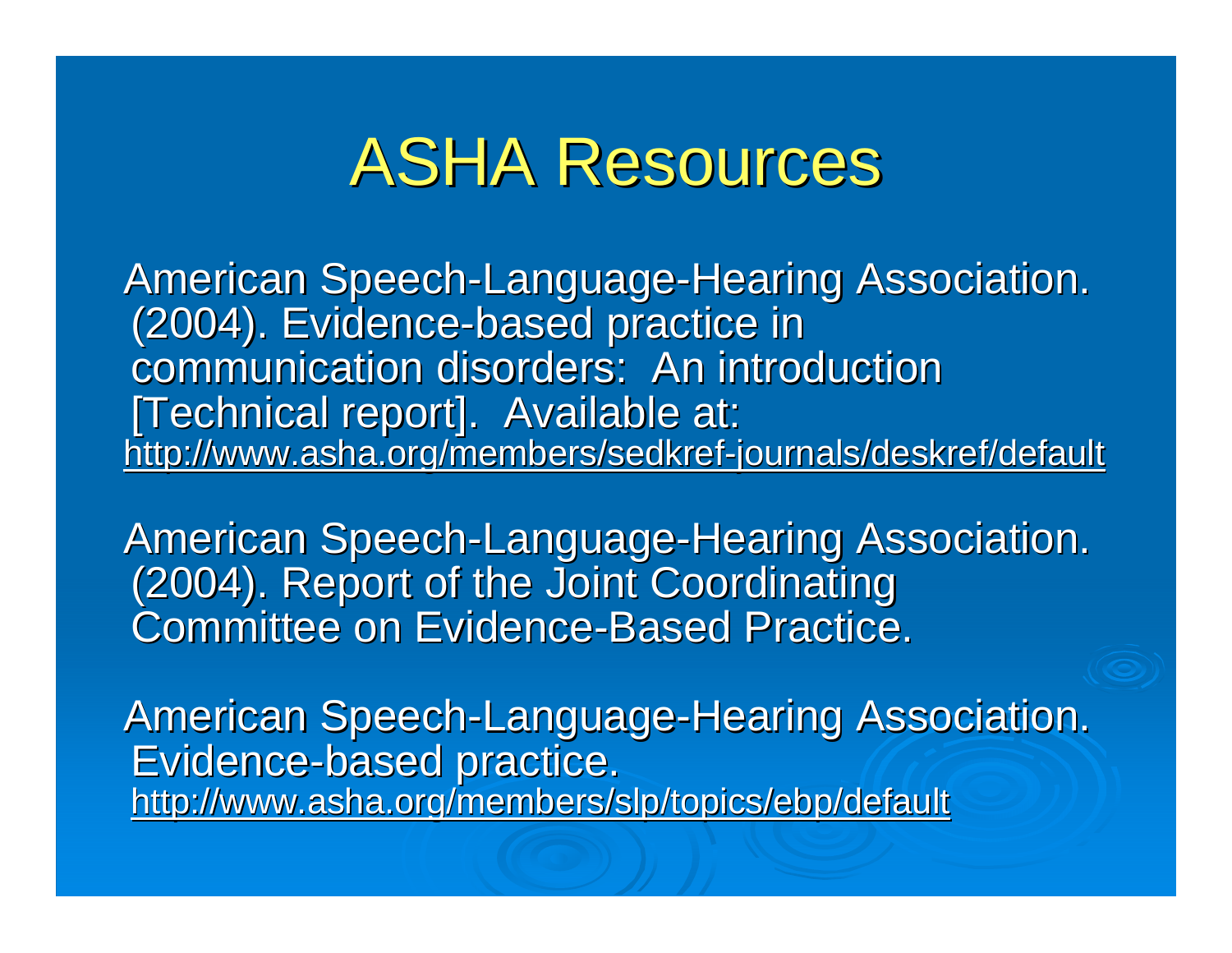## More Resources

Council for Exceptional Children. (2005, Winter). Criteria for evidence for evidence-based practice in special education.<br>*Exceptional Children, 71(2).* 

www.whatworks.ed.gov<br>Department of Education: What Works Clearinghouse

www.ahrq.gov<br>Agency for Healthcare Research and Quality<br>Investigators can search for evidence about health conditions

www.guideline.gov<br>National Guideline Clearinghouse<br>Allows searches for evidence according to the condition,<br>disease, or treatment

Free weekly guideline updates available by email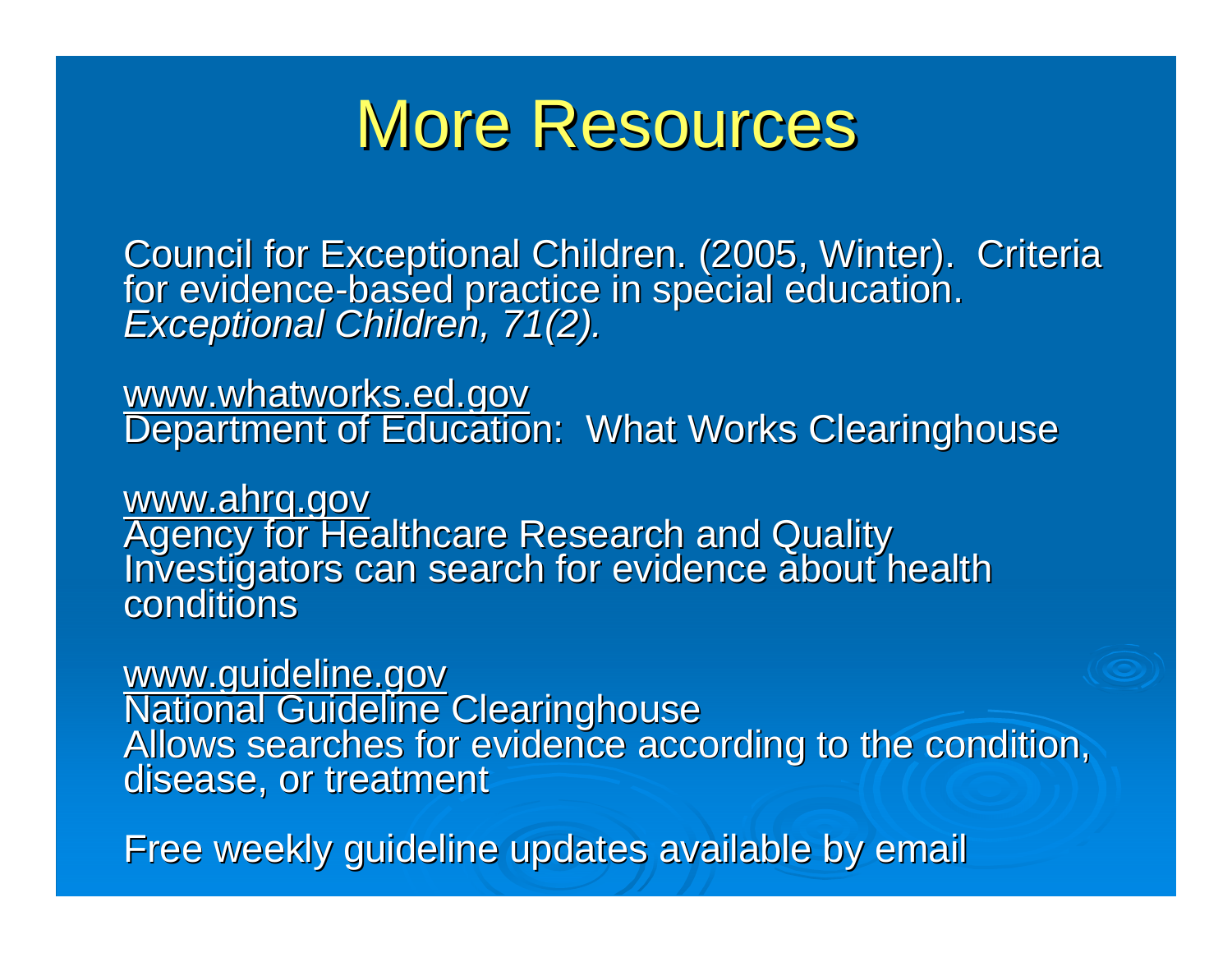### Resources & References

Beukelman, D. R. & Mirenda, P. (2005). *Augmentative & Alternative*<br>Co*mmunication*. Baltimore: Paul H. Brookes Publishing.

Brady, N., McLean, J., McLean, L., & Johnston, S. (1995). Initiation and repair<br>of intentional communication acts by adults with severe to profound<br>cognitive disabilities. Journal of Speech and Hearing Research, 38, 1334-<br>

Hanline, M.F., Wetherby, A., A., Woods, J., Fox, L., & Lentini, R. (2004). Positive Beginnings: Supporting Young Children with Challenging *Behavior* [CD-ROM].

Justice, L. (2004) Creating language-rich preschool classroom environments.<br>Teaching Exceptional Children, 37, 36-44.

McLean, J., McLean, L., Brady, N., & Etter, R. (1991). Communication profiles<br>of two types of gesture using nonverbal persons with severe to profound<br>mental retardation. Journal of Speech and Hearing Research, 34, 294-<br>308